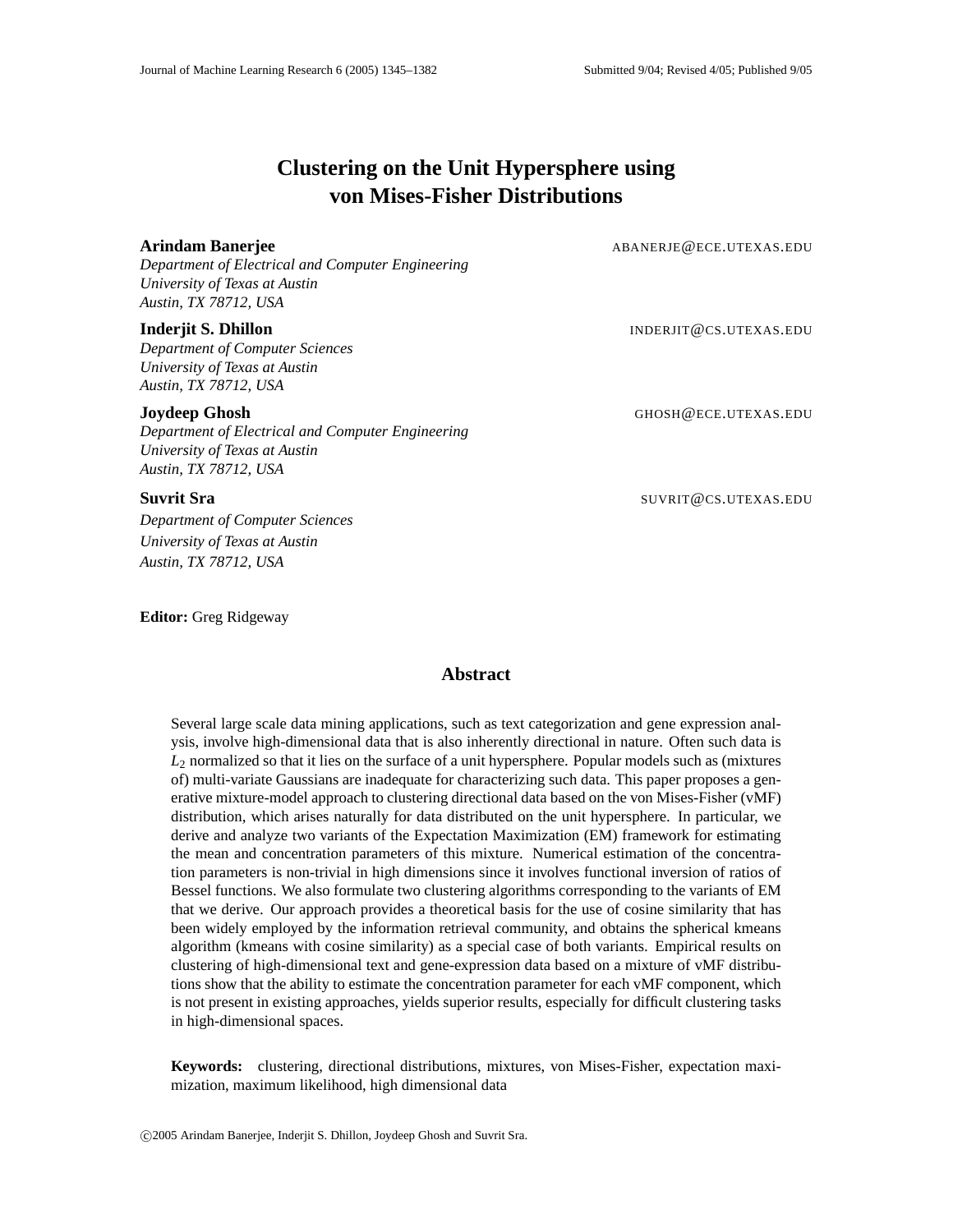## **1. Introduction**

Clustering or segmentation of data is a fundamental data analysis step that has been actively investigated by many research communities over the past few decades (Jain and Dubes, 1988). However, traditional methods for clustering data are severely challenged by a variety of complex characteristics exhibited by certain recent data sets examined by the machine learning and data mining communities. These data sets, acquired from scientific domains and the world wide web, also impose significant demands on scalability, visualization and evaluation of clustering methods (Ghosh, 2003). In this paper we focus on clustering objects such as text documents and gene expressions, where the complexity arises from their representation as vectors that are not only very high dimensional (and often sparse) but also *directional*, i.e., the vector direction is relevant, not its magnitude.

One can broadly categorize clustering approaches to be either generative (also known as parametric or probabilistic) (Smyth, 1997; Jaakkola and Haussler, 1999) or discriminative (non-parametric) (Indyk, 1999; Schölkopf and Smola, 2001). The performance of an approach, and of a specific method within that approach, is quite data dependent; there is no clustering method that works the best across all types of data. Generative models, however, often provide greater insight into the anatomy of the clusters. A lot of domain knowledge can be incorporated into generative models, so that clustering of data uncovers specific desirable patterns that one is looking for.

Clustering algorithms using the generative model framework, often involve an appropriate application of the Expectation Maximization (EM) algorithm (Dempster et al., 1977; McLachlan and Krishnan, 1997) on a properly chosen statistical generative model for the data under consideration. For vector data, there are well studied clustering algorithms for popular generative models such as a mixture of multivariate Gaussians, whose effect is analogous to the use of Euclidean or Mahalanobis type distances as the chosen measure of distortion from the discriminative perspective.

The choice of a particular distortion measure (or the corresponding generative model) can be crucial to the performance of a clustering procedure. There are several domains where methods based on minimizing Euclidean distortions yield poor results (Strehl et al., 2000). For example, studies in information retrieval applications convincingly demonstrate *cosine similarity* to be a more effective measure of similarity for analyzing and clustering text documents. In this domain, there is substantial empirical evidence that normalizing the data vectors helps to remove the biases induced by the length of a document and provide superior results (Salton and McGill, 1983; Salton and Buckley, 1988). Further, the spherical kmeans (spkmeans) algorithm (Dhillon and Modha, 2001), that performs kmeans using cosine similarity instead of Euclidean distortion, has been found to work well for text clustering. Data Sets from such domains, where similarity measures such as cosine, Jaccard or Dice (Rasmussen, 1992) are more effective than measures derived from Mahalanobis type distances, possess intrinsic "directional" characteristics, and are hence better modeled as *directional data* (Mardia and Jupp, 2000).<sup>1</sup>

There are many other important domains such as bioinformatics (e.g., Eisen et al. (1998)), collaborative filtering (e.g., Sarwar et al. (2001)) etc., in which directional data is encountered. Consider the Pearson correlation coefficient, which is a popular similarity measure in both these domains . Given  $x, y \in \mathbb{R}^d$ , the Pearson product moment correlation between them is given by  $\rho(x,y) = \frac{\sum_{i=1}^d (x_i - \bar{x})(y_i - \bar{y})}{\sqrt{\sum_{i=1}^d (x_i - \bar{x})^2}\sqrt{\sum_{i=1}^d (y_i - \bar{y})^2}}$  $\frac{\sum_{i=1}^u (x_i - \bar{x})(y_i - \bar{y})}{\sum_{i=1}^d (x_i - \bar{x})^2}$ , where  $\bar{x} = \frac{1}{d} \sum_{i=1}^d x_i$ ,  $\bar{y} = \frac{1}{d} \sum_{i=1}^d y_i$ . Consider the mapping  $x \mapsto \tilde{x}$ such that  $\tilde{x}_i = \frac{x_i - \bar{x}}{\sqrt{\sum_{i=1}^d (x_i - \bar{x})^2}}$ , and a similar mapping for y. Then we have  $\rho(x, y) = \tilde{x}^T \tilde{y}$ . Moreover,

<sup>1.</sup> This paper treats  $L_2$  normalized data and directional data as synonymous.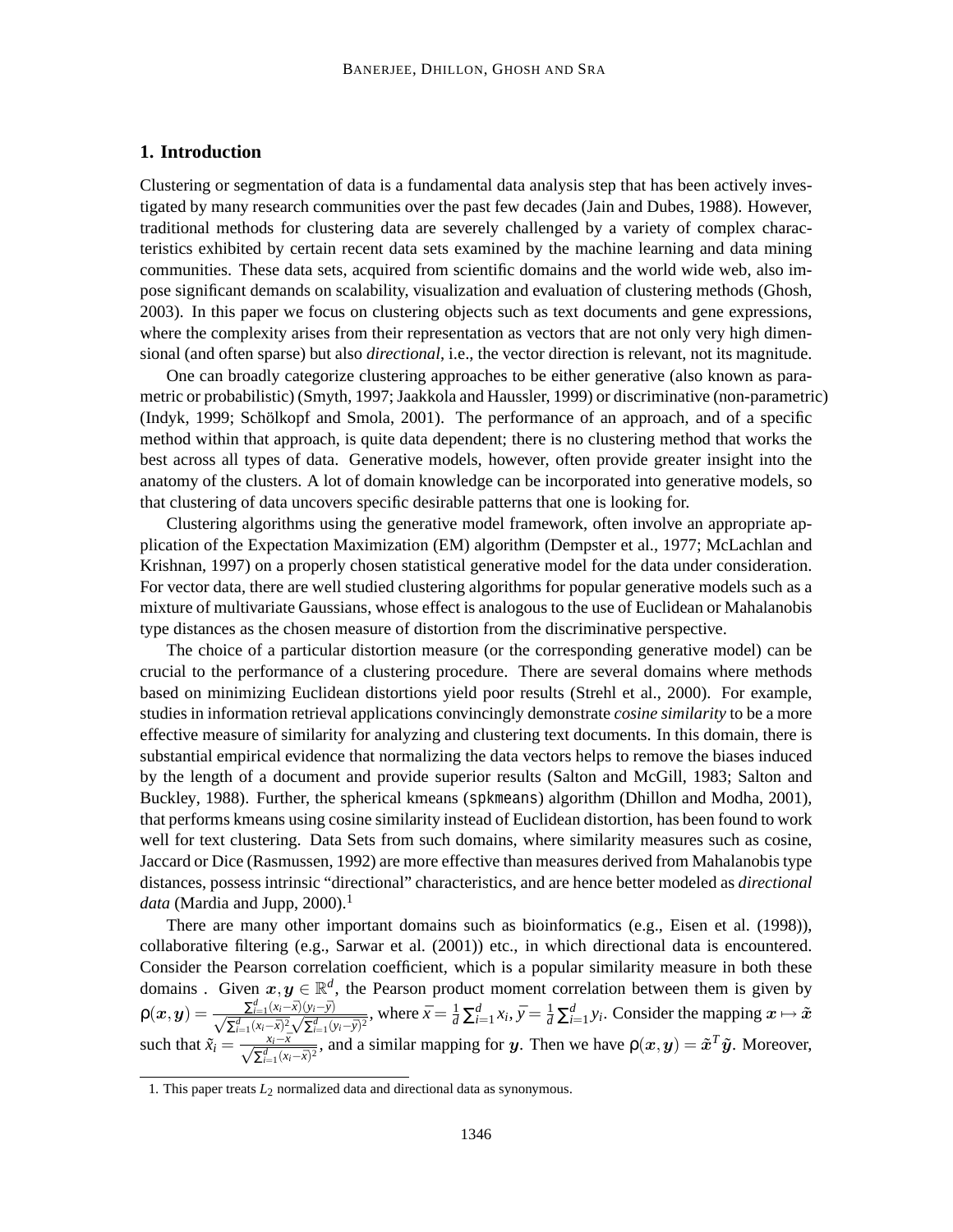$\|\tilde{x}\|_2 = \|\tilde{y}\|_2 = 1$ . Thus, the Pearson correlation is exactly the cosine similarity between  $\tilde{x}$  and  $\tilde{y}$ . Hence, analysis and clustering of data using Pearson correlations is essentially a clustering problem for directional data.

## **1.1 Contributions**

In this paper<sup>2</sup> we present a generative model, consisting of a mixture of von Mises-Fisher ( $vMF$ ) distributions, tailored for directional data distributed on the surface of a unit hypersphere. We derive two clustering algorithms based on EM for estimating the parameters of the mixture model from first principles. The algorithm involves estimating a *concentration* parameter, κ, for high dimensional data. The ability to adapt κ on a per-component basis leads to substantial performance improvements over existing generative approaches to modeling directional data. We show a connection between the proposed methods and a class of existing algorithms for clustering high-dimensional directional data. In particular, our generative model has the same relation to spkmeans as a model based on a mixture of unit covariance Gaussians has to classical kmeans that uses squared Euclidean distances. We also present detailed experimental comparisons of the proposed algorithms with spkmeans and one of its variants. Our formulation uncovers the theoretical justification behind the use of the cosine similarity measure that has largely been ad-hoc, i.e., based on empirical or intuitive justification, so far.

Other key contributions of the paper are:

- It exposes the vMF model to the learning community and presents a detailed parameter estimation method for learning mixtures of vMF distributions in high-dimensions. Previously known parameter estimates for vMF distributions are reasonable only for low-dimensional data (typically only 2 or 3 dimensional data is considered) and are hence not applicable to many modern applications such as text clustering.
- We show that hard assignments maximize a tight lower bound on the incomplete log-likelihood function. In addition, our analysis of hard assignments is applicable to any mixture model learning using EM. This result is particularly important when using mixtures of vMFs since the computational needs for hard assignments are lower than what is required for the standard soft assignments (E-step) for these models.
- Extensive experimental results are provided on benchmark text and gene-expression data sets to show the efficacy of the proposed algorithms for high-dimensional, directional data. Good results are obtained even for fairly skewed data sets. A recent study (Banerjee and Langford, 2004) using PAC-MDL bounds for evaluation of clustering algorithms also demonstrated the efficacy of the proposed approaches.
- An explanation of the superior performance of the soft-assignment algorithm is obtained by drawing an analogy between the observed cluster formation behavior and locally adaptive annealing. See Section 7 for further details.

<sup>2.</sup> An earlier, short version of this paper appeared as: *Generative Model-based Clustering of Directional Data* in Proceedings KDD, 2003.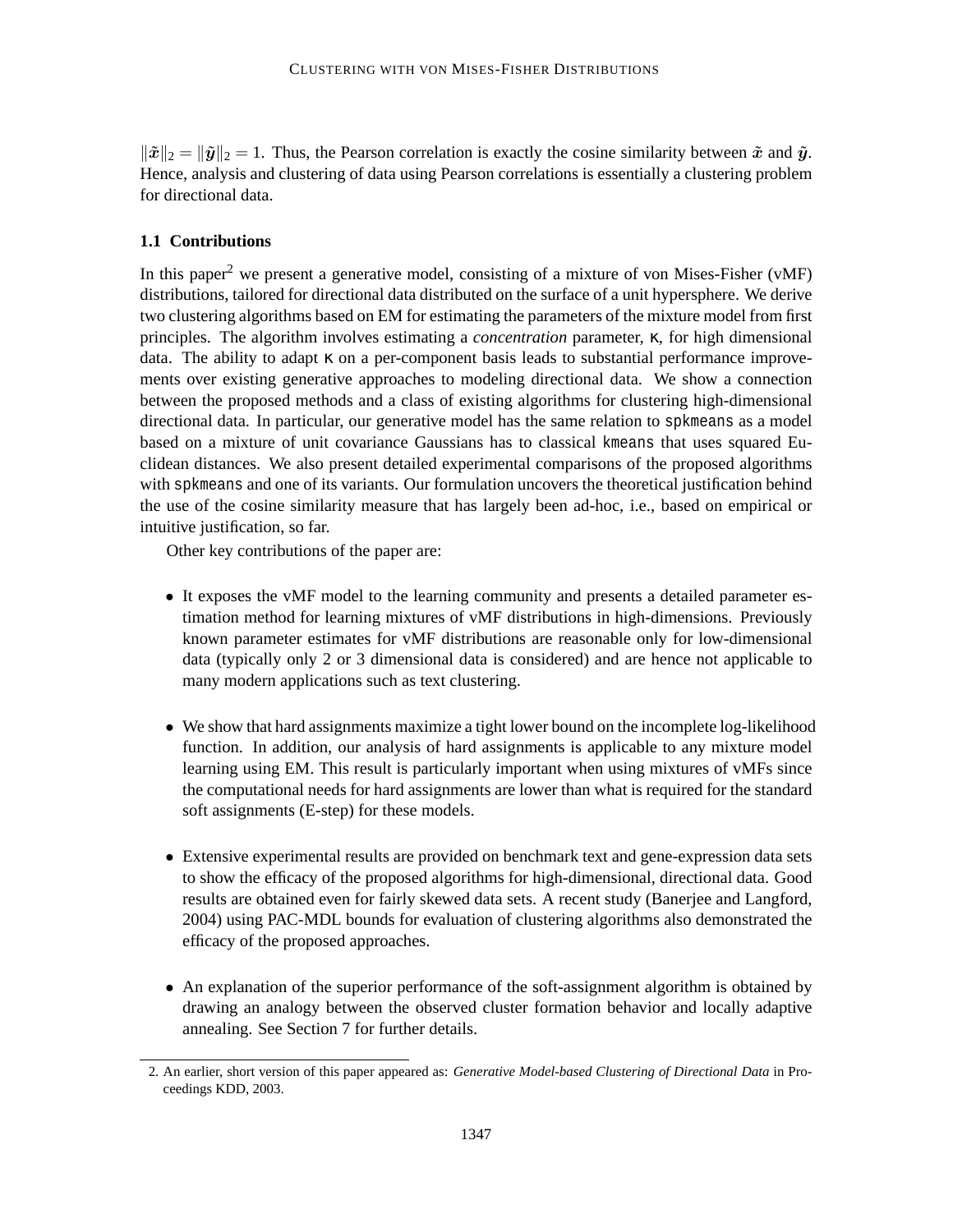## **1.2 Related Work**

There has been an enormous amount of work on clustering a wide variety of data sets across multiple disciplines over the past fifty years (Jain and Dubes, 1988). The methods presented in this paper are tailored for high-dimensional data with directional characteristics, rather than for arbitrary data sets. In the learning community, perhaps the most widely studied high-dimensional directional data stem from text documents represented by vector space models. Much of the work in this domain uses discriminative approaches (Steinbach et al., 2000; Zhao and Karypis, 2004). For example, hierarchical agglomerative methods based on cosine, Jaccard or Dice coefficients were dominant for text clustering till the mid-1990s (Rasmussen, 1992). Over the past few years several new approaches, ranging from spectral partitioning (Kannan et al., 2000; Zhao and Karypis, 2004), to the use of generative models from the exponential family, e.g., mixture of multinomials or Bernoulli distributions (Nigam et al., 2000) etc., have emerged. A fairly extensive list of references on generative approaches to text clustering can be found in (Zhong and Ghosh, 2003a).

Of particular relevance to this work is the spkmeans algorithm (Dhillon and Modha, 2001), which adapts the kmeans algorithm to normalized data by using the cosine similarity for cluster allocation, and also by re-normalizing the cluster means to unit length. The spkmeans algorithm is superior to regular kmeans for high-dimensional text data, and competitive or superior in both performance and speed to a wide range of other existing alternatives for text clustering (Strehl et al., 2000). It also provides better characterization of clusters in terms of their top representative or discriminative terms.

The larger topic of clustering very high-dimensional data (dimension in the thousands or more), irrespective of whether it is directional or not, has also attracted great interest lately. Again, most of the proposed methods of dealing with the curse of dimensionality in this context follow a densitybased heuristic or a discriminatory approach (Ghosh, 2003). Among generative approaches for clustering high-dimensional data, perhaps the most noteworthy is one that uses low dimensional projections of mixtures of Gaussians (Dasgupta, 1999). It turns out that one of our proposed methods alleviates problems associated with high dimensionality via an implicit local annealing behavior.

The vMF distribution is known in the literature on directional statistics (Mardia and Jupp, 2000), and the maximum likelihood estimates (MLE) of the parameters have been given for a single distribution. Recently Piater (2001) obtained parameter estimates for a mixture for circular, i.e., 2 dimensional vMFs. In an Appendix to his thesis, Piater (2001) starts on an EM formulation for 2-D vMFs but cites the difficulty of parameter estimation (especially κ) and eventually avoids doing EM in favor of another numerical gradient descent based scheme. Mooney et al. (2003) use a mixture of two circular von Mises distributions to estimate the parameters using a quasi-Newton procedure. Wallace and Dowe (2000) perform mixture modeling for circular von Mises distributions and have produced a software called Snob that implements their ideas. McLachlan and Peel (2000) discuss mixture analysis of directional data and mention the possibility of using Fisher distributions (3-dimensional vMFs), but instead use 3-dimensional Kent distributions (Mardia and Jupp, 2000). They also mention work related to the clustering of directional data, but all the efforts included by them are restricted to 2-D or 3-D vMFs. Indeed, McLachlan and Peel (2000) also draw attention to the difficulty of parameter estimation even for 3-D vMFs. Even for a single component, the maximum-likelihood estimate for the concentration parameter  $\kappa$  involves inverting a ratio of two Bessel functions, and current ways of approximating this operation are inadequate for high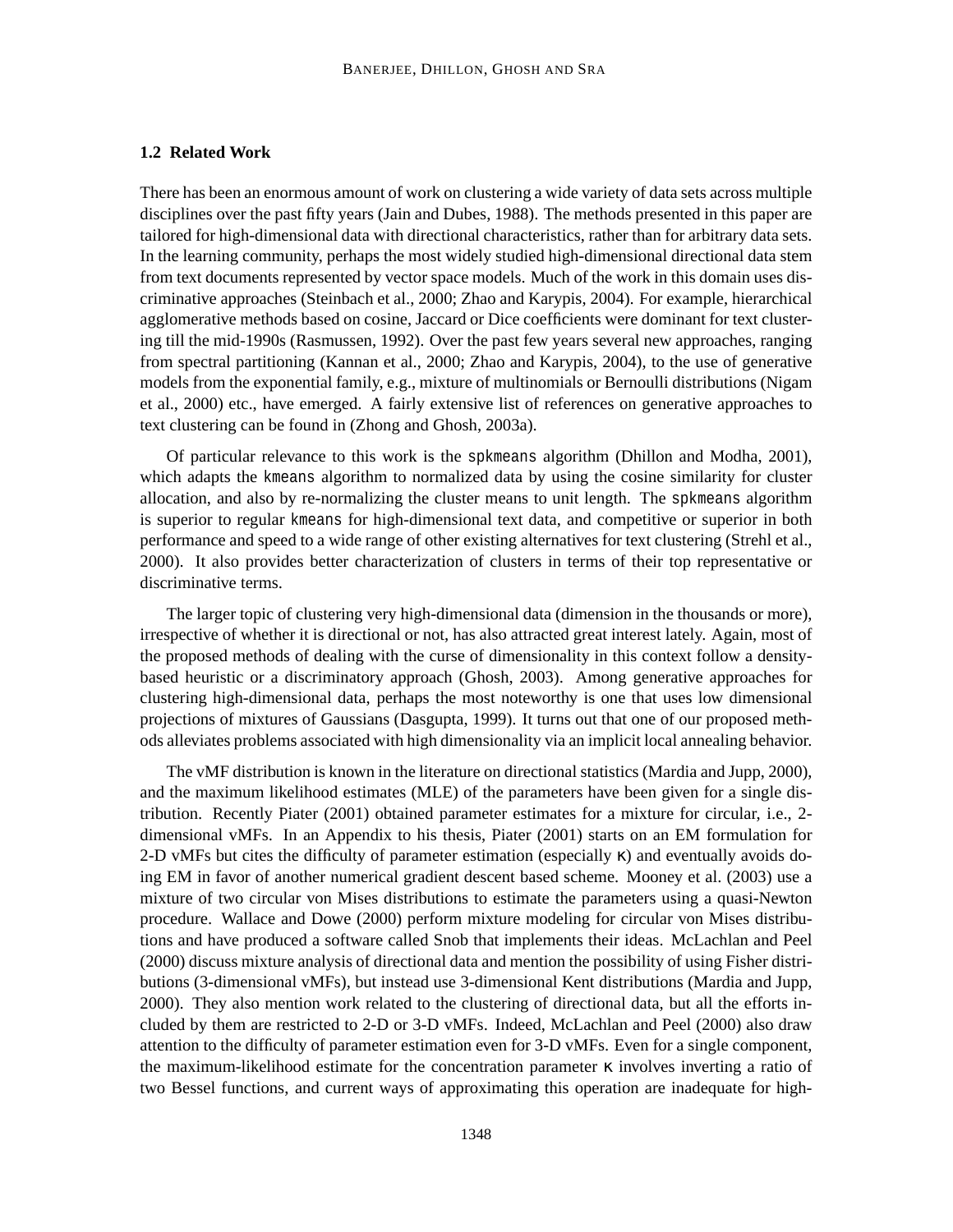dimensional data. It turns out that our estimate for κ translates into a substantial improvement in the empirical results.

The connection between a generative model involving vMF distributions with constant  $\kappa$  and the spkmeans algorithm was first observed by Banerjee and Ghosh (2002). A variant that could adapt in an on-line fashion leading to balanced clustering solutions was developed by Banerjee and Ghosh (2004). Balancing was encouraged by taking a frequency-sensitive competitive learning approach in which the concentration of a mixture component was made inversely proportional to the number of data points already allocated to it. Another online competitive learning scheme using vMF distributions for minimizing a KL-divergence based distortion was proposed by Sinkkonen and Kaski (2001). Note that the full EM solution was not obtained or employed in either of these works. Recently a detailed empirical study of several generative models for document clustering, including a simple mixture-of-vMFs model that constrains the concentration  $\kappa$  to be the same for all mixture components during any iteration was presented by Zhong and Ghosh (2003b). Even with this restriction, this model was superior to both hard and soft versions of multivariate Bernoulli and multinomial models. These positive results further motivate the current paper in which we present the general EM solution for parameter estimation of a mixture of vMF distributions. This enhancement leads to even better clustering performance for difficult clustering tasks: when clusters overlap, when cluster sizes are skewed, and when cluster sizes are small relative to the dimensionality of the data. In the process, several new, key insights into the nature of hard vs. soft mixture modeling and the behavior of vMF based mixture models are obtained.

The remainder of the paper is organized as follows. We review the multi-variate vMF distribution in Section 2. In Section 3 we introduce a generative model using a mixture of vMF distributions. We then derive the maximum likelihood parameter estimates of this model by employing an EM framework. Section 4 highlights our new method of approximating  $\kappa$  and also presents a mathematical analysis of hard assignments. Sections 3 and 4 form the basis for two clustering algorithms using soft and hard-assignments respectively, that are proposed in Section 5. Detailed experimental results and comparisons with other algorithms are offered in Section 6. A discussion on the behavior of our algorithms and a connection with simulated annealing follows in Section 7. Section 8 concludes our paper and highlights some possible directions for future work.

**Notation.** Bold faced variables, e.g.,  $x, \mu$  represent vectors; the norm  $\|\cdot\|$  denotes the  $L_2$  norm; sets are represented by script-style upper-case letters, e.g.,  $X$ ,  $Z$ . The set of reals is denoted by  $\mathbb{R}$ , while S *<sup>d</sup>*−<sup>1</sup> denotes the (*<sup>d</sup>* <sup>−</sup>1)-dimensional sphere embedded in <sup>R</sup> *d* . Probability density functions are denoted by lower case letters such as *f* , *p*, *q* and the probability of a set of events is denoted by *P*. If a random vector x is distributed as  $p(\cdot)$ , expectations of functions of x are denoted by  $E_p[\cdot]$ .

## **2. Preliminaries**

In this section, we review the von Mises-Fisher distribution and maximum likelihood estimation of its parameters from independent samples.

### **2.1 The von Mises-Fisher (vMF) Distribution**

A *d*-dimensional unit random vector  $x$  (i.e.,  $x \in \mathbb{R}^d$  and  $||x|| = 1$ , or equivalently  $x \in \mathbb{S}^{d-1}$ ) is said to have *d*-variate von Mises-Fisher (vMF) distribution if its probability density function is given by

$$
f(\mathbf{x}|\boldsymbol{\mu}, \mathbf{\kappa}) = c_d(\mathbf{\kappa})e^{\kappa \boldsymbol{\mu}^T \mathbf{x}},
$$
\n(2.1)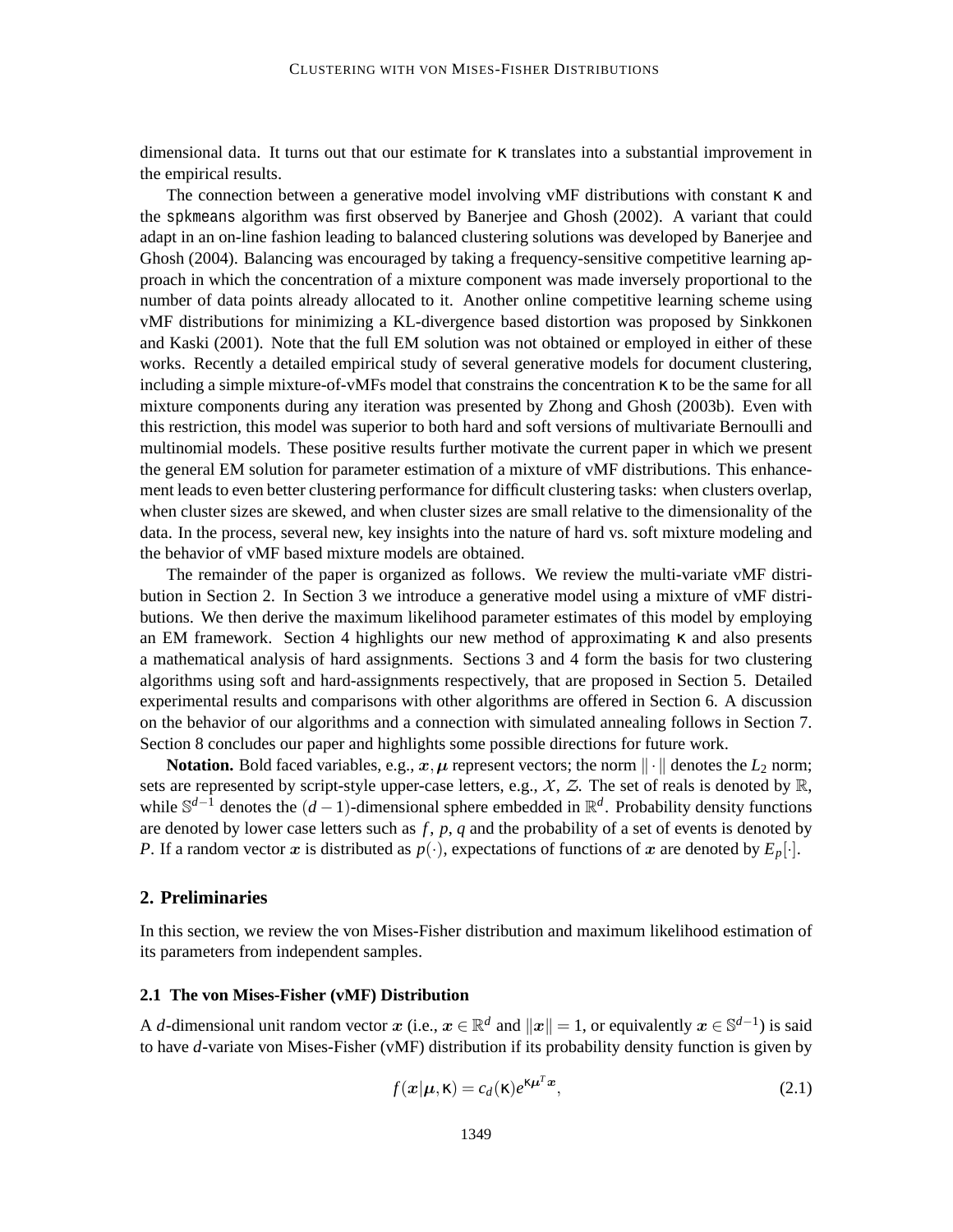where  $\|\mu\| = 1$ ,  $\kappa \ge 0$  and  $d \ge 2$ . The normalizing constant  $c_d(\kappa)$  is given by

$$
c_d(\kappa) = \frac{\kappa^{d/2 - 1}}{(2\pi)^{d/2} I_{d/2 - 1}(\kappa)},
$$
\n(2.2)

where  $I_r(\cdot)$  represents the modified Bessel function of the first kind and order *r*. The density  $f(x|\mu, \kappa)$  is parameterized by the mean direction  $\mu$ , and the *concentration* parameter  $\kappa$ , so-called because it characterizes how strongly the unit vectors drawn according to  $f(x|\mu, \kappa)$  are concentrated about the mean direction  $\mu$ . Larger values of  $\kappa$  imply stronger concentration about the mean direction. In particular when  $\kappa = 0$ ,  $f(x|\mu, \kappa)$  reduces to the uniform density on  $\mathbb{S}^{d-1}$ , and as  $\kappa \to \infty$ ,  $f(x|\mu, \kappa)$  tends to a point density. The interested reader is referred to Mardia and Jupp (2000), Fisher (1996) or Dhillon and Sra (2003) for details on vMF distributions.

The vMF distribution is one of the simplest parametric distributions for directional data, and has properties analogous to those of the multi-variate Gaussian distribution for data in R *d* . For example, the maximum entropy density on S *d*−1 subject to the constraint that *E*[x] is fixed is a vMF density (see Rao (1973, pp. 172–174) and Mardia (1975) for details).

#### **2.2 Maximum Likelihood Estimates**

In this section we look briefly at maximum likelihood estimates for the parameters of a single vMF distribution. The detailed derivation can be found in Appendix A. Let  $X$  be a finite set of sample unit vectors drawn independently following  $f(x|\mu, \kappa)$  (2.1), i.e.,

$$
X = \{ \boldsymbol{x}_i \in \mathbb{S}^{d-1} \mid \boldsymbol{x}_i \text{ drawn following } f(\boldsymbol{x} | \boldsymbol{\mu}, \boldsymbol{\kappa}) \text{ for } 1 \leq i \leq n \}.
$$

Given X we want to find maximum likelihood estimates for the parameters  $\mu$  and  $\kappa$  of the distribution  $f(x|\mu, \kappa)$ . Assuming the  $x_i$  to be independent and identically distributed, we can write the log-likelihood of  $X$  as

$$
\ln P(X|\mu, \mathbf{\kappa}) = n \ln c_d(\mathbf{\kappa}) + \kappa \mu^T r,
$$
\n(2.3)

where  $r = \sum_i x_i$ . To obtain the maximum likelihood estimates of  $\mu$  and  $\kappa$ , we have to maximize (2.3) subject to the constraints  $\mu^T \mu = 1$  and  $\kappa \ge 0$ . After some algebra (details may be found in Section A.1) we find that the MLE solutions  $\hat{\mu}$  and  $\hat{\kappa}$  may be obtained from the following equations:

$$
\hat{\mu} = \frac{r}{\|r\|} = \frac{\sum_{i=1}^{n} x_i}{\|\sum_{i=1}^{n} x_i\|},\tag{2.4}
$$

and 
$$
\frac{I_{d/2}(\hat{\kappa})}{I_{d/2-1}(\hat{\kappa})} = \frac{\|\mathbf{r}\|}{n} = \bar{r}.
$$
 (2.5)

Since computing  $\hat{\kappa}$  involves an implicit equation (2.5) that is a ratio of Bessel functions, it is not possible to obtain an analytic solution, and we have to take recourse to numerical or asymptotic methods to obtain an approximation (see Section 4.1).

## **3. EM on a Mixture of vMFs (moVMF)**

We now consider a mixture of *k* vMF (moVMF) distributions that serves as a generative model for directional data. Subsequently we derive the update equations for estimating the mixture-density parameters from a given data set using the Expectation Maximization (EM) framework. Let  $f_h(x|\theta_h)$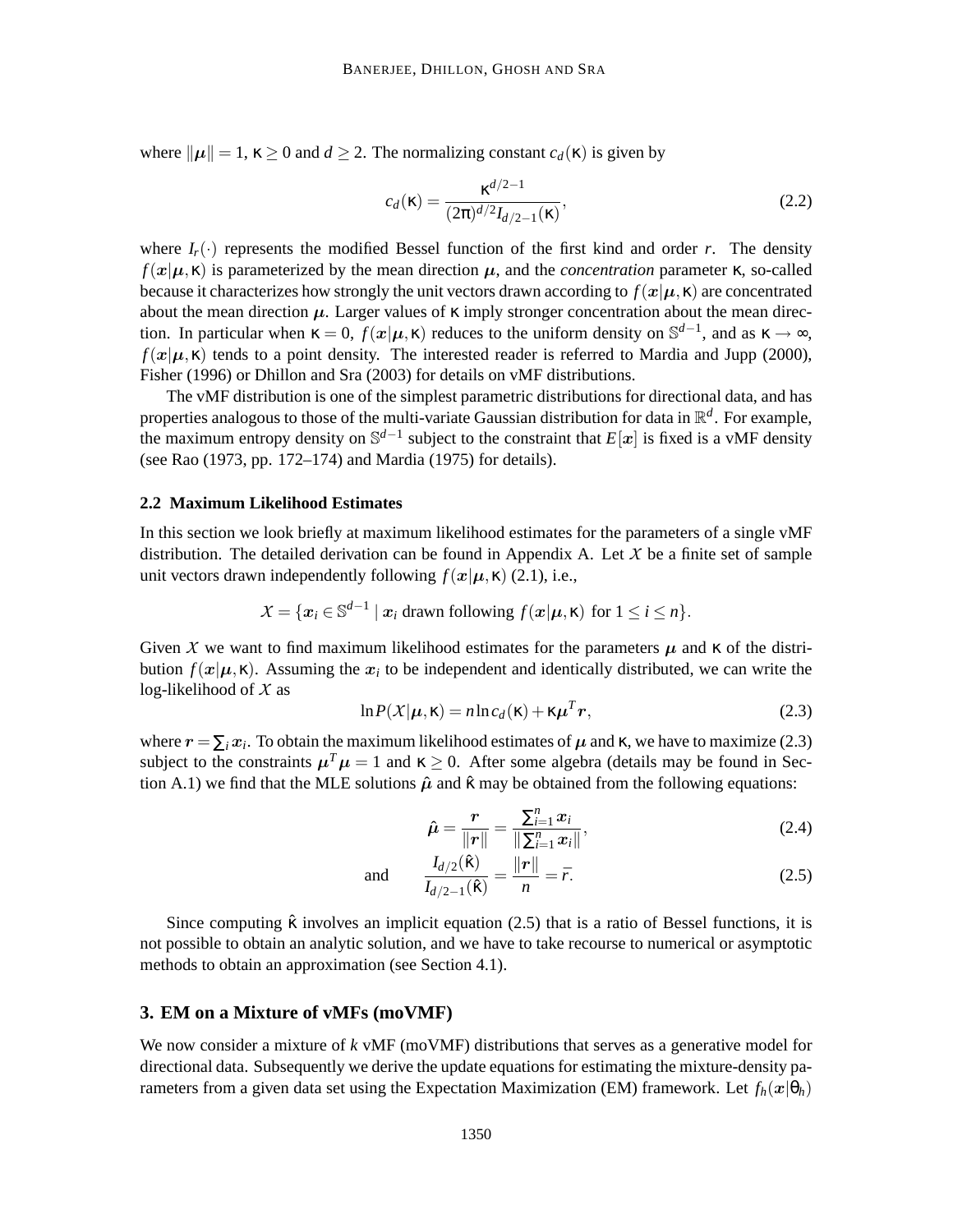denote a vMF distribution with parameter  $\theta_h = (\mu_h, \kappa_h)$  for  $1 \leq h \leq k$ . Then a mixture of these *k* vMF distributions has a density given by

$$
f(\boldsymbol{x}|\Theta) = \sum_{h=1}^{k} \alpha_h f_h(\boldsymbol{x}|\Theta_h),
$$
\n(3.1)

where  $\Theta = {\alpha_1, \dots, \alpha_k, \theta_1, \dots, \theta_k}$  and the  $\alpha_h$  are non-negative and sum to one. To sample a point from this mixture density we choose the *h*-th vMF randomly with probability  $\alpha_h$ , and then sample a point (on  $\mathbb{S}^{d-1}$ ) following  $f_h(x|\theta_h)$ . Let  $X = \{x_1, \dots, x_n\}$  be a data set of *n* independently sampled points that follow (3.1). Let  $\mathcal{Z} = \{z_1, \dots, z_n\}$  be the corresponding set of hidden random variables that indicate the particular vMF distribution from which the points are sampled. In particular,  $z_i = h$ if  $x_i$  is sampled from  $f_h(x|\theta_h)$ . Assuming that the values in the set  $\mathcal Z$  are known, the log-likelihood of the observed data is given by

$$
\ln P(X, Z|\Theta) = \sum_{i=1}^{n} \ln \left( \alpha_{\mathbf{z}_i} f_{\mathbf{z}_i}(\mathbf{x}_i | \theta_{\mathbf{z}_i}) \right).
$$
 (3.2)

Obtaining maximum likelihood estimates for the parameters would have been easy were the  $z_i$  truly known. Unfortunately that is not the case, and (3.2) is really a random variable dependent on the distribution of Z—this random variable is usually called the *complete data log-likelihood*. For a given  $(X, \Theta)$ , it is possible to estimate the most likely conditional distribution of  $\mathcal{Z} | (X, \Theta)$ , and this estimation forms the E-step in an EM framework.

Using an EM approach for maximizing the expectation of (3.2) with the constraints  $\mu_h^T \mu_h = 1$ and  $\kappa_h \geq 0$ , we obtain (see Appendix A.2),

$$
\alpha_h = \frac{1}{n} \sum_{i=1}^n p(h | \mathbf{x}_i, \Theta), \qquad (3.3)
$$

$$
r_h = \sum_{i=1}^n x_i p(h|x_i, \Theta), \qquad (3.4)
$$

$$
\hat{\boldsymbol{\mu}}_h = \frac{\boldsymbol{r}_h}{\|\boldsymbol{r}_h\|},\tag{3.5}
$$

$$
\frac{I_{d/2}(\hat{\kappa}_h)}{I_{d/2-1}(\hat{\kappa}_h)} = \frac{\|r_h\|}{\sum_{i=1}^n p(h|x_i, \Theta)}.
$$
\n(3.6)

Observe that  $(3.5)$  and  $(3.6)$  are intuitive generalizations of  $(2.4)$  and  $(2.5)$  respectively, and they correspond to an M-step in an EM framework. Given these parameter updates, we now look at schemes for updating the distributions of  $\mathcal{Z}(\mathcal{X},\Theta)$  (i.e., an E-step) to maximize the likelihood of the data given the parameters estimates above.

From the standard EM framework, the distribution of the hidden variables (Neal and Hinton, 1998; Bilmes, 1997) is given by

$$
p(h|\mathbf{x}_i, \Theta) = \frac{\alpha_h f_h(\mathbf{x}_i|\Theta)}{\sum_{l=1}^k \alpha_l f_l(\mathbf{x}_i|\Theta)}.
$$
\n(3.7)

It can be shown (Collins, 1997) that the *incomplete data log-likelihood*, ln *<sup>p</sup>*(X|Θ), is non-decreasing at each iteration of the parameter and distribution updates. Iteration over these two updates provides the foundation for our soft-moVMF algorithm given in Section 5.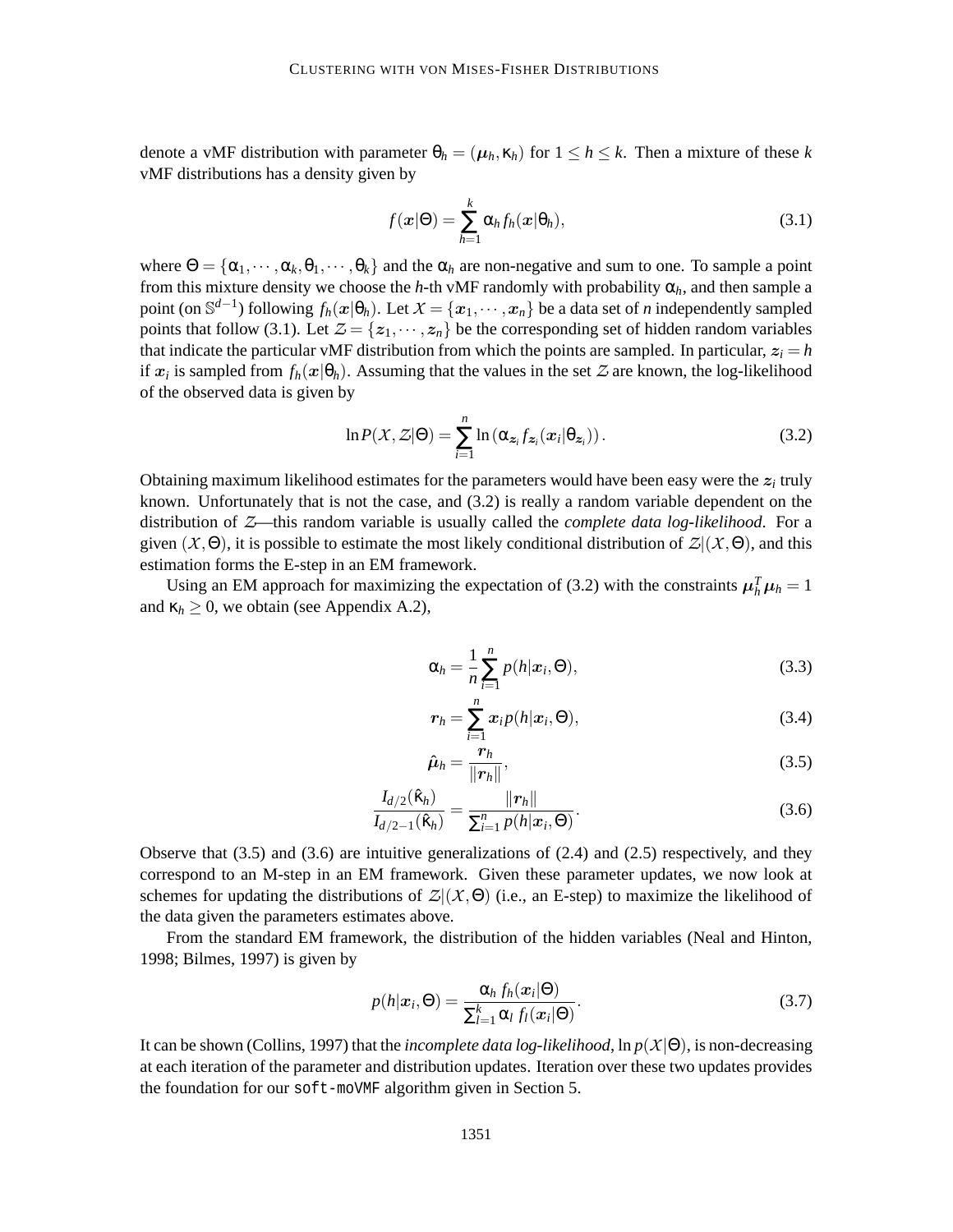Our second update scheme is based on the widely used hard-assignment heuristic for unsupervised learning. In this case, the distribution of the hidden variables is given by

$$
q(h|\mathbf{x}_i, \Theta) = \begin{cases} 1, & \text{if } h = \underset{h'}{\operatorname{argmax}} \ p(h'|\mathbf{x}_i, \Theta), \\ 0, & \text{otherwise.} \end{cases}
$$
(3.8)

We analyze the above hard-assignment rule in Section 4, and show that it maximizes a lower bound on the incomplete data log-likelihood. Iteration over the M-step and the hard-assignment rule leads to the hard-moVMF algorithm given in Section 5.

### **4. Handling Large and High-Dimensional Data Sets**

Although the mixture model outlined in section 3 seems quite straight-forward, there are some of critical issues that need to be addressed before one can apply the model to large high-dimensional data sets:

A. How to compute  $\kappa_h$ ,  $h = 1, \ldots, k$  from (3.6) for high-dimensional data?

B. Is it possible to significantly reduce computations and still get a reasonable clustering?

We address both these issues in this section, as they are significant for large high-dimensional data sets. The problem of estimating  $\kappa_h$  is analyzed in Section 4.1. In Section 4.2 we show that hard assignments can reduce computations significantly while giving a reasonable clustering.

#### **4.1 Approximating** κ

Recall that because of the lack of an analytical solution, it is not possible to directly estimate the κ values (see (2.5) and (3.6)). One may employ a nonlinear root-finder for estimating κ, but for high dimensional data, problems of overflows and numerical instabilities plague such root-finders. Therefore, an asymptotic approximation of  $\kappa$  is the best choice for estimating  $\kappa$ . Such approaches also have the benefit of taking constant computation time as opposed to any iterative method.

Mardia and Jupp (2000) provided approximations for estimating  $\kappa$  for a single component (2.5), for two limiting cases (Approximations (10.3.7) and (10.3.10) of Mardia and Jupp (2000, pp. 198)):

$$
\hat{\kappa} \approx \frac{d-1}{2(1-\bar{r})}
$$
 valid for large  $\bar{r}$ , (4.1)

$$
\hat{\kappa} \approx d\bar{r} \left( 1 + \frac{d}{d+2} \bar{r}^2 + \frac{d^2(d+8)}{(d+2)^2(d+4)} \bar{r}^4 \right) \quad \text{valid for small } \bar{r}, \tag{4.2}
$$

where  $\bar{r}$  is given by (2.5).

These approximations assume that  $\kappa \gg d$ , which is typically not valid for high dimensions (see the discussion in Section 7 for an intuition). Also, the  $\bar{r}$  values corresponding to the text and gene expression data sets considered in this paper are in the mid-range rather than in the two extreme ranges of  $\bar{r}$  that are catered to by the above approximations. We obtain a more accurate approximation for **κ** as described below. With  $A_d(\mathbf{k}) = \frac{I_{d/2}(\mathbf{k})}{I_{d/2}(\mathbf{k})}$  $\frac{I_{d/2}(\kappa)}{I_{d/2-1}(\kappa)}$ , observe that  $A_d(\kappa)$  is a ratio of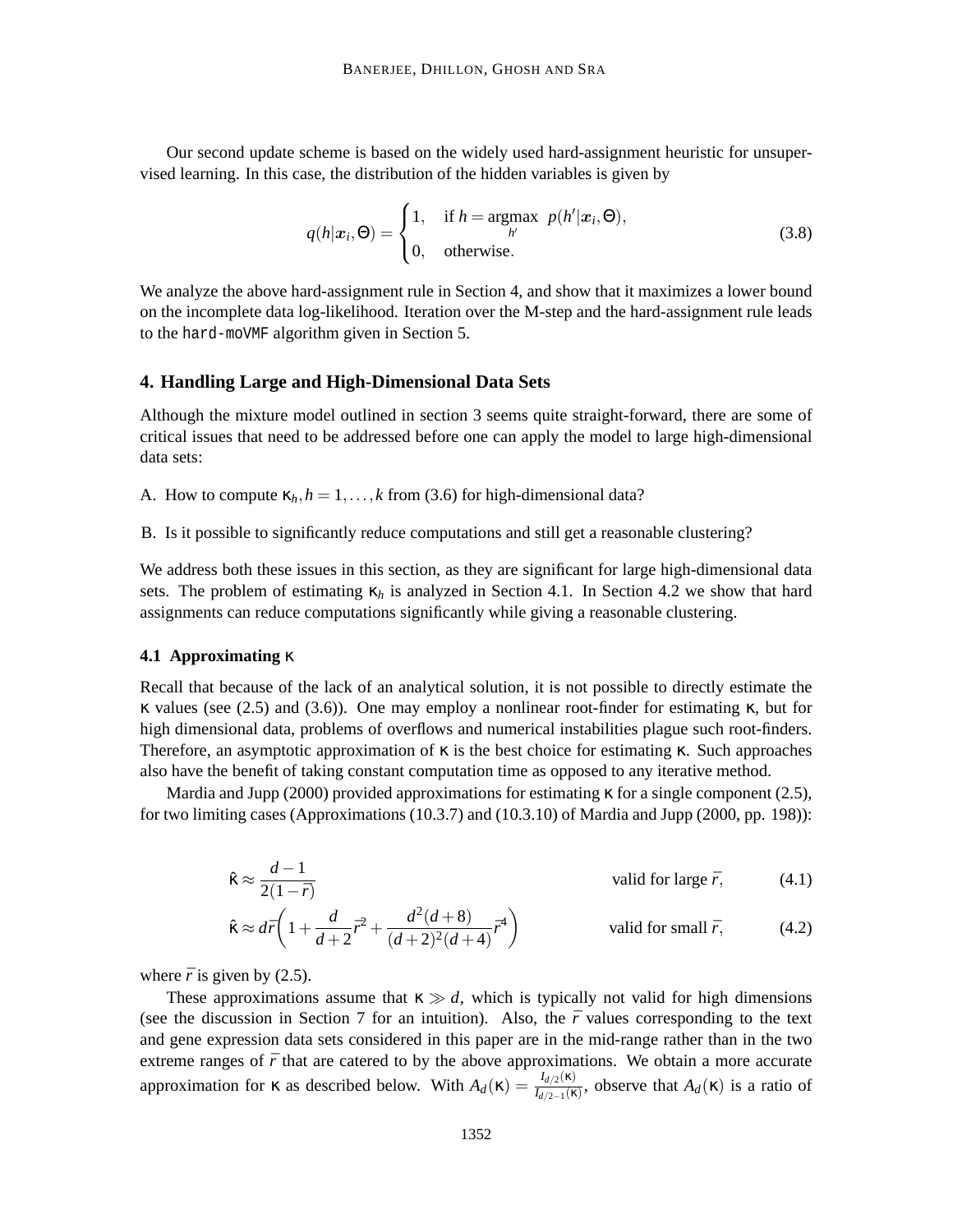Bessel functions that differ in their order by just one. Fortunately there exists a continued fraction representation of  $A_d$ (κ) (Watson, 1995) given by

$$
A_d(\kappa) = \frac{I_{d/2}(\kappa)}{I_{d/2-1}(\kappa)} = \frac{1}{\frac{d}{\kappa} + \frac{1}{\frac{d+2}{\kappa} + \cdots}}.
$$
(4.3)

Letting  $A_d(\kappa) = \bar{r}$  we can write (4.3) approximately as

$$
\frac{1}{\bar{r}} \approx \frac{d}{\kappa} + \bar{r} ,
$$

which gives the approximation,

$$
\kappa \approx \frac{d\bar{r}}{1-\bar{r}^2}
$$

.

We empirically found (see Section A.3 for details) that the quality of the above approximation can be improved by adding a correction term of  $-\bar{r}^3/(1-\bar{r}^2)$  to it. Thus we finally get

$$
\hat{\kappa} = \frac{\bar{r}d - \bar{r}^3}{1 - \bar{r}^2} \,. \tag{4.4}
$$

The approximation in (4.4) could perhaps be made even more accurate by adding other correction terms that are functions of  $\bar{r}$  and  $d^3$ . For other approximations of  $\kappa$  (including the derivations of (4.1) and (4.2)) and some related issues, the reader is referred to the detailed exposition in Dhillon and Sra (2003).

To properly assess the quality of our approximation and compare it with  $(4.1)$  and  $(4.2)$ , first note that a particular value of  $\bar{r}$  may correspond to many different combinations of  $\kappa$  and  $\bar{d}$  values. Thus, one needs to evaluate the accuracy of the approximations over the parts of the *d*-κ plane that are expected to be encountered in the target application domains. Section A.3 of the Appendix provides such an assessment by comparing performances over different slices of the *d*-κ plane and over a range of  $\bar{r}$  values. Below we simply compare the accuracies at a scattering of points on this plane via Table 1 which shows the actual numerical values of  $\kappa$  that the three approximations (4.1),  $(4.2)$ , and  $(4.4)$  yielded at these points. The  $\bar{r}$  values shown in the table were computed using  $(2.5)$ .

| $(d,\bar{r},\kappa)$  | $\hat{\kappa} =$ Eq. (4.1) | $\hat{\kappa} =$ Eq. (4.2) | $\hat{\kappa} =$ Eq. (4.4) |
|-----------------------|----------------------------|----------------------------|----------------------------|
| (10, 0.633668, 10)    | 12.2839                    | 9.36921                    | 10.1631                    |
| (100, 0.46945, 60)    | 93.2999                    | 59.3643                    | 60.0833                    |
| (500, 0.46859, 300)   | 469.506                    | 296.832                    | 300.084                    |
| (1000, 0.554386, 800) | 1120.92                    | 776.799                    | 800.13                     |

Table 1: Approximations κˆ for a sampling of κ and *d* values.

<sup>3.</sup> Note that if one wants a more accurate approximation, it is easier to use (4.4) as a starting point and then perform Newton-Raphson iterations for solving  $A_d(\hat{\mathbf{k}}) - \bar{r} = 0$ , since it is easy to evaluate  $A'_d(\mathbf{k}) = 1 - A_d(\mathbf{k})^2 - \frac{d-1}{\kappa}A_d(\mathbf{k})$ . However, for high-dimensional data, accurately computing  $A_d$ (κ) can be quite slow compared to efficiently approximating  $\hat{\kappa}$  using (4.4).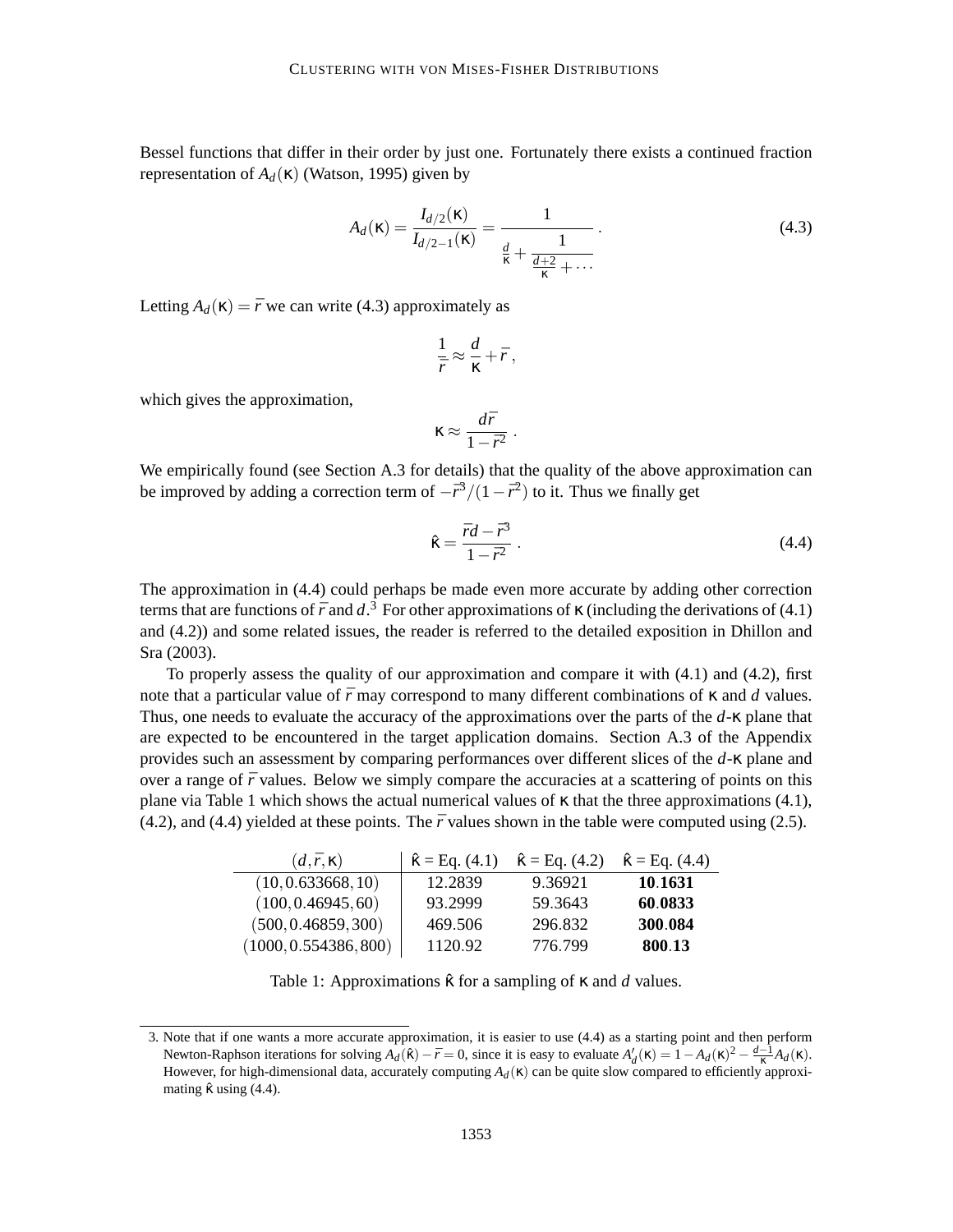## **4.2 Analysis of Hard Assignments**

In this subsection, we show that hard assignments should give a reasonable clustering in terms of the log-likelihood since they actually maximize a tight lower bound on the incomplete log-likelihood of the data. This result is applicable to any mixture model learning using EM, but the practical advantage in terms of lower computational demands seems to be more substantial when using mixtures of vMFs. The advantages are derived from the various facts outlined below:

- First, note that the partition function,  $\sum_{l=1}^{k} \alpha_l f_l(x_i | \theta_l)$ , for every data point  $x_i$  need not be computed for hard-assignments. This may not be a significant difference for several other models, but this is quite important for vMF distributions. Since the normalization terms  $c_d(\kappa_h)$  in  $f_h(\mathbf{x}_i|\theta_h)$  involve Bessel functions, any reasonable implementation of the algorithm has to employ high-precision representation to avoid under- and over-flows. As a result, computing the partition function is computationally intensive. For hard assignments, this computation is not required resulting in substantially faster running times. In particular, hardassignments need  $O(k)$  computations in high-precision per iteration simply to compute the normalization terms  $c_d(\kappa_h)$ ,  $h = 1, \ldots, k$ . On the other hand, soft-assignments need  $O(nk)$ computations in high-precision per iteration for all  $f_l(x_i|\theta_l)$  so that the partition function  $\sum_{l=1}^{k} \alpha_l f_l(\mathbf{x}_i | \theta_l)$  and the probabilities  $p(h | \mathbf{x}_i, \Theta)$  can be accurately computed.
- A second issue is regarding the space complexity. Since soft assignments compute all the conditional probabilities, the algorithm has to maintain *nk* floating point numbers at a desired level of precision. On the other hand, hard assignments only need to maintain the cluster assignments of each point, i.e., *n* integers. This issue can become critical for large data sets and large number of clusters.

Hence, a hard assignment scheme is often computationally more efficient and scalable both in terms of time and space complexity.

We begin by investigating certain properties of hard-assignments. Hard-assignments have seen extensively used in the statistics (Coleman et al., 1999; McLachlan and Peel, 2000) as well as machine learning literature (Kearns et al., 1997; Banerjee et al., 2004). In statistics, the hard assignment approach is better known as classification maximum likelihood approach (McLachlan, 1982). Although soft-assignments are theoretically well motivated (Collins, 1997; Neal and Hinton, 1998), hard-assignments have not received much theoretical attention with some notable exceptions (Kearns et al., 1997). However, algorithms employing hard-assignments, being computationally more efficient especially for large data sets, are often typically more practical than algorithms that use soft-assignments. Hence it is worthwhile to examine the behavior of hard-assignments from a theoretical perspective. In the rest of this section, we formally study the connection between soft and hard-assignments in the EM framework.

The distribution  $q$  in (3.8) belongs to the class  $H$  of probability distributions that assume probability value 1 for some mixture component and 0 for all others. In the hard assignment setting, the hidden random variables are restricted to have distributions that are members of  $H$ . Since  $H$  is a subset of all possible distributions on the events, for a typical mixture model the distribution following (3.7) will not belong to this subset. The important question is: Is there a way to optimally pick a distribution from  $H$ , perform a regular M-step, and guarantee that the incomplete log-likelihood of the data does not decrease? Unfortunately, such a way may not exist in general. However, it is possible to reasonably lower bound the incomplete log-likelihood of the data using expectations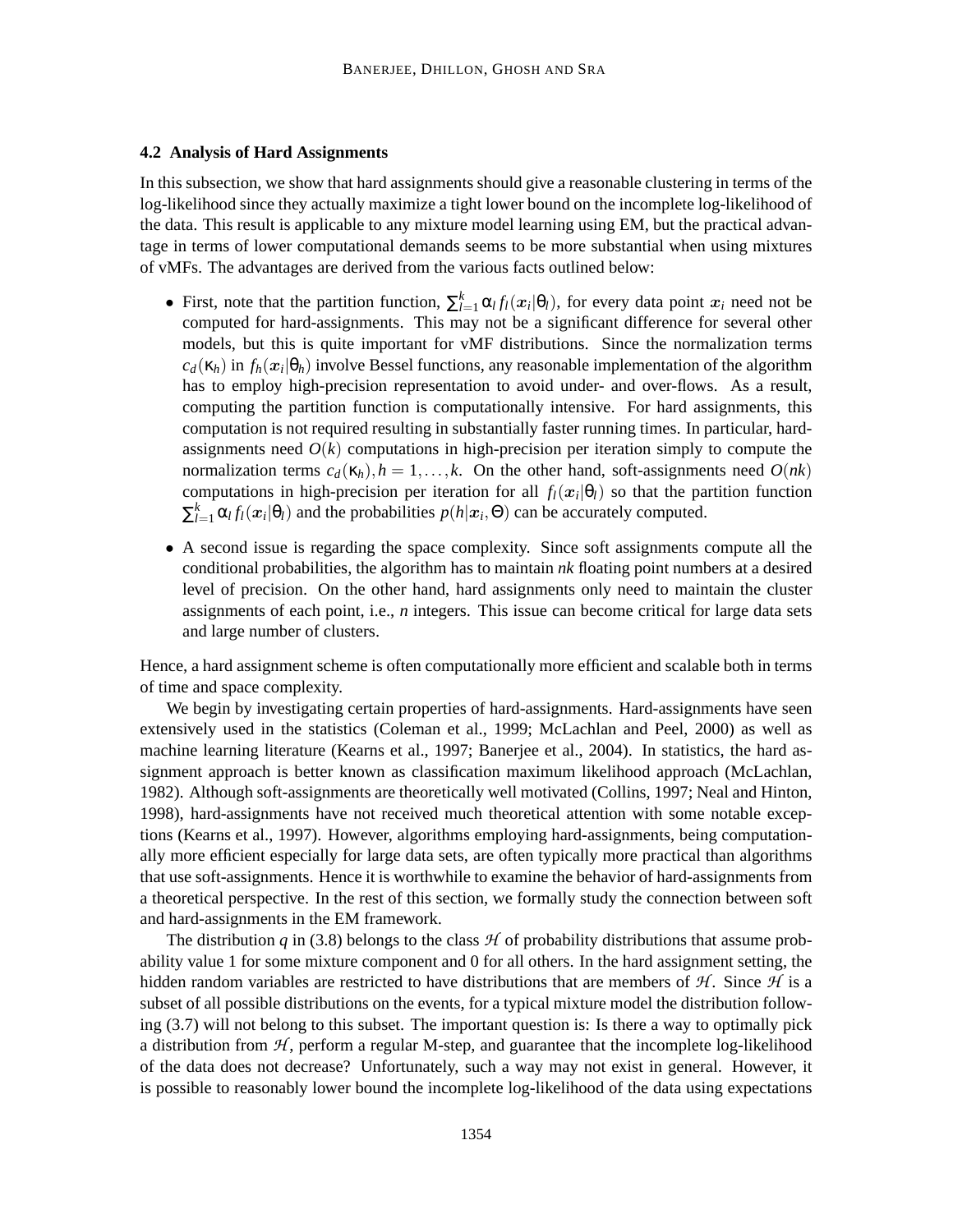over an *optimal* distribution  $q \in \mathcal{H}$ , as elucidated below. Thus, clustering using hard-assignments essentially maximizes a lower bound on the incomplete log-likelihood.

We now show that the expectation over  $q$  is a reasonable lower bound on the incomplete loglikelihood of the data in the sense that the expectation over  $q$  is itself lower bounded by the expectation of the complete log-likelihood  $(3.2)$  over the distribution p given by  $(3.7)$ . Further, we show that *q* as given by (3.8) gives the tightest lower bound among all distributions in  $H$ .

Following the arguments of Neal and Hinton (1998), we introduce the function  $F(\tilde{p},\Theta)$  given by

$$
F(\tilde{p}, \Theta) = E_{\tilde{p}}[\ln P(X, Z|\Theta)] + H(\tilde{p}),
$$
\n(4.5)

where  $H(\tilde{p})$  gives the Shannon entropy of a discrete distribution  $\tilde{p}$ . The E- and the M-steps of the EM algorithm can be shown to *alternately maximize* the function *F*. In the E-step, for a given value of  $\Theta$ , the distribution  $\tilde{p}$  is chosen to maximize  $F(\tilde{p},\Theta)$  for that  $\Theta$ , and, in the M-step, for a given value of  $\tilde{p}$ , the parameters  $\Theta$  are estimated to maximize  $F(\tilde{p}, \Theta)$  for the given  $\tilde{p}$ . Consider p given by (3.7). It can be shown (Neal and Hinton, 1998) that for a given Θ, this value of *p* is optimal, i.e,  $p = \text{argmax}_{\tilde{p}} F(\tilde{p}, \Theta)$ . Then,

$$
F(p, \Theta) = E_p[\ln P(X, Z|\Theta)] + H(p)
$$
  
=  $E_p[\ln P(X, Z|\Theta)] - E_p[\ln P(Z|(X, \Theta))]$   
=  $E_p \left[\ln \left(\frac{P(X, Z|\Theta)}{P(Z|(X, \Theta))}\right)\right] = E_p[\ln P(X|\Theta)]$   
=  $\ln P(X|\Theta).$  (4.6)

Since (3.7) gives the optimal choice of the distribution, the functional value of *F* is smaller for any other choice of  $\tilde{p}$ . In particular, if  $\tilde{p} = q$  as in (3.8), we have

$$
F(q, \Theta) \le F(p, \Theta) = \ln P(X|\Theta).
$$

Since  $H(q) = 0$ , from (4.5) we have

$$
E_q[\ln P(X, Z|\Theta)] \le \ln P(X|\Theta). \tag{4.7}
$$

Thus, the expectation over *q* actually lower bounds the likelihood of the data. We go one step further to show that this is in fact a reasonably tight lower bound in the sense that the expectation over *q* is lower bounded by the expectation over *p* of the complete data log-likelihood. To this end, we first prove the following result.

**Lemma 1** *If p is given by (3.7) and q is given by (3.8) then,*

$$
E_p[\ln P(\mathcal{Z}|(\mathcal{X},\Theta))] \leq E_q[\ln P(\mathcal{Z}|(\mathcal{X},\Theta))].
$$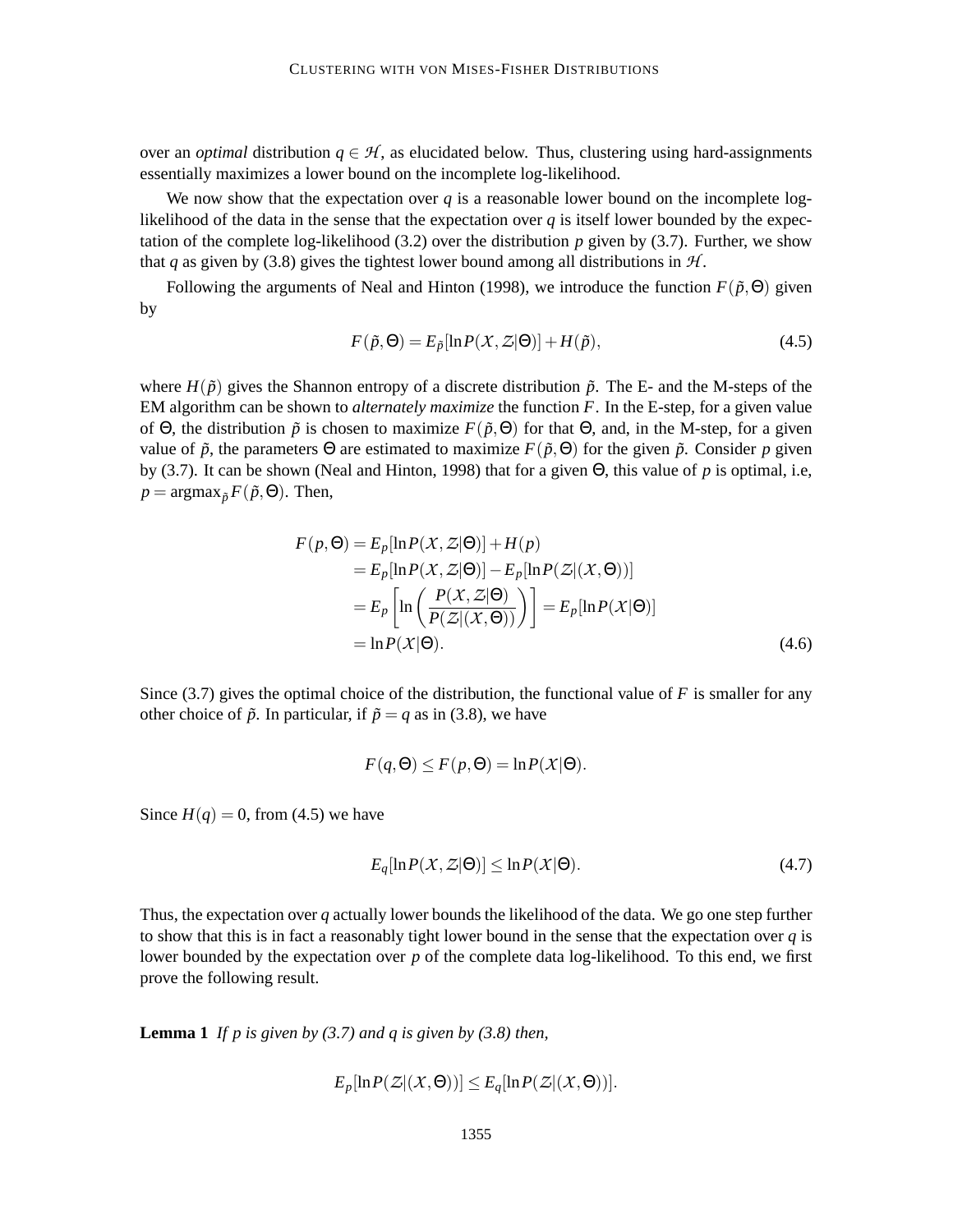**Proof** Let  $h_i^* = \argmax_j p(h | \mathbf{x}_i, \Theta)$ . Then,  $p(h | \mathbf{x}_i, \Theta) \leq p(h_i^* | \mathbf{x}_i, \Theta)$ ,  $\forall h$ . Using the definitions of *p h* and *q*, we have

$$
E_p[\ln P(\mathcal{Z}|(\mathcal{X}, \Theta))] = \sum_{i=1}^n \sum_{h=1}^k p(h|\mathbf{x}_i, \Theta) \ln p(h|\mathbf{x}_i, \Theta)
$$
  
\n
$$
\leq \sum_{i=1}^n \sum_{h=1}^k p(h|\mathbf{x}_i, \Theta) \ln p(h_i^*|\mathbf{x}_i, \Theta)
$$
  
\n
$$
= \sum_{i=1}^n \ln p(h_i^*|\mathbf{x}_i, \Theta) \sum_{h=1}^k p(h|\mathbf{x}_i, \Theta) = \sum_{i=1}^n \ln p(h_i^*|\mathbf{x}_i, \Theta)
$$
  
\n
$$
= \sum_{i=1}^n \sum_{h=1}^k q(h|\mathbf{x}_i, \Theta) \ln p(h|\mathbf{x}_i, \Theta)
$$
  
\n
$$
= E_q[\ln P(\mathcal{Z}|(\mathcal{X}, \Theta))].
$$

Now, adding the incomplete data log-likelihood to both sides of the inequality proven above, we obtain

$$
E_p[\ln P(\mathcal{Z}|(\mathcal{X},\Theta))] + \ln P(\mathcal{X}|\Theta) \le E_q[\ln P(\mathcal{Z}|(\mathcal{X},\Theta))] + \ln P(\mathcal{X}|\Theta),
$$
  
\n
$$
E_p[\ln(P(\mathcal{Z}|(\mathcal{X},\Theta))P(\mathcal{X}|\Theta))] \le E_q[\ln(P(\mathcal{Z}|(\mathcal{X},\Theta))P(\mathcal{X}|\Theta))],
$$
  
\n
$$
E_p[\ln P(\mathcal{X},\mathcal{Z}|\Theta)] \le E_q[\ln P(\mathcal{X},\mathcal{Z}|\Theta)].
$$
\n(4.8)

 $\blacksquare$ 

From,  $(4.7)$  and  $(4.8)$ , we infer

$$
E_p[\ln P(X,\mathcal{Z}|\Theta)] \leq E_q[\ln P(X,\mathcal{Z}|\Theta)] \leq \ln P(X|\Theta).
$$

Let  $\tilde{q}$  be any other distribution in the class of distributions  $\mathcal{H}$  with  $\tilde{q}(\tilde{h}_i|\mathbf{x}_i,\Theta) = 1$  and  $\tilde{q}(h|\mathbf{x}_i,\Theta = 0)$ for  $h \neq \tilde{h}_i$ . Then,

$$
E_{\tilde{q}}[\ln P(\mathcal{Z}|\mathcal{X},\Theta)] = \sum_{i=1}^{n} \sum_{h=1}^{k} \tilde{q}(h|\mathbf{x}_i,\Theta) \ln p(h|\mathbf{x}_i,\Theta) = \sum_{i=1}^{n} \ln p(\tilde{h}_i|\mathbf{x}_i,\Theta)
$$
  

$$
\leq \sum_{i=1}^{n} \ln p(h_i^*|\mathbf{x}_i,\Theta) = \sum_{i=1}^{n} \sum_{h=1}^{k} q(h|\mathbf{x}_i,\Theta) \ln p(h|\mathbf{x}_i,\Theta)
$$
  

$$
= E_q[\ln P(\mathcal{Z}|\mathcal{X},\Theta)].
$$

Hence, the choice of  $q$  as in (3.8) is optimal. This analysis forms the basis of the hard-moVMF algorithm presented in the next section.

## **5. Algorithms**

The developments of the previous section naturally lead to two algorithms for clustering directional data. The algorithms are centered on soft and hard-assignment schemes and are titled soft-moVMF and hard-moVMF respectively. The soft-moVMF algorithm (Algorithm 1) estimates the parameters of the mixture model exactly following the derivations in Section 3 using EM. Hence, it assigns soft (or probabilistic) labels to each point that are given by the posterior probabilities of the components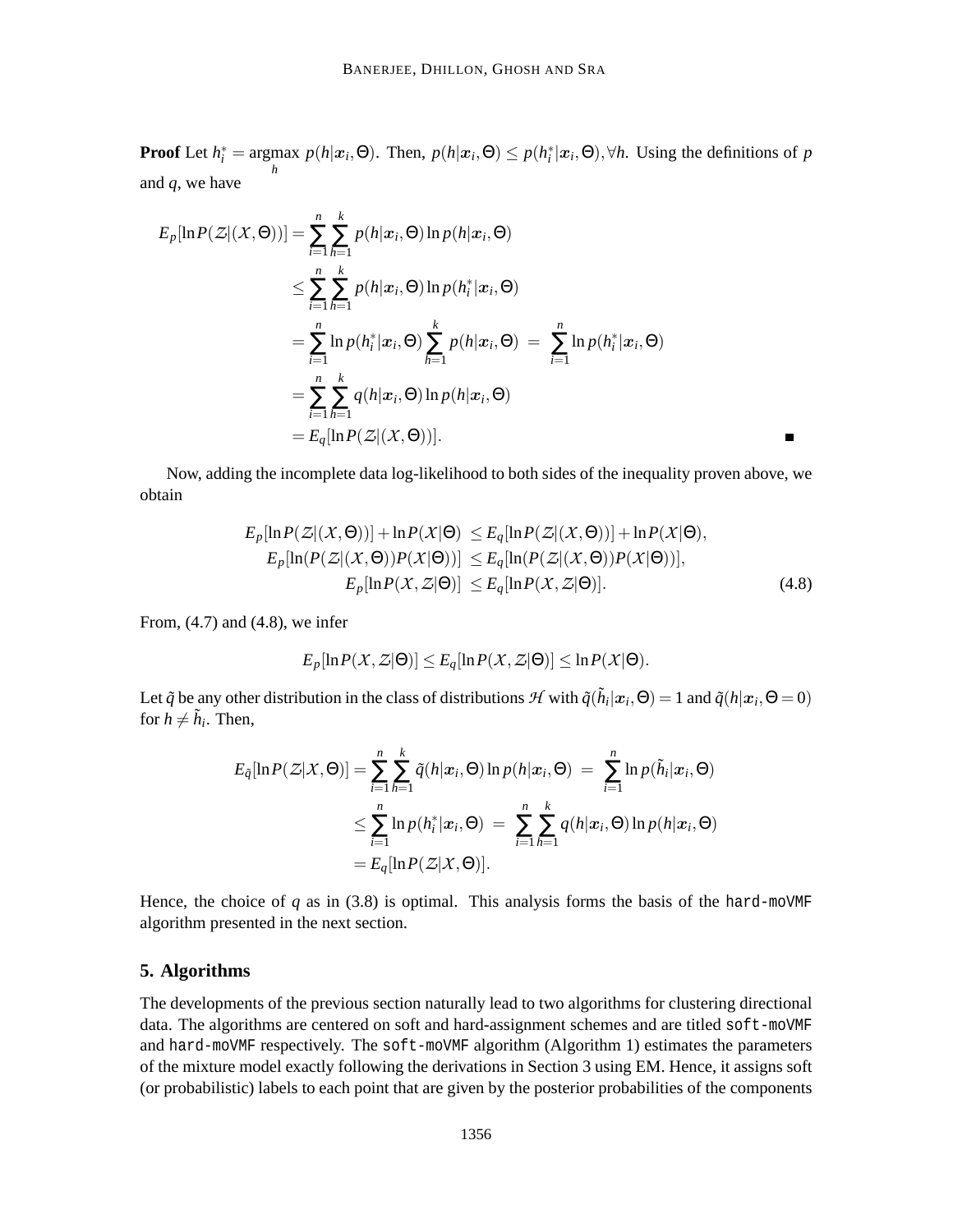**Algorithm 1** soft-moVMF

**Input:** Set X of data points on  $\mathbb{S}^{d-1}$ **Output:** A soft clustering of  $X$  over a mixture of  $k$  vMF distributions Initialize all  $\alpha_h, \mu_h, \kappa_h, h = 1, \dots, k$ **repeat** {The E (Expectation) step of EM} **for**  $i = 1$  to  $n$  **do for**  $h = 1$  to  $k$  **do**  $f_h(\boldsymbol{x}_i|\theta_h) \leftarrow c_d(\kappa_h)e^{\kappa_h\boldsymbol{\mu}_h^T\boldsymbol{x}_i}$ **end for for**  $h = 1$  to  $k$  **do**  $p(h|\boldsymbol{x}_i, \Theta) \leftarrow \frac{\alpha_h f_h(\boldsymbol{x}_i | \theta_h)}{\sum_{k}^{k} \alpha_k f_i(\boldsymbol{x}_i | \Theta_h)}$  $\sum_{l=1}^k \alpha_l f_l(\boldsymbol{x}_i | \boldsymbol{\theta}_l)$ **end for end for** {The M (Maximization) step of EM} **for**  $h = 1$  to  $k$  **do**  $\alpha_h \leftarrow \frac{1}{n} \sum_{i=1}^n p(h|x_i, \Theta)$  $\boldsymbol{\mu}_h \leftarrow \sum_{i=1}^n x_i p(h|\boldsymbol{x}_i, \Theta)$  $\bar{r} \leftarrow ||\mu_h||/(n\alpha_h)$  $\boldsymbol{\mu}_h \leftarrow \boldsymbol{\mu}_h / \|\boldsymbol{\mu}_h\|$  $\kappa_h \leftarrow \frac{\bar{r}d - \bar{r}^3}{1 - \bar{r}^2}$  $1-\bar{r}^2$ **end for until** *convergence*

of the mixture conditioned on the point. On termination, the algorithm gives the parameters  $\Theta =$  $\{\alpha_h, \mu_h, \kappa_h\}_{h=1}^k$  of the *k* vMF distributions that model the data set *X*, as well as the *soft-clustering*, i.e., the posterior probabilities  $p(h|x_i, \Theta)$ , for all *h* and *i*.

The hard-moVMF algorithm (Algorithm 2) estimates the parameters of the mixture model using a hard assignment, or, *winner takes all* strategy. In other words, we do the assignment of the points based on a derived posterior distribution given by (3.8). After the hard assignments in every iteration, each point *belongs* to a single cluster. As before, the updates of the component parameters are done using the posteriors of the components, given the points. The crucial difference in this case is that the posterior probabilities are allowed to take only binary  $(0/1)$  values. Upon termination, Algorithm 2 yields a hard clustering of the data and the parameters  $\Theta = {\{\alpha_h, \mu_h, \kappa_h\}}_{h=1}^k$  of the *k* vMFs that model the input data set  $X$ .

### **5.1 Revisiting Spherical Kmeans**

In this section we show that upon enforcing certain restrictive assumptions on the generative model, the spkmeans algorithm (Algorithm 3) can be viewed as a special case of both the soft-moVMF and hard-moVMF algorithms.

More precisely, assume that in our mixture of vMFs, the priors of all the components are equal, i.e.,  $\alpha_h = 1/k$  for all *h*. Further assume that all the components have (equal) infinite concentration parameters, i.e.,  $\kappa_h = \kappa \rightarrow \infty$  for all *h*. Under these assumptions the E-step in the soft-moVMF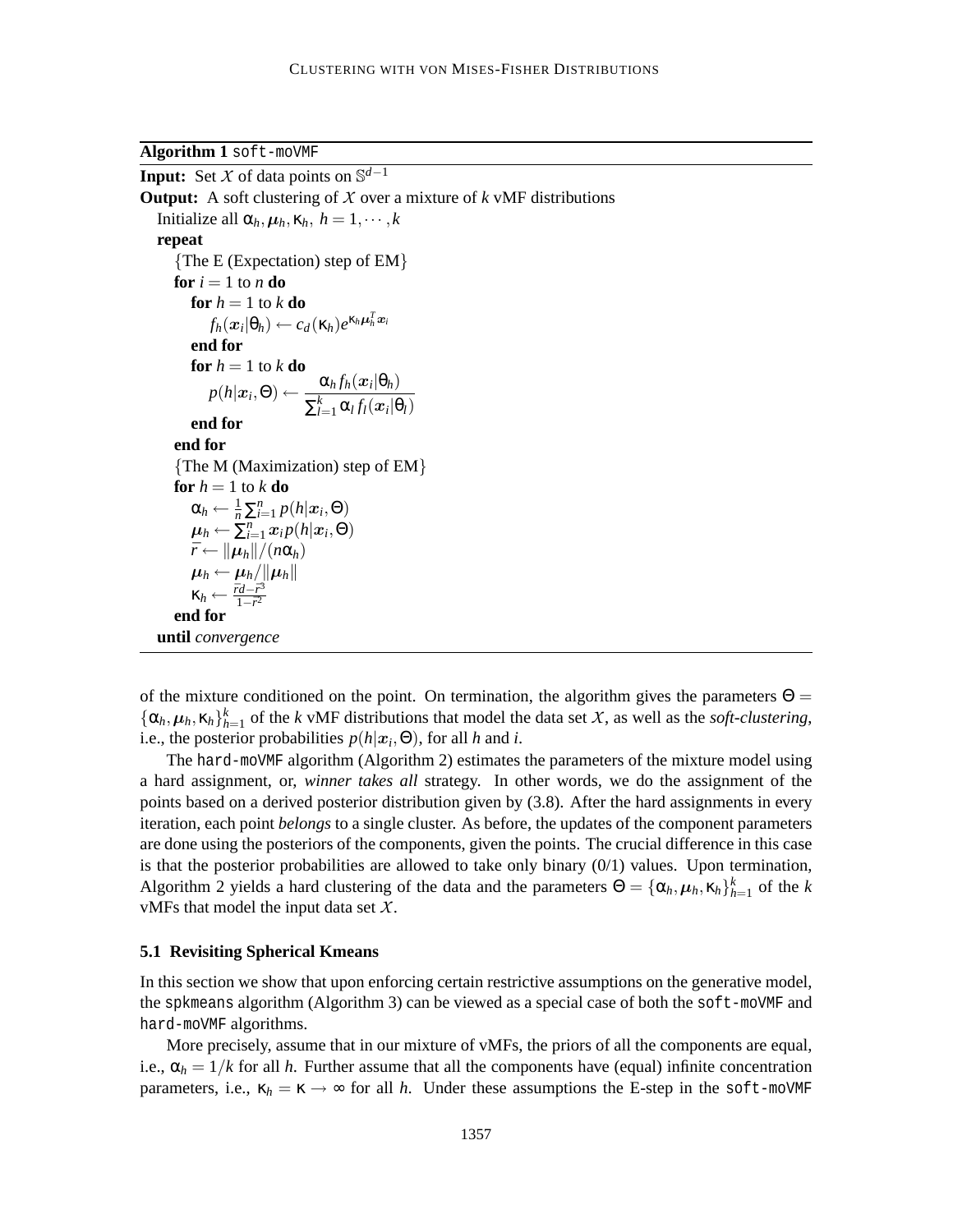**Algorithm 2** hard-moVMF

```
Input: Set X of data points on \mathbb{S}^{d-1}Output: A disjoint k-partitioning of XInitialize all \alpha_h, \mu_h, \kappa_h, h = 1, \dots, krepeat
      {The Hardened E (Expectation) step of EM}
     for i = 1 to n do
          for h = 1 to k do
                f_h(\boldsymbol{x}_i|\theta_h) \leftarrow c_d(\kappa_h)e^{\kappa_h\boldsymbol{\mu}_h^T\boldsymbol{x}_i}end for
          for h = 1 to k do
               q(h|\bm{x}_i,\Theta) \leftarrow\sqrt{ }J
                                        \mathcal{L}1, if h = \argmax\max_{h'} \alpha_{h'} f_{h'}(\boldsymbol{x}_i | \theta_{h'})0, otherwise.
          end for
      end for
      {The M (Maximization) step of EM}
     for h = 1 to k do
           \alpha_h \leftarrow \frac{1}{n} \sum_{i=1}^n q(h|\boldsymbol{x}_i, \Theta)\boldsymbol{\mu}_h \leftarrow \sum_{i=1}^n \boldsymbol{x}_i q(h|\boldsymbol{x}_i, \Theta)\bar{r} \leftarrow ||\mu_h||/(n\alpha_h)\boldsymbol{\mu}_h \leftarrow \boldsymbol{\mu}_h / \|\boldsymbol{\mu}_h\|\kappa_h \leftarrow \frac{\bar{r}d - \bar{r}^3}{1 - \bar{r}^2}1-\bar{r}^2end for
 until convergence.
```
algorithm reduces to assigning a point to its *nearest* cluster, where nearness is computed as a cosine similarity between the point and the cluster representative. Thus, a point  $x_i$  will be assigned to  $cluster h^* = argmax$  $\max_{h} x_i^T \mu_h$ , since

$$
p(h^*|\boldsymbol{x}_i,\Theta)=\lim_{\kappa\to\infty}\frac{e^{\kappa\,\boldsymbol{x}_i^T\,\boldsymbol{\mu}_{h^*}}}{\sum_{h=1}^k e^{\kappa\,\boldsymbol{x}_i^T\,\boldsymbol{\mu}_h}}=1,
$$

and  $p(h|x_i, \Theta) \to 0$ , as  $\kappa \to \infty$  for all  $h \neq h^*$ .

To show that spkmeans can also be seen as a special case of the hard-moVMF, in addition to assuming the priors of the components to be equal, we further assume that the concentration parameters of all the components are equal, i.e.,  $\kappa_h = \kappa$  for all *h*. With these assumptions on the model, the estimation of the common concentration parameter becomes unessential since the hard assignment will depend only on the value of the cosine similarity  $x_i^T \mu_h$ , and hard-moVMF reduces to spkmeans.

In addition to the abovementioned algorithms, we report experimental results on another algorithm fskmeans (Banerjee and Ghosh, 2002) that belongs to the same class in the sense that, like spkmeans, it can be derived from the mixture of vMF models with some restrictive assumptions. In fskmeans, the centroids of the mixture components are estimated as in hard-movMF. The κ value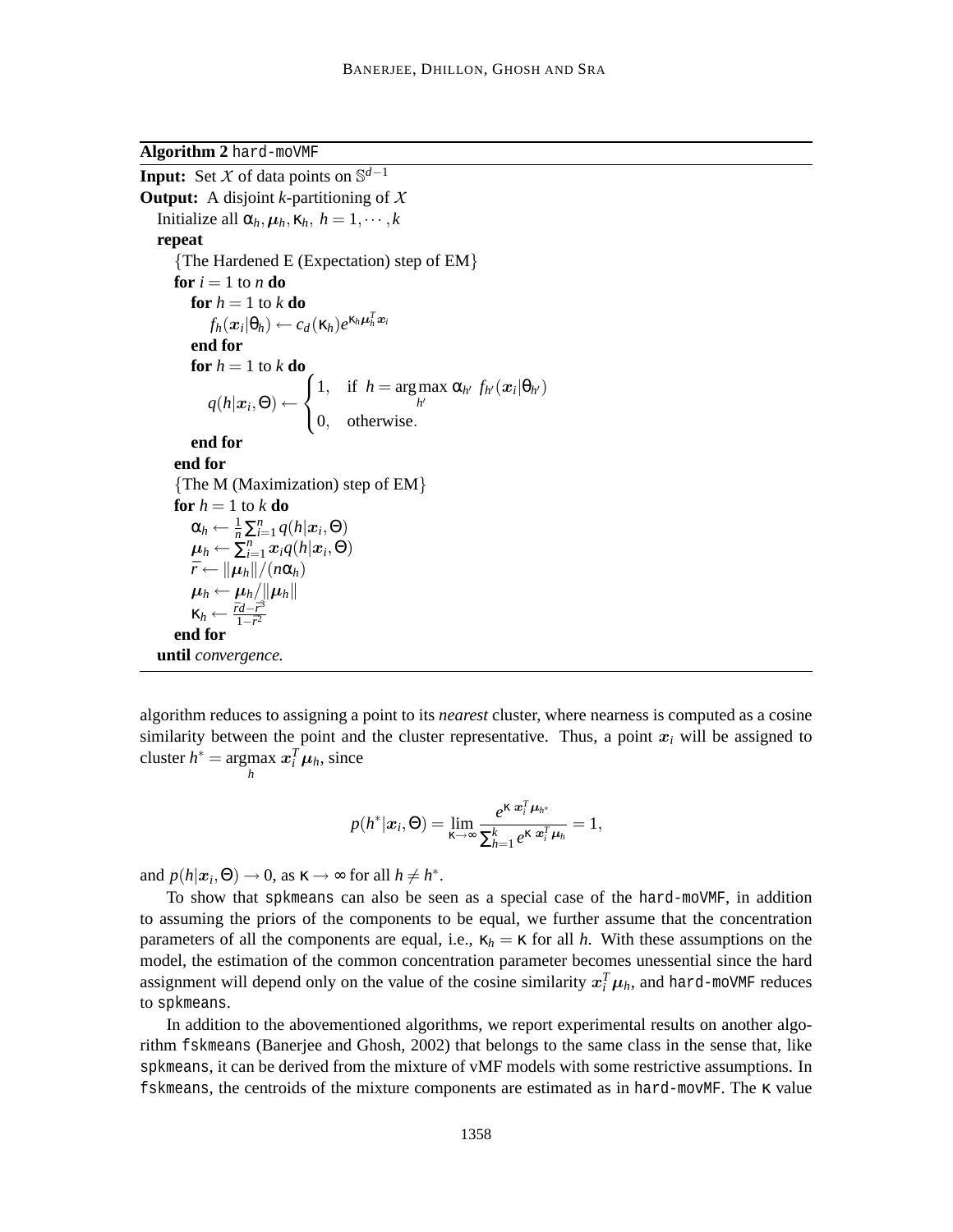**Algorithm 3** spkmeans

```
Input: Set X of data points on \mathbb{S}^{d-1}Output: A disjoint k-partitioning \{X_h\}_{h=1}^k of X
Initialize \mu_h, h = 1, \dots, krepeat
     {The E (Expectation) step of EM}
     Set X_h \leftarrow \emptyset, h = 1, \dots, kfor i = 1 to n do
          X_h \leftarrow X_h \cup \{x_i\} where h = \underset{h'}{\operatorname{argmax}} x_i^T \mu_{h'}end for
     {The M (Maximization) step of EM}
     for h = 1 to k do
          \boldsymbol{\mu}_h \leftarrow \frac{\sum_{\boldsymbol{x} \in \mathcal{X}_h} \boldsymbol{x}}{\|\sum_{\boldsymbol{x} \in \mathcal{X}} \boldsymbol{x}\|}\left\Vert \sum_{\bm{x}\in\mathcal{X}_h}\bm{x}\right\Vertend for
until convergence.
```
for a component is *explicitly set* to be inversely proportional to the number of points in the cluster corresponding to that component. This explicit choice simulates a frequency sensitive competitive learning that implicitly prevents the formation of null clusters, a well-known problem in regular kmeans (Bradley et al., 2000).

## **6. Experimental Results**

We now offer some experimental validation to assess the quality of clustering results achieved by our algorithms. We compare the following four algorithms on numerous data sets.

- 1. Spherical KMeans (Dhillon and Modha, 2001)—spkmeans.
- 2. Frequency Sensitive Spherical KMeans (Banerjee and Ghosh, 2002)—fskmeans.
- 3. moVMF based clustering using hard assignments (Section 3)—hard-moVMF.
- 4. moVMF based clustering using soft assignments (Section 3)—soft-moVMF.

It has already been established that kmeans using Euclidean distance performs much worse than spkmeans for text data (Strehl et al., 2000), so we do not consider it here. Generative model based algorithms that use mixtures of Bernoulli or multinomial distributions, which have been shown to perform well for text data sets, have also not been included in the experiments. This exclusion is done as a recent empirical study over 15 text data sets showed that simple versions of vMF mixture models (with κ constant for all clusters) outperform the multinomial model except for only one data set (Classic3), and the Bernoulli model was inferior for all data sets (Zhong and Ghosh, 2003b).

## **6.1 Data Sets**

The data sets that we used for empirical validation and comparison of our algorithms were carefully selected to represent some typical clustering problems. We also created various subsets of some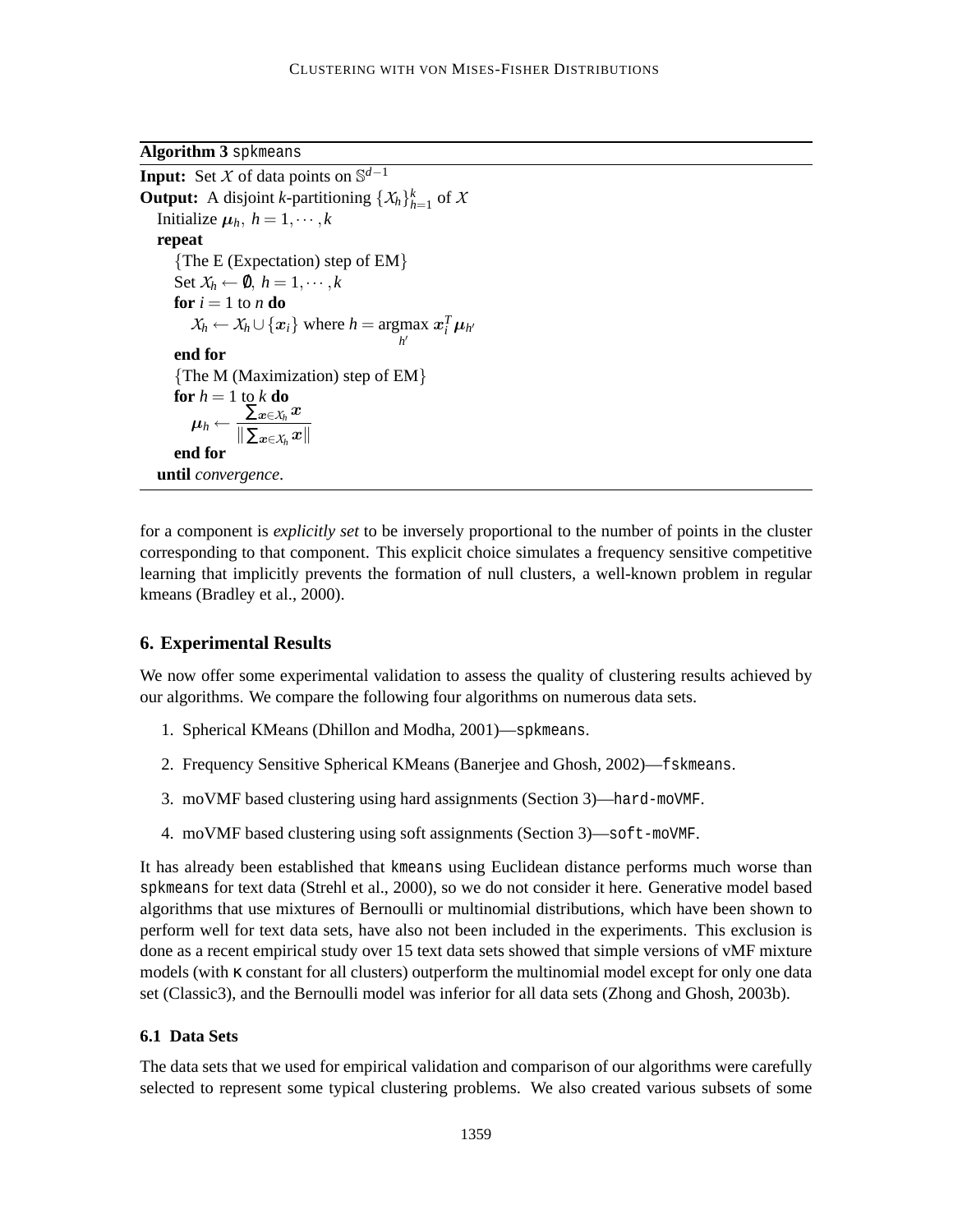of the data sets for gaining greater insight into the nature of clusters discovered or to model some particular clustering scenario (e.g., balanced clusters, skewed clusters, overlapping clusters etc.). We drew our data from five sources: Simulation, Classic3, Yahoo News, CMU 20 Newsgroup and Yeast Gene Expressions. For all the text document data sets, the toolkit MC (Dhillon et al., 2001) was used for creating a high-dimensional vector space model that each of the four algorithms utilized. MATLAB code was used to render the input as a vector space for both the simulated and gene-expression data sets.

- **Simulation.** We use simulated data to verify that the discrepancy between computed values of the parameters and their true values is small. Our simulated data serves the principal purpose of validating the "correctness" of our implementations. We used a slight modification of the algorithm given by Wood (1994) to generate a set of data points following a given vMF distribution. We describe herein, two synthetic data sets. The first data set **small-mix** is 2-dimensional and is used to illustrate soft-clustering. The second data set **big-mix** is a highdimensional data set that could serve as a model for real world text data sets. Let the triple  $(n,d,k)$  denote the number of sample points, the dimensionality of a sample point and the number of clusters respectively.
	- 1. **small-mix:** This data has  $(n,d,k) = (50,2,2)$ . The mean direction of each component is a random unit vector. Each component has  $\kappa = 4$ .
	- 2. **big-mix:** This data has  $(n, d, k) = (5000, 1000, 4)$ . The mean direction of each component is a random unit vector, and the κ values of the components are 650.98, 266.83, 267.83, and 612.88. The mixing weights for each component are 0.251, 0.238, 0.252, and 0.259.
- **Classic3.** Classic3 is a well known collection of documents. It is an easy data set to cluster since it contains documents from three well-separated sources. Moreover, the intrinsic clusters are largely balanced.
	- 1. **Classic3:** This corpus contains 3893 documents, among which 1400 CRANFIELD documents are from aeronautical system papers, 1033 MEDLINE documents are from medical journals, and 1460 CISI documents are from information retrieval papers. The particular vector space model used had a total of 4666 features (words). Thus each document, after normalization, is represented as a unit vector in a 4666-dimensional space.
	- 2. **Classic300:** Classic300 is a subset of the Classic3 collection and has 300 documents. From each category of Classic3, we picked 100 documents at random to form this particular data set. The dimensionality of the data was 5471.<sup>4</sup>
	- 3. **Classic400:** Classic400 is a subset of Classic3 that has 400 documents. This data set has 100 randomly chosen documents from the MEDLINE and CISI categories and 200 randomly chosen documents from the CRANFIELD category. This data set is specifically designed to create unbalanced clusters in an otherwise easily separable and balanced data set. The dimensionality of the data was 6205.

<sup>4.</sup> Note that the dimensionality in Classic300 is larger than the that of Classic3. Although the same options were used in the MC toolkit for word pruning, due to very different words distributions, fewer words got prunned for Classic300 in the 'too common' or 'too rare' categories.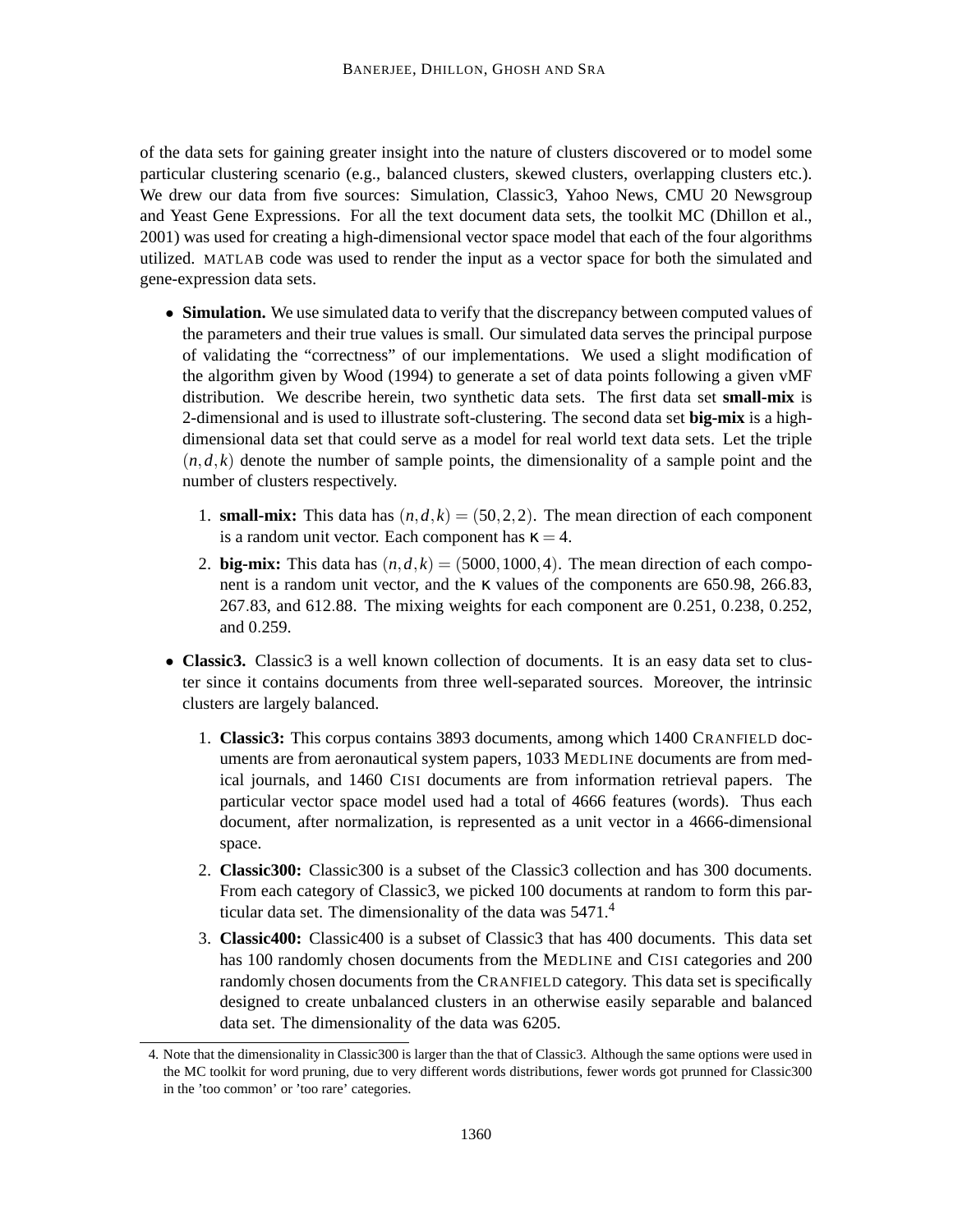- Yahoo News (K-series). This compilation has 2340 Yahoo news articles from 20 different categories. The underlying clusters in this data set are highly skewed in terms of the number of documents per cluster, with sizes ranging from 9 to 494. The skewness presents additional challenges to clustering algorithms.
- **CMU Newsgroup.** The CMU Newsgroup data set is a well known compilation of documents (Newsgroups). We tested our algorithms on not only the original data set, but on a variety of subsets with differing characteristics to explore and understand the behavior of our algorithms.
	- 1. **News20:** This standard data set is a collection of 19,997 messages, gathered from 20 different USENET newsgroups. One thousand messages are drawn from the first 19 newsgroups, and 997 from the twentieth. The headers for each of the messages are then removed to avoid biasing the results. The particular vector space model used had 25924 words. News20 embodies the features characteristic of a typical text data set—highdimensionality, sparsity and significantly overlapping clusters.
	- 2. **Small-news20:** We formed this set by selecting 2000 messages from original News20 data set. We randomly selected 100 messages from each category in the original data set. Hence this data set has balanced classes (though there may be overlap). The dimensionality of the data was 13406.
	- 3. **Same-100/1000** is a collection of 100/1000 messages from 3 very similar newsgroups: comp.graphics, comp.os.ms-windows, comp.windows.x.
	- 4. **Similar-100/1000** is a collection of 100/1000 messages from 3 somewhat similar newsgroups: talk.politics.guns, talk.politics.mideast, talk.politics.misc.
	- 5. **Different-100/1000** is a collection of 100/1000 messages from 3 very different newsgroups: alt.atheism, rec.sport.baseball, sci.space.
- Yeast Gene Expressions. Gene-expression data was selected to offer a clustering domain different from text analysis. As previously motivated, the use of Pearson correlation for the analysis of gene expression data is common, so a directional model is well-suited. Coincident to this domain are the difficulties of cluster validation because of the unavailability of true labels. Such difficulties make the gene expression data a more challenging and perhaps a more rewarding domain for clustering.

Gene expression data is presented as a matrix of genes (rows) by expression values (columns). The expression vectors are constructed using DNA microarray experiments. We used a subset of the Rosetta Inpharmatics yeast gene expression set (Hughes et al., 2000). The original data set consists of 300 experiments measuring expression of 6,048 yeast genes. Out of these we selected a subset of 996 genes for clustering (Dhillon et al., 2002b). For each of the 996 genes the 300-element expression vector was normalized to have unit Euclidean  $(L_2)$  norm.

## **6.2 Methodology**

Except for the gene expression data set, performance of the algorithms on all the data sets has been analyzed using *mutual information* (MI) between the cluster and class labels. For gene data, due to the absence of true labels, we have to take recourse to reporting some internal figures of merit. We defer a discussion of the same to Section 6.7.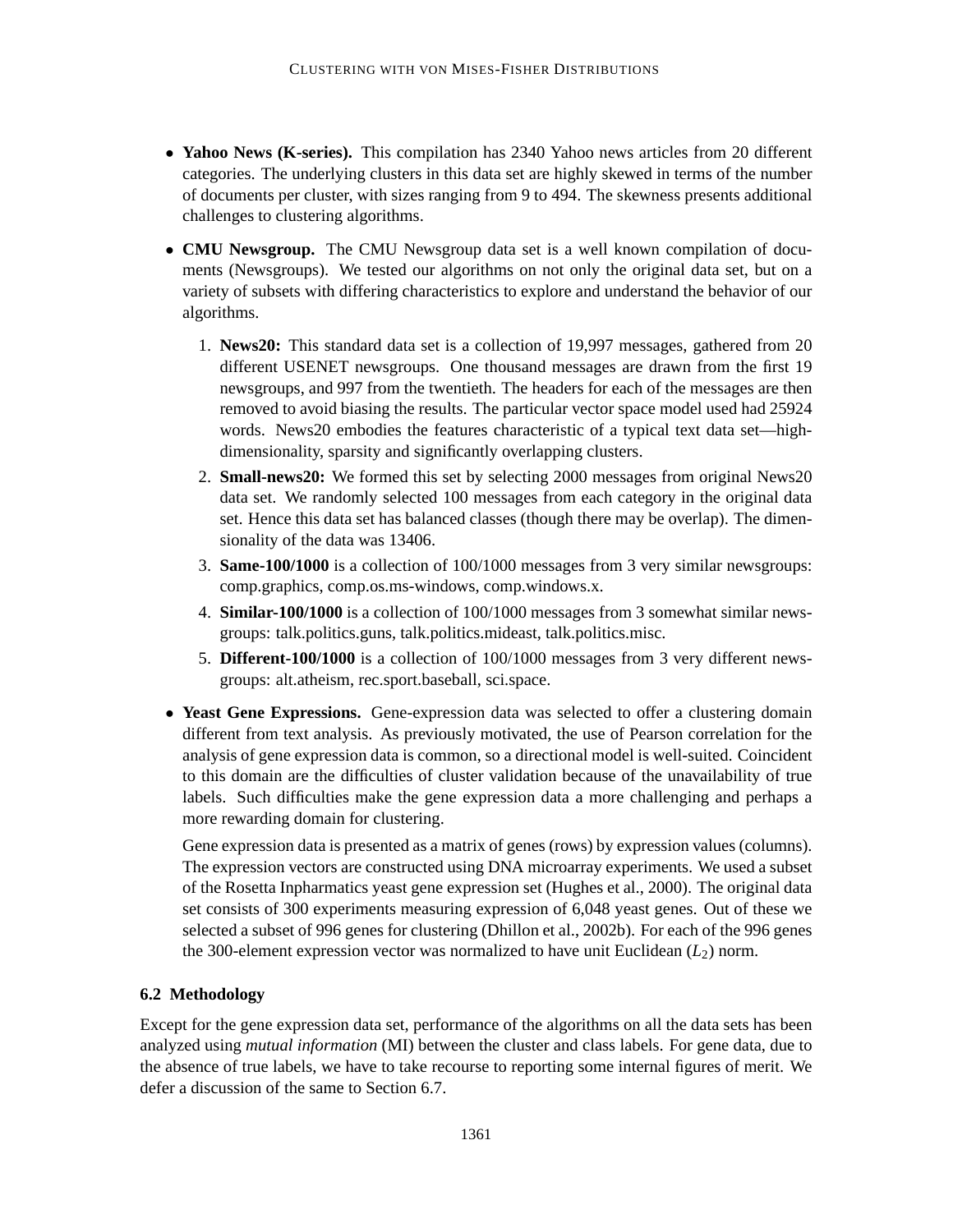The MI gives the amount of statistical similarity between the cluster and class labels (Cover and Thomas, 1991). If *X* is a random variable for the cluster assignments and *Y* is a random variable for the pre-existing labels on the same data, then their MI is given by  $I(X;Y) = E[\ln \frac{p(X,Y)}{p(X)p(Y)}]$  where the expectation is computed over the joint distribution of  $(X, Y)$  estimated from a particular clustering of the data set under consideration. For soft-moVMF we "harden" the clustering produced by labeling a point with the cluster label for which it has the highest value of posterior probability (ties broken arbitrarily), in order to evaluate MI. Note that variants of MI have been used to evaluate clustering algorithms by several researchers. Meila (2003) used a related concept called variation of ˘ information to compare clusterings. An MDL-based formulation that uses the MI between cluster assignments and class labels was proposed by Dom (2001).

All results reported herein have been averaged over 10 runs. All algorithms were started with the same random initialization to ensure fairness of comparison. Each run was started with a *different* random initialization. However, no algorithm was restarted within a given run and all of them were allowed to run to completion. Since the standard deviations of MI were reasonably small for all algorithms, to reduce clutter, we have chosen to omit a display of error bars in our plots. Also, for practical reasons, the estimate of  $\kappa$  was upper bounded by a large number (10<sup>4</sup>, in this case) in order to prevent numeric overflows. For example, during the iterations, if a cluster has only one point, the estimate of κ will be infinity (a divide by zero error). Upper bounding the estimate is similar in flavor to ensuring the estimated covariance of a multi-variate Gaussian in a mixture of Gaussians to be non-singular.

#### **6.3 Simulated Data Sets**

First, to build some intuition and confidence in the working of our vMF based algorithms we exhibit relevant details of soft-moVMF's behavior on the small-mix data set shown in Figure 1(a).



Figure 1: Small-mix data set and its clustering by soft-moVMF.

The clustering produced by our soft cluster assignment algorithm is shown in Figure 1(b). The four points (taken clockwise) marked with solid circles have cluster labels (0.15,0.85), (0.77,0.23),  $(.82, .18)$  and  $(.11, .89)$ , where a cluster label  $(p, 1-p)$  for a point means that the point has proba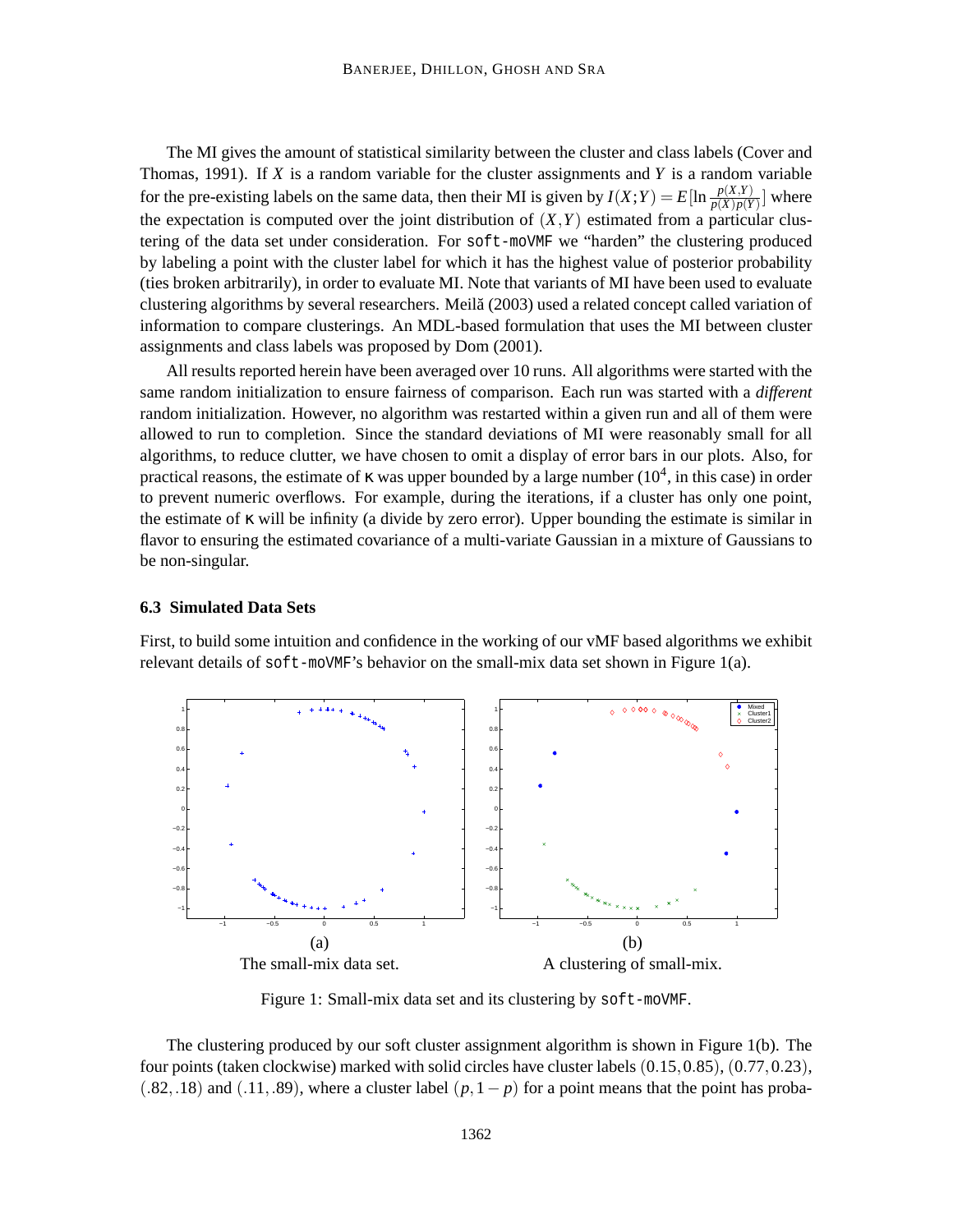bility *p* of belonging to Cluster 1 and probability 1− *p* of belonging to Cluster 2. All other points are categorized to belong to a single cluster by ignoring small (less than 0.10) probability values.

The confusion matrix, obtained by "hardening" the clustering produced by soft-moVMF for the small-mix data set is  $\begin{bmatrix} 26 & 1 \\ 0 & 23 \end{bmatrix}$ . As is evident from this confusion matrix, the clustering performed by soft-moVMF is excellent, though not surprising, since small-mix is a data set with well-separated clusters. Further testimony to soft-moVMF's performance is served by Table 2, which shows the discrepancy between true and estimated parameters for the small-mix collection.

| Cluster |                |                                                                                    | $\mathcal{L}$<br>N |                                |  |
|---------|----------------|------------------------------------------------------------------------------------|--------------------|--------------------------------|--|
|         |                | $(-0.251, -0.968)$ $(-0.279, -0.960)$ $\mid$ 4 $\mid$ 3.78 $\mid$ 0.48 $\mid$ 0.46 |                    |                                |  |
|         | (0.399, 0.917) | (0.370, 0.929)                                                                     |                    | $\vert$ 4   3.53   0.52   0.54 |  |

Table 2: True and estimated parameters for small-mix using soft-moVMF.

In the table  $\mu$ , κ, α represent the true parameters and  $\hat{\mu}$ ,  $\hat{\kappa}$ ,  $\hat{\alpha}$  represent the estimated parameters. We can see that even in the presence of a limited number of data points in the small-mix data set (50 points), the estimated parameters approximate the true parameters quite well.

Before moving onto real data sets let us briefly look at the behavior of the algorithms on the larger data set big-mix. On calculating MI as described previously we found that all the algorithms performed similarly with MI values close to one. We attribute this good performance of all the

| $\hat{\boldsymbol{\mu}}$<br>$\min \mu'$ | $\hat{\boldsymbol{\mu}}$<br>avg $\mu^I$ | $ \kappa-$<br>الحراء<br>K.<br>max<br>к | $ \kappa-\hat{\kappa} $<br>∸K∥<br>avg<br>ہے<br>ΙK | $ \alpha-\alpha $<br>max<br>α | انتصاحا<br>$-\alpha$<br>9V <sub>0</sub><br>$\alpha$ |
|-----------------------------------------|-----------------------------------------|----------------------------------------|---------------------------------------------------|-------------------------------|-----------------------------------------------------|
| 0.994                                   |                                         | 0.006                                  | 0.004                                             |                               |                                                     |

Table 3: Performance of soft-moVMF on big-mix data set.

algorithms to the availability of a sufficient number of data points and similar sized clusters. For reference Table 3 offers numerical evidence about the performance of soft-moVMF on the big-mix data set.

## **6.4 Classic3 Family of Data Sets**

Table 4 shows typical confusion matrices obtained for the full Classic3 data set. We observe that the performance of all the algorithms is quite similar and there is no added advantage yielded by using the general moVMF model as compared to the other algorithms. This observation can be explained by noting that the clusters of Classic3 are well separated and have a sufficient number of documents. For this clustering hard-moVMF yielded  $\kappa$  values of (732.13,809.53,1000.04), while soft-moVMF reported κ values of (731.55,808.21,1002.95).

Table 5 shows the confusion matrices obtained for the Classic300 data set. Even though Classic300 is well separated, the small number of documents per cluster makes the problem somewhat difficult for fskmeans and spkmeans, while hard-moVMF has a much better performance due to its model flexibility. The soft-moVMF algorithm performs appreciably better than the other three algorithms.

It seems that the low number of documents does not pose a problem for soft-moVMF and it ends up getting an almost perfect clustering for this data set. Thus in this case, despite the low number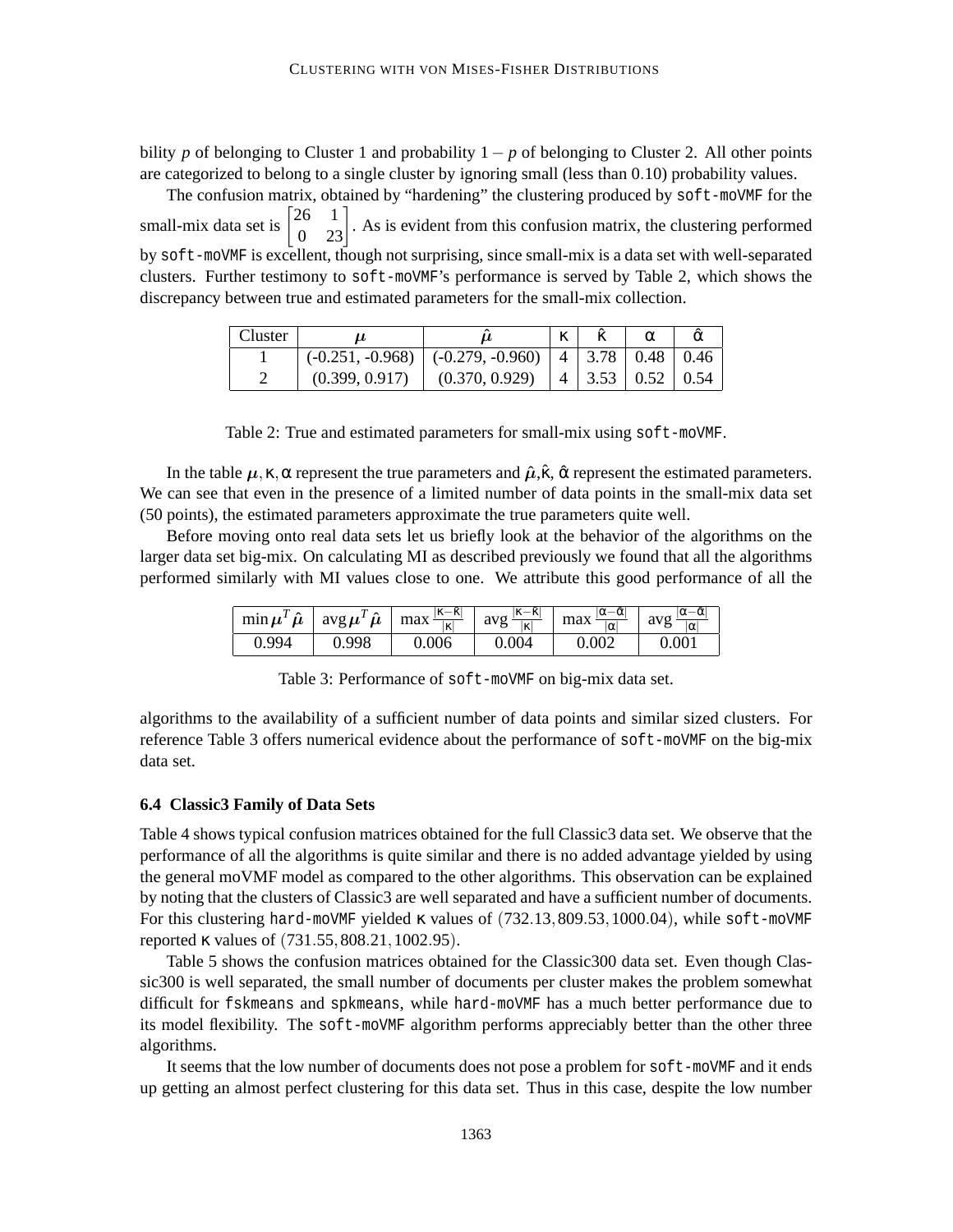|      | fskmeans |      | spkmeans |      |      | hard-moVMF |      |      | soft-moVMF |                               |      |
|------|----------|------|----------|------|------|------------|------|------|------------|-------------------------------|------|
| med  | C1S1     | cran | med      | C1S1 | cran | med        | C1S1 | cran | med        | C <sub>1</sub> S <sub>1</sub> | cran |
| 1019 |          |      | 1019     |      |      | 1018       |      |      | 1019       |                               |      |
|      |          | 1386 |          |      | 1386 |            |      | 1387 |            |                               | 1384 |
|      | 1454     |      |          | 1454 | 1 າ  |            | 1454 |      |            | 1456                          |      |

Table 4: Comparative confusion matrices for 3 clusters of Classic3 (rows represent clusters).

|     | fskmeans |      | spkmeans |                               | hard-moVMF |     |                               | soft-moVMF |     |             |      |
|-----|----------|------|----------|-------------------------------|------------|-----|-------------------------------|------------|-----|-------------|------|
| med | C1S1     | cran | med      | C <sub>1</sub> S <sub>1</sub> | cran       | med | C <sub>1</sub> S <sub>1</sub> | cran       | med | <b>C1S1</b> | cran |
| 29  | 38       | າາ   | 29       | 38                            | 22         |     | 72                            |            |     | 98          |      |
|     | つつ       | 38   | 31       | 27                            | 38         | 62  | 28                            |            | 99  |             |      |
| 40  | 35       | 40   | 40       | 35                            | 40         |     |                               | 82         |     |             | l00  |

Table 5: Comparative confusion matrices for 3 clusters of Classic300.

of points per cluster, the superior modeling power of our moVMF based algorithms prevents them from getting trapped in inferior local-minima as compared to the other algorithms—resulting in a better clustering.

The confusion matrices obtained for the Classic400 data set are displayed in Table 6. The behavior of the algorithms for this data set is quite interesting. As before, due to the small number of documents per cluster, fskmeans and spkmeans give a rather mixed confusion matrix. The hard-moVMF algorithm gets a significant part of the bigger cluster correctly and achieves some amount of separation between the two smaller clusters. The soft-moVMF algorithm exhibits a somewhat intriguing behavior. It splits the bigger cluster into two, relatively pure segments, and merges the smaller two into one cluster. When 4 clusters are requested from soft-moVMF, it returns 4 very pure clusters (not shown in the confusion matrices) two of which are almost equal sized segments of the bigger cluster.

An engaging insight into the working of the algorithms is provided by considering their clustering performance when they are requested to produce greater than the "natural" number of clusters. In Table 7 we show the confusion matrices resulting from 5 clusters of the Classic3 corpus. The matrices suggest that the moVMF algorithms have a tendency of trying to maintain larger clusters intact as long as possible, and breaking them into reasonably pure and comparably sized parts when they absolutely must. This behavior of our moVMF algorithms coupled with the observations in Table 6, suggest a clustering method in which one could generate a slightly higher number of clusters than required, and then agglomerate them appropriately.

The MI plots for the various Classic3 data sets are given in Figures 2(a)-(c). For the full Classic3 data set (Figure 2(a)), all the algorithms perform almost similarly at the true number of clusters. However, as the number of clusters increases, soft-moVMF seems to outperform the others by a significant margin. For Classic300 (Figure 2(b)) and Classic400 (Figure 2(c)), soft-moVMF seems to significantly outperform the other algorithms. In fact, for these two data sets, soft-moVMF performs substantially better than the other three, even at the correct number of clusters. Among the other three, hard-moVMF seems to perform better than spkmeans and fskmeans across the range of clusters.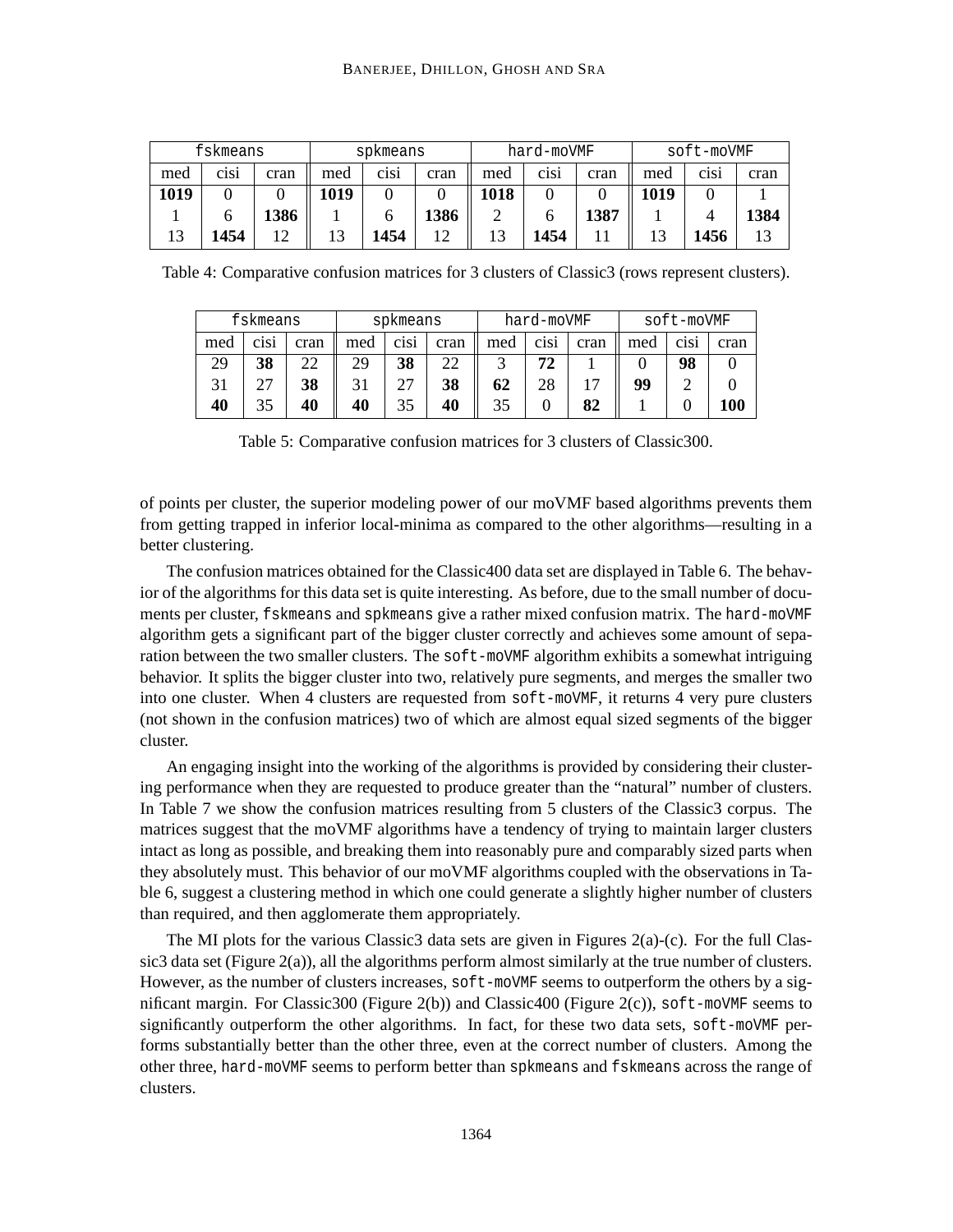

Figure 2: Comparison of the algorithms for the Classic3 data sets and the Yahoo News data set.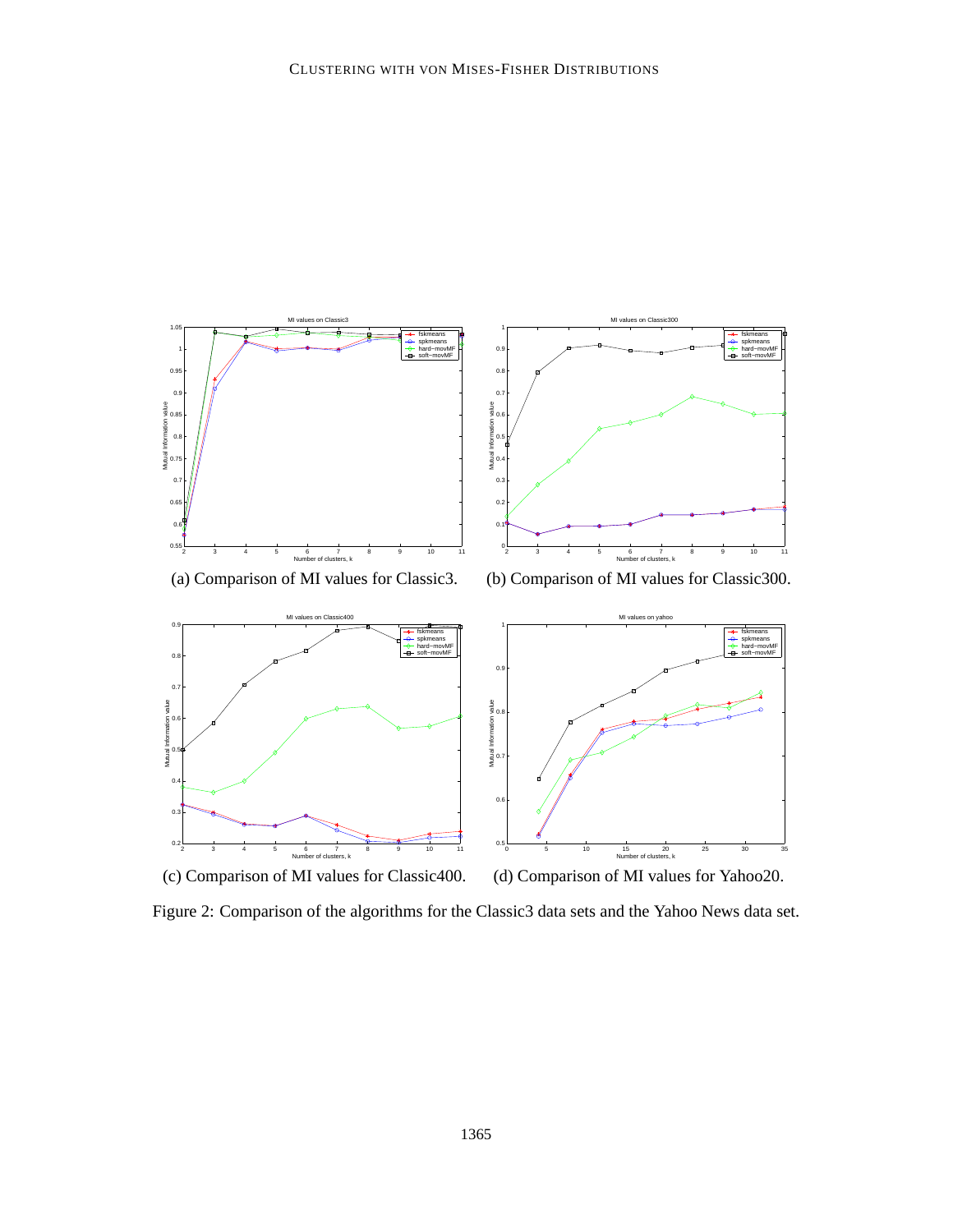|     | fskmeans |      |     | spkmeans |      |     | hard-moVMF                    |      |     | soft-moVMF                    |      |
|-----|----------|------|-----|----------|------|-----|-------------------------------|------|-----|-------------------------------|------|
| med | C1S1     | cran | med | C1S1     | cran | med | C <sub>1</sub> S <sub>1</sub> | cran | med | C <sub>1</sub> S <sub>1</sub> | cran |
| วร  | 16       | 55   |     | דו       | 54   | 56  | 28                            |      |     |                               | 91   |
| 51  | 83       | 1 າ  | 51  | 82       | 12   |     |                               |      | 82  | 99                            |      |
| 23  |          | 132  | 23  |          | 133  |     |                               | 165  | 19  |                               | .06  |

Table 6: Comparative confusion matrices for 3 clusters of Classic400.

|      | fskmeans                      |      | spkmeans |                               | hard-moVMF |     |                               | soft-moVMF |     |                               |      |
|------|-------------------------------|------|----------|-------------------------------|------------|-----|-------------------------------|------------|-----|-------------------------------|------|
| med  | C <sub>1</sub> S <sub>1</sub> | cran | med      | C <sub>1</sub> S <sub>1</sub> | cran       | med | C <sub>1</sub> S <sub>1</sub> | cran       | med | C <sub>1</sub> S <sub>1</sub> | cran |
|      | 4                             | 312  |          | 4                             | 323        | 3   |                               | 292        |     |                               | 1107 |
|      | 520                           | 10   |          | 512                           |            | 511 |                               |            |     | 1455                          | 14   |
|      | 936                           | h    |          | 944                           | 6          | 514 |                               |            | 526 |                               |      |
| 1018 | 0                             |      | 1018     | 0                             |            |     |                               | 1093       | 501 |                               |      |
|      |                               | 1069 |          |                               | 1059       |     | 1451                          | 13         |     |                               | 276  |

Table 7: Comparative confusion matrices for 5 clusters of Classic3.

## **6.5 Yahoo News Data Set**

The Yahoo News data set is a relatively difficult data set for clustering since it has a fair amount of overlap among its clusters and the number of points per cluster is low. In addition, the clusters are highly skewed in terms of their comparative sizes.

Results for the different algorithms can be seen in Figure 2(d). Over the entire range, soft-moVMF consistently performs better than the other algorithms. Even at the correct number of clusters  $k = 20$ , it performs significantly better than the other algorithms.

## **6.6 CMU Newsgroup Family of Data Sets**

Now we discuss clustering performance of the four algorithms on the CMU Newsgroup data sets. Figure 3(a) shows the MI plots for the full News20 data set. All the algorithms perform similarly until the true number of clusters after which soft-moVMF and spkmeans perform better than the others. We do not notice any interesting differences between the four algorithms from this Figure.

Figure 3(b) shows MI plots for the Small-News20 data set and the results are of course different. Since the number of documents per cluster is small (100), as before spkmeans and fskmeans do not perform that well, even at the true number of clusters, whereas soft-moVMF performs considerably better than the others over the entire range. Again, hard-moVMF exhibits good MI values until the true number of clusters, after which it falls sharply. On the other hand, for the data sets that have a reasonably large number of documents per cluster, another kind of behavior is usually observed. All the algorithms perform quite similarly until the true number of clusters, after which soft-moVMF performs significantly better than the other three. This behavior can be observed in Figures 3(d), 3(f) and 4(b). We note that the other three algorithms perform quite similarly over the entire range of clusters. We also observe that for an easy data set like Different-1000, the MI values peak at the true number of clusters, whereas for a more difficult data set such as Similar-1000 the MI values increase as the clusters get further refined. This behavior is expected since the clusters in Similar-1000 have much greater overlap than those in Different-1000.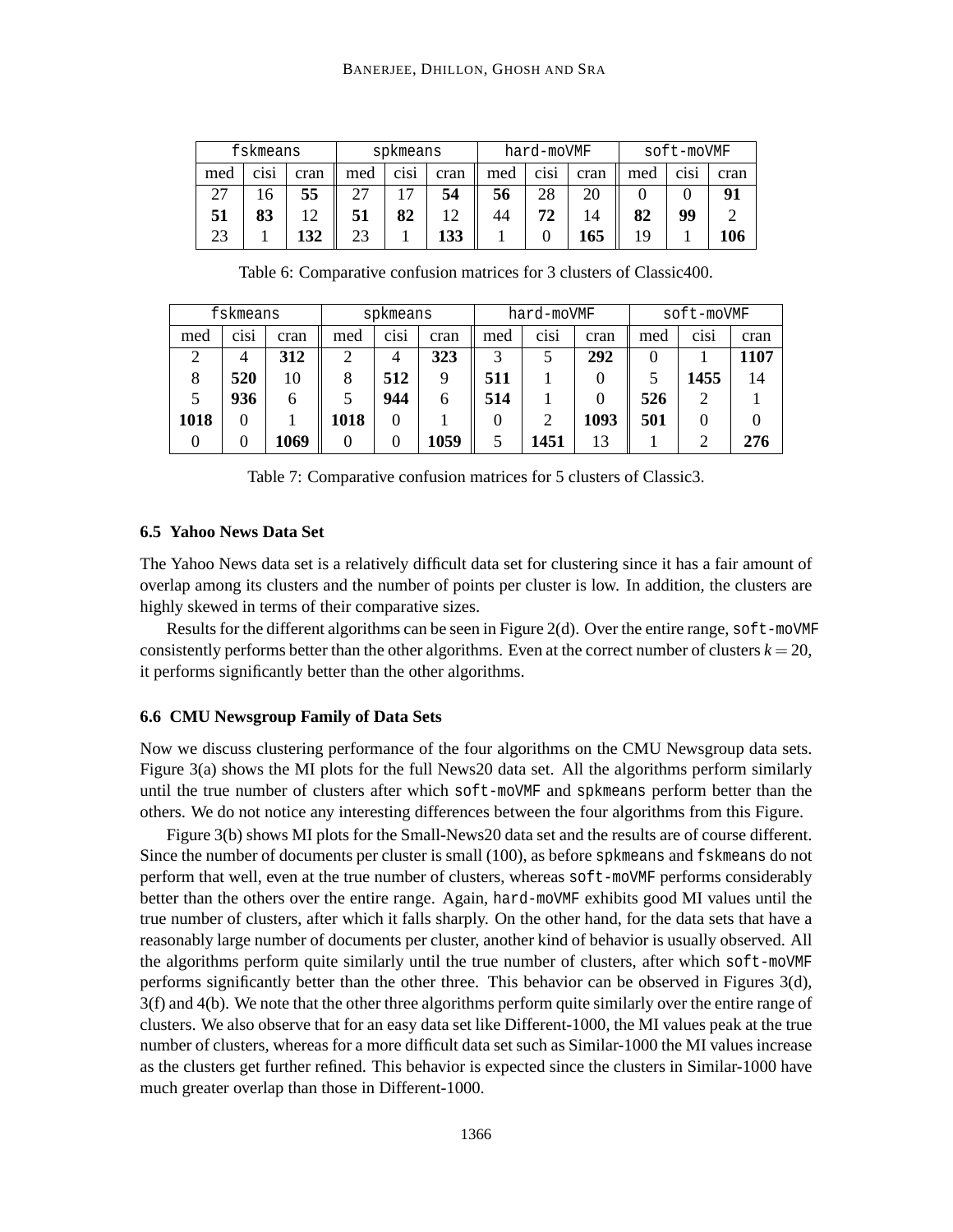



(a) Comparison of MI values for News20. (b) Comparison of MI values for Small-news20.





(c) Comparison of MI values for Different-100. (d) Comparison of MI values for Different-1000.



Figure 3: Comparison of the algorithms for the CMU Newsgroup and some subsets.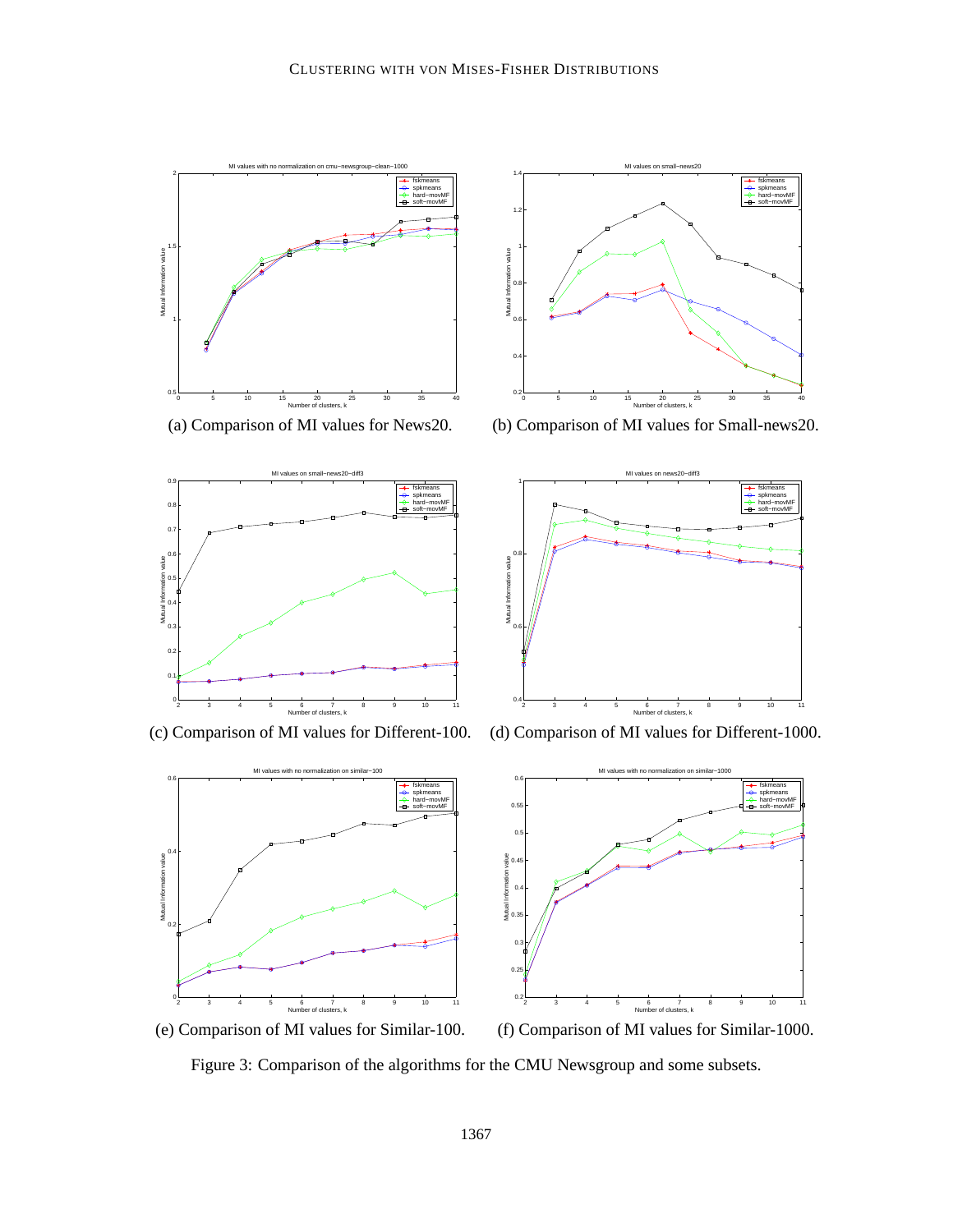

Figure 4: Comparison of the algorithms for more subsets of CMU Newsgroup data.

### **6.7 Yeast Gene Expression Data Set**

The gene data set that we consider differs from text data in two major aspects. First, the data can have negative values, and second, we do not know the true labels for the data points.

Owing to the absence of true cluster labels for the data points, we evaluate the clusterings by computing certain internal figures of merit. These internal measures have been earlier employed for evaluating clustering of genes (e.g., Sharan and Shamir, 2000). Let  $X = \{x_1, x_2, \dots x_n\}$  be the set of data that is clustered into disjoint clusters  $X_1, \ldots, X_k$ . Let  $\mu_j$  denote the mean vector of the *j*-th cluster  $(1 \le j \le k)$ . The homogeneity of the clustering is measured by

$$
H_{avg} = \frac{1}{|\mathcal{X}|} \sum_{j=1}^{k} \sum_{\bm{x} \in \mathcal{X}_j} \frac{\bm{x}^T \bm{\mu}_j}{\|\bm{x}\| \|\bm{\mu}_j\|}.
$$
 (6.1)

As can easily be seen, a higher homogeneity means that the individual elements of each cluster are quite similar to the cluster representative. We also take note of the minimum similarity

$$
H_{min} = \min_{\substack{1 \leq j \leq k \\ \boldsymbol{x} \in \mathcal{X}_j}} \frac{\boldsymbol{x}^T \boldsymbol{\mu}_j}{\|\boldsymbol{x}\| \|\boldsymbol{\mu}_j\|}.
$$
\n(6.2)

Both *Havg* and *Hmin* provide a measure of the intra-cluster similarity. We now define the inter-cluster separation as

$$
S_{avg} = \frac{1}{\sum_{i \neq j} |\mathcal{X}_i||\mathcal{X}_j|} \sum_{i \neq j} |\mathcal{X}_i||\mathcal{X}_j| \frac{\boldsymbol{\mu}_i^T \boldsymbol{\mu}_j}{\|\boldsymbol{\mu}_i\| \|\boldsymbol{\mu}_j\|}.
$$
(6.3)

We also take note of the maximum inter-cluster similarity

$$
S_{max} = \max_{i \neq j} \frac{\mu_i^T \mu_j}{\|\mu_i\| \|\mu_j\|}.
$$
 (6.4)

It is easily seen that for a "good" clustering *Savg* and *Smax* should be low.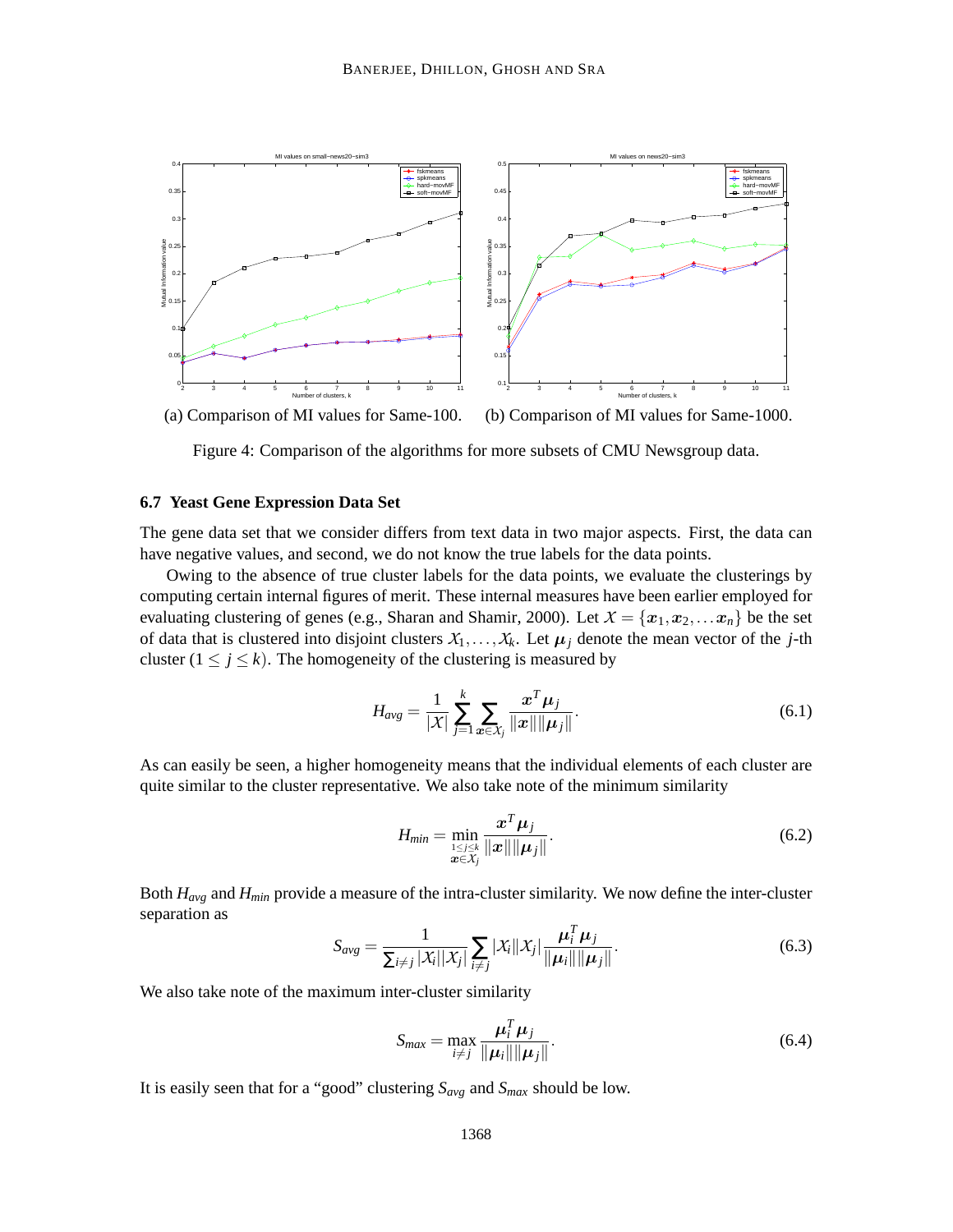Recently, researchers (Segal et al., 2003; Lee et al., 2004) have started looking at supervised methods of evaluating the gene clustering results using public genome databases such as the Kyoto Encyclopedia of Genes and Genomes (KEGG) and the gene ontology (GO). As of now, the evaluation techniques are still evolving and there is no consensus on how to best use the databases. For example, it is becoming clear that a pairwise precision-recall analysis of gene pairs may not be useful since the databases are currently incomplete due to lack of knowledge about all genes. In the recent past, progress has been made in terms of supervised evaluation and online tools such as GoMiner (GoMiner03) have been developed. As future work, we would like to evaluate the performance of our proposed algorithms using such tools.

Figure 5 shows the various cluster quality figures of merit as computed for clusters of our gene expression data. A fact that one immediately observes is that hard-moVMF consistently performs better than all the other algorithms. This comes as somewhat of a surprise, because in almost all other data sets, soft-moVMF performs better (though, of course, the measures of evaluation are different for gene data as compared to the other data sets that we considered). Note that the figures of merit for soft-moVMF are computed after "hardening" the clustering results that it produced.



Figure 5: Measures of cluster quality for gene data.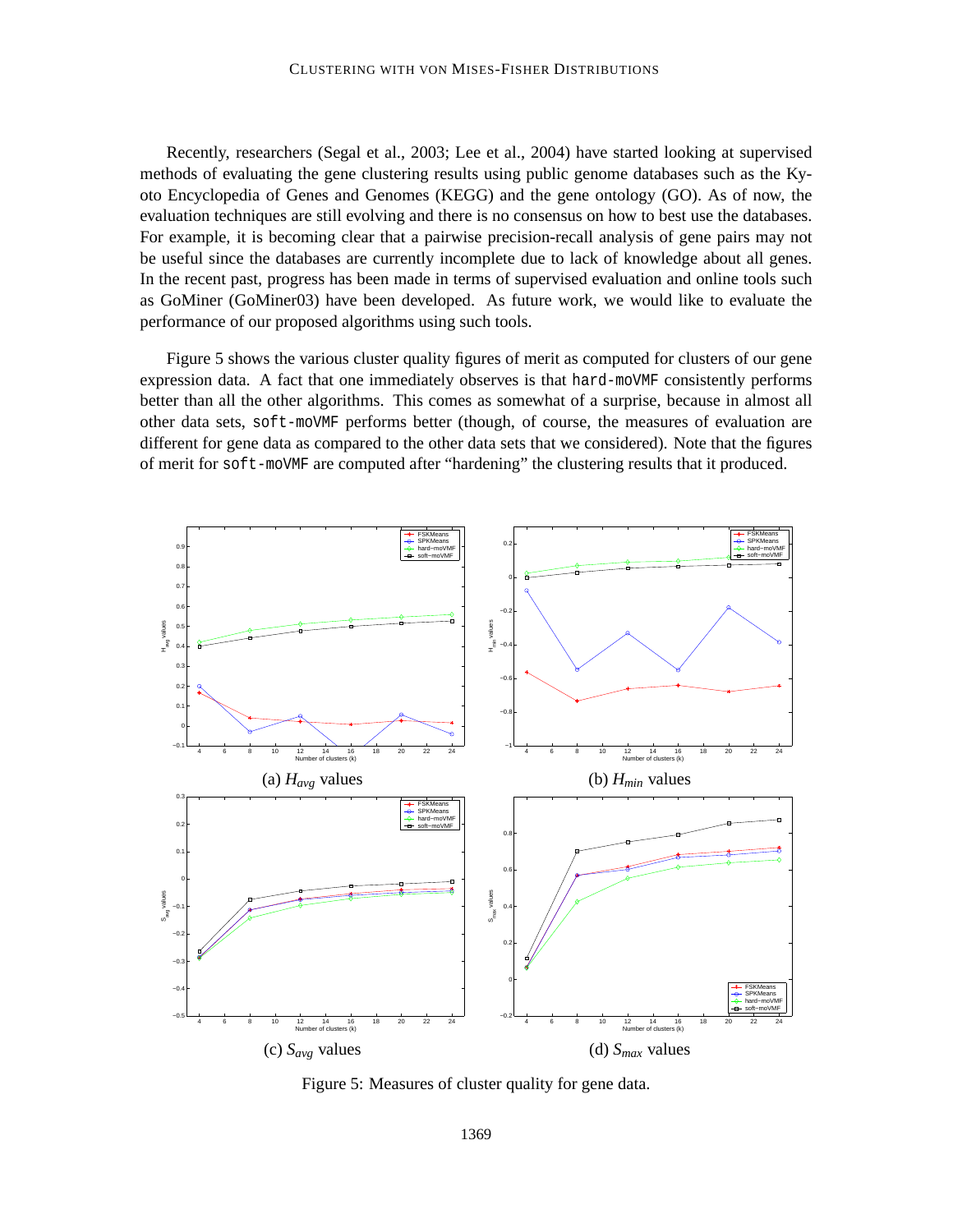We see from Figure 5(a) that both hard-moVMF and soft-moVMF yield clusters that are much more homogeneous than those furnished by fskmeans and spkmeans. The inter-cluster similarities, as measured by *Savg* and *Smax* are again the lowest for hard-moVMF, thereby indicating that hard-moVMF gives the best separated clusters of all the four algorithms. Though the inter-cluster similarities do not differ that much between the four algorithms, soft-moVMF seems to be forming clusters with higher inter-cluster similarity than other algorithms. We could explain this behavior of soft-moVMF by noting that it tends to form overlapping clusters (because of soft-assignments) and those clusters remain closer even after hardening. Since *Havg* essentially measures the average cosine similarity, we note that using our moVMF based algorithms, we are able to achieve clusters that are more coherent and better separated—a fact that could be attributed to the richer model employed by our algorithms. An inescapable observation is that our vMF based algorithms obtain a better average cosine similarity than spkmeans, implying that the richer vMF model allows them to escape the local minima that trap spkmeans.

#### **6.8 Running Time**

This section shows a brief report of the running time differences between hard-moVMF and soft-moVMF. Table 8 shows these comparisons. These running time experiments were performed on an AMD Athlon based computer running the Linux operating system. From Table 8 we see that hard-moVMF

| Clusters | Classic300   | Classic <sub>3</sub> | News <sub>20</sub> |
|----------|--------------|----------------------|--------------------|
|          | 0.39s/11.56s | 3.03s/109.87s        | 10.18s/619.68s     |
| 5        | 0.54s/17.99s | 3.59s/163.09s        | 14.05s/874.13s     |
| 10       |              |                      | 18.9s/1512s        |
| 20       |              |                      | 29.08s/3368s       |

Table 8: Running time comparison between hard-moVMF and soft-moVMF. The times are indicated in the format "hard-moVMF/ soft-moVMF".

runs much faster than soft-moVMF, and this difference becomes even greater when the number of clusters desired becomes higher.

## **7. Discussion**

The mixture of vMF distributions gives a parametric model-based generalization of the widely used cosine similarity measure. As discussed in Section 5.1, the spherical kmeans algorithm that uses cosine similarity arises as a special case of EM on mixture of vMFs when, among other things, the concentration κ of all the distributions is held constant. Interestingly, an alternative and more formal connection can be made from an information geometry viewpoint (Amari, 1995). More precisely, consider a data set that has been sampled following a vMF distribution with a given κ, say  $\kappa = 1$ . Assuming the Fisher-Information matrix is identity, the Fisher kernel similarity (Jaakkola and Haussler, 1999) corresponding to the vMF distribution is given by

$$
K(\boldsymbol{x}_i, \boldsymbol{x}_j) = (\nabla_{\boldsymbol{\mu}} \ln f(\boldsymbol{x}_i | \boldsymbol{\mu}))^T (\nabla_{\boldsymbol{\mu}} \ln f(\boldsymbol{x}_j | \boldsymbol{\mu})) \quad (\text{see (2.1)})
$$

$$
= (\nabla_{\boldsymbol{\mu}} (\boldsymbol{\mu}^T \boldsymbol{x}_i))^T (\nabla_{\boldsymbol{\mu}} (\boldsymbol{\mu}^T \boldsymbol{x}_j)) = \boldsymbol{x}_i^T \boldsymbol{x}_j,
$$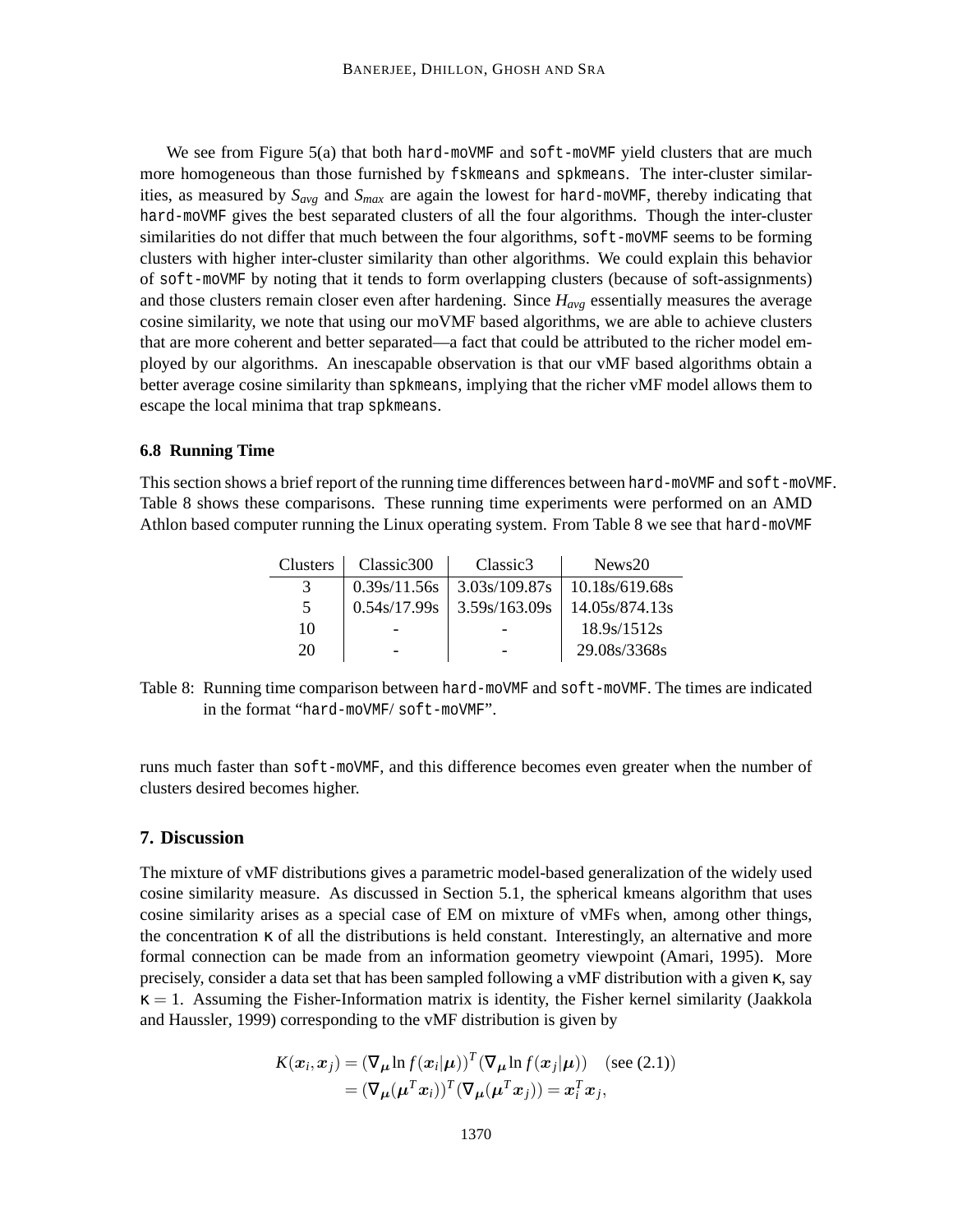which is exactly the cosine similarity. This provides a theoretical justification for a long-practiced approach in the information retrieval community.

In terms of performance, the magnitude of improvement shown by the soft-movMF algorithm for the difficult clustering tasks was surprising, especially since for low-dimensional non-directional data, the improvements using a soft, EM-based kmeans or fuzzy kmeans over the standard hardassignment based versions are often quite minimal. In particular, we were curious regarding a couple of issues: (i) why is soft-movMF performing substantially better than hard-movMF, even though the final probability values obtained by soft-movMF are actually very close to 0 and 1; and (ii) why is soft-movMF, which needs to estimate more parameters, doing better even when there are insufficient number of points relative to the dimensionality of the space.

It turns out that both these issues can be understood by taking a closer look at how soft-moVMF converges. In all our experiments, we initialized  $\kappa$  to 10, and the initial centroids to small random perturbations of the global centroid. Hence, for soft-movMF, the initial posterior membership distributions of the data points are almost uniform and the Shannon entropy of the hidden random variables is very high. The change of this entropy over iterations for the News20 subsets is presented in Figure 6. The behavior is similar for all the other data sets that we studied. Unlike kmeans-based algorithms where most of the relocation happens in the first two or three iterations with only minor adjustments later on, in soft-movMF the data points are noncommittal in the first few iterations, and the entropy remains very high (the maximum possible entropy for 3 clusters can be  $log_2 3 = 1.585$ ). The cluster patterns are discovered only after several iterations, and the entropy drops drastically within a small number of iterations after that. When the algorithm converges, the entropy is practically zero and all points are effectively hard-assigned to their respective clusters. Note that this behavior is strikingly similar to (locally adaptive) annealing approaches where κ can be considered as the inverse of the temperature parameter. The drastic drop in entropy after a few iterations is the typical critical temperature behavior observed in annealing.

As text data has only non-negative features values, all the data points lie in the first orthant of the *d*-dimensional hypersphere and hence, are naturally very concentrated. The gene-expression data, though spread all over the hypersphere seemed to have some high concentration regions. In either case, the final κ values on convergence are very high, reflecting the concentration in the data, and implying a low final temperature from the annealing perspective. Then, initializing  $\kappa$  to a low value, or equivalently a high temperature, is a good idea because in that case when soft-movMF is running, the κ values will keep on increasing over successive iterations to get to its final large values, giving the effect of a decreasing temperature in the process, without any explicit deterministic annealing strategy. Also different mixture components can take different values of κ, as automatically determined by the EM algorithm itself, and need not be controlled by any external heuristic. The cost of the added flexibility in soft-moVMF over spkmeans is the extra computation in estimating the κ values. Thus the soft-movMF algorithm provides a trade-off between modeling power and computational demands, but one that judging from the empirical results, seems quite worthwhile. The hard-movMF algorithm, instead of using the more general vMF model, suffers because of hardassignments from the very beginning. The fskmeans and spkmeans do not do well for difficult data sets due to their hard assignment scheme as well as their significantly less modeling capabilities.

Finally, a word on model selection, since choosing the number of clusters remains one of the widely debated topics in clustering (McLachlan and Peel, 2000). Banerjee and Langford (2004) have proposed a new objective criterion for evaluation and model-selection for clustering algorithms: how well does the clustering algorithm perform as a prediction algorithm. The prediction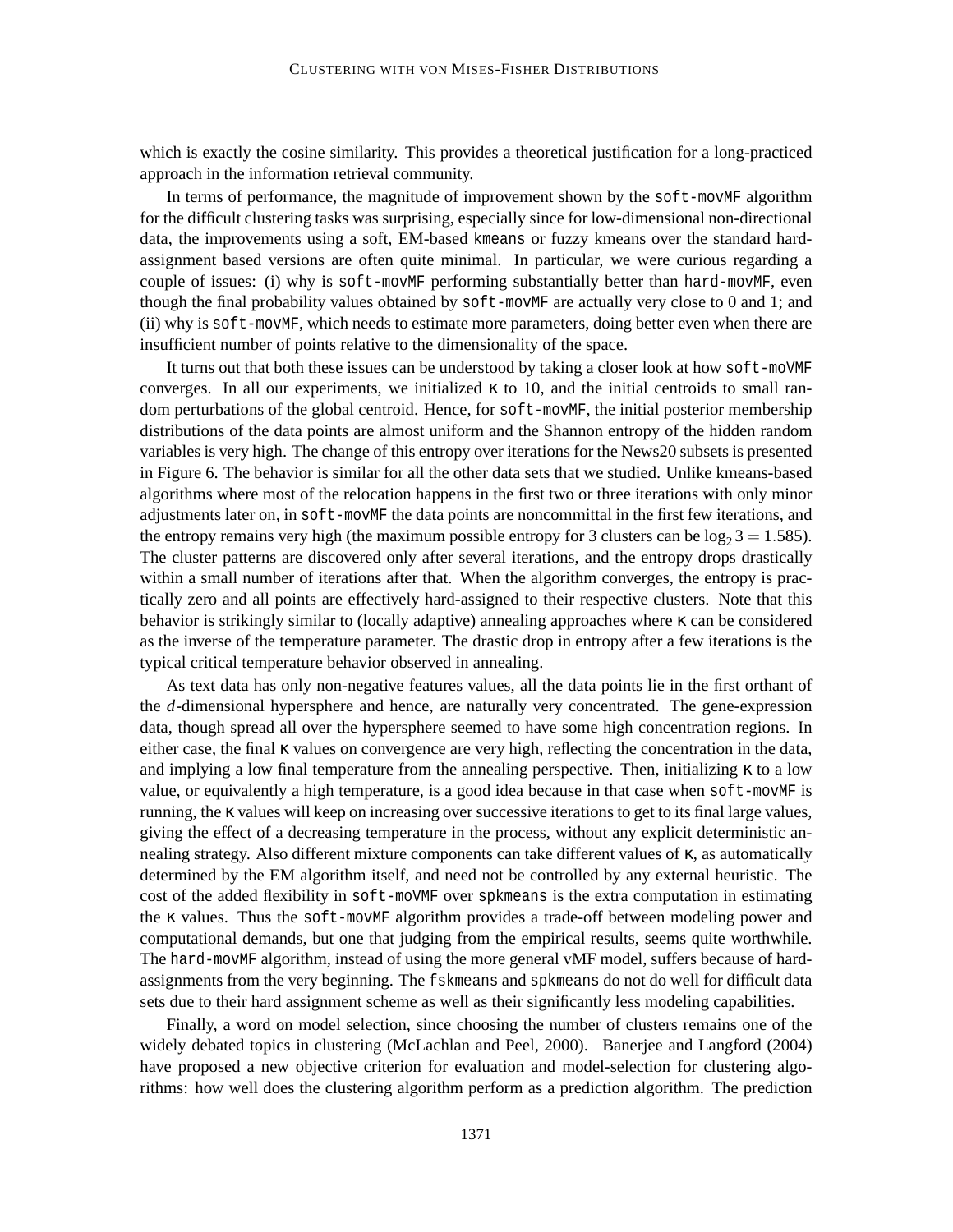

Figure 6: Variation of Entropy of hidden variables with number of Iterations (soft-movMF).

accuracy of the clustering is measured by the PAC-MDL bound (Blum and Langford, 2003; Banerjee and Langford, 2004) that upper-bounds the error-rate of predictions on the test-set. The way to use it for model-selection is quite straight-forward: among a range of number of clusters, choose the one that achieves the minimum bound on the test-set error-rate. Experiments on model selection applied to several clustering algorithms were reported by Banerjee and Langford (2004). Interestingly, the movMF-based algorithms almost always obtained the 'right number of clusters'—in this case, the underlying labels in the data set were actually known and the number of labels were considered to be the right number of clusters. It is important to note that this form of model-selection only works in a semi-supervised setting where a little amount of labeled data is available for model selection.

## **8. Conclusions and Future Work**

From the experimental results, it seems that certain high-dimensional data sets, including text and gene-expression data, have properties that match well with the modeling assumptions of the vMF mixture model. This motivates further study of such models. For example, one can consider a hybrid algorithm that employs soft-moVMF for the first few (more important) iterations, and then switches to hard-moVMF for speed, and measure the speed-quality tradeoff that this hybrid approach provides. Another possible extension would be to consider an online version of the EM-based algorithms as discussed in this paper, developed along the lines of Neal and Hinton (1998). Online algorithms are particularly attractive for dealing with streaming data when memory is limited, and for modeling mildly non-stationary data sources. We could also adapt a local search strategy such as the one in Dhillon et al. (2002a), for incremental EM to yield better local minima for both hard and softassignments.

The vMF distribution that we considered in the proposed techniques is one of the simplest parametric distributions for directional data. The iso-density lines of the vMF distribution are circles on the hypersphere, i.e., all points on the surface of the hypersphere at a constant angle from the mean direction. In some applications, more general iso-density contours may be desirable. There are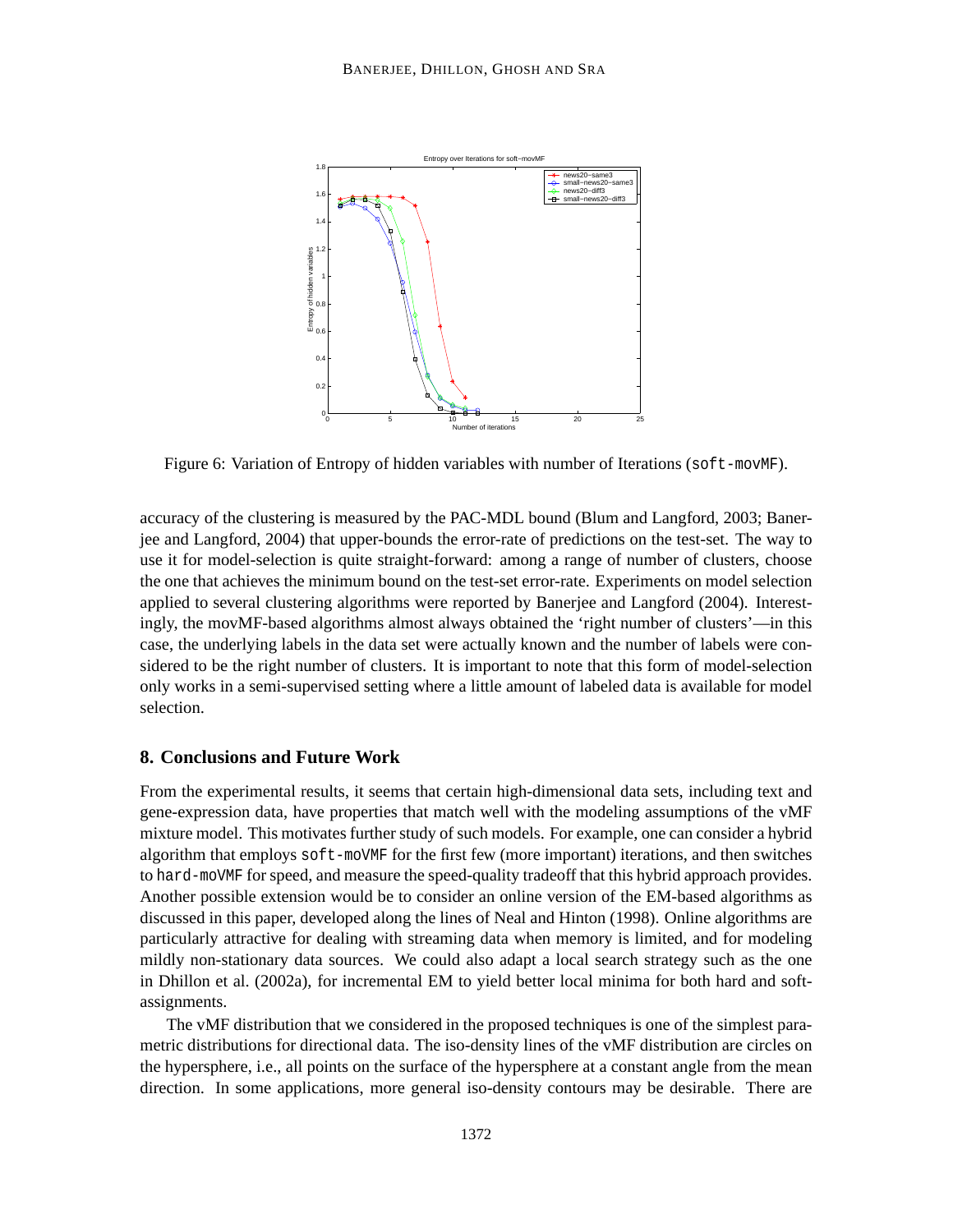more general models on the unit sphere, such as the Bingham distribution, the Kent distribution, the Watson distribution, the Fisher-Bingham distribution, the Pearson type VII distributions (Shimizu and Iida, 2002; Mardia and Jupp, 2000), etc., that can potentially be more applicable in the general setting. For example, the Fisher-Bingham distributions have added modeling power since there are  $O(d^2)$  parameters for each distribution. However, the parameter estimation problem, especially in high-dimensions, can be significantly more difficult for such models, as more parameters need to estimated from the data. One definitely needs substantially more data to get reliable estimates of the parameters. Further, for some cases, e.g., the Kent distribution, it can be difficult to solve the estimation problem in more than 3-dimensions (Peel et al., 2001). Hence these more complex models may not be viable for many high-dimensional problems. Nevertheless, the tradeoff between model complexity (in terms of the number of parameters and their estimation), and sample complexity needs to be studied in more detail in the context of directional data.

## **Acknowledgments**

This research was supported in part by an IBM PhD fellowship to Arindam Banerjee, NSF grant IIS-0307792, ITR-0312471, NSF CAREER Award No. ACI-0093404 and Texas Advanced Research Program grant 003658-0431-2001.

## **Appendix A. Derivations**

For reference, we provide the derivation of Maximum Likelihood Estimates (MLE) for data drawn for a single vMF distribution (Section A.1), and Expectation Minimization update formulae for data drawn from a mixture of *k* vMF distributions (Section A.2).

#### **A.1 Maximum Likelihood Estimates**

In this section we look briefly at maximum likelihood estimates for the parameters of a single vMF distribution. Let X be a finite set of sample unit vectors drawn independently following  $f(x|\mu, \kappa)$ (see 2.1), i.e.,

$$
X = \{ \boldsymbol{x}_i \in \mathbb{S}^{d-1} \mid \boldsymbol{x}_i \text{ follows } f(\boldsymbol{x}|\boldsymbol{\mu}, \boldsymbol{\kappa}) \text{ for } 1 \leq i \leq n \}.
$$

Given X we want to find maximum likelihood estimates for the parameters  $\mu$  and  $\kappa$  of the distribution  $f(x|\mu, \kappa)$ . Assuming the  $x_i$  to be independent and identically distributed, we can rewrite the likelihood of  $X$  as

$$
P(X|\boldsymbol{\mu}, \kappa) = P(\boldsymbol{x}_1, \dots, \boldsymbol{x}_n | \boldsymbol{\mu}, \kappa) = \prod_{i=1}^n f(\boldsymbol{x}_i | \boldsymbol{\mu}, \kappa) = \prod_{i=1}^n c_d(\kappa) e^{\kappa \boldsymbol{\mu}^T \boldsymbol{x}_i}.
$$
 (A.1)

Taking the logarithm on both sides of (A.1) we obtain

$$
\ln P(X|\mu, \mathbf{\kappa}) = n \ln c_d(\mathbf{\kappa}) + \kappa \mu^T r,
$$
\n(A.2)

where  $r = \sum_i x_i$ . To obtain the maximum likelihood estimates of  $\mu$  and  $\kappa$ , we have to maximize (A.2), subject to the constraints  $\mu^T \mu = 1$  and  $\kappa \ge 0$ . Introducing a Lagrange multiplier  $\lambda$ ,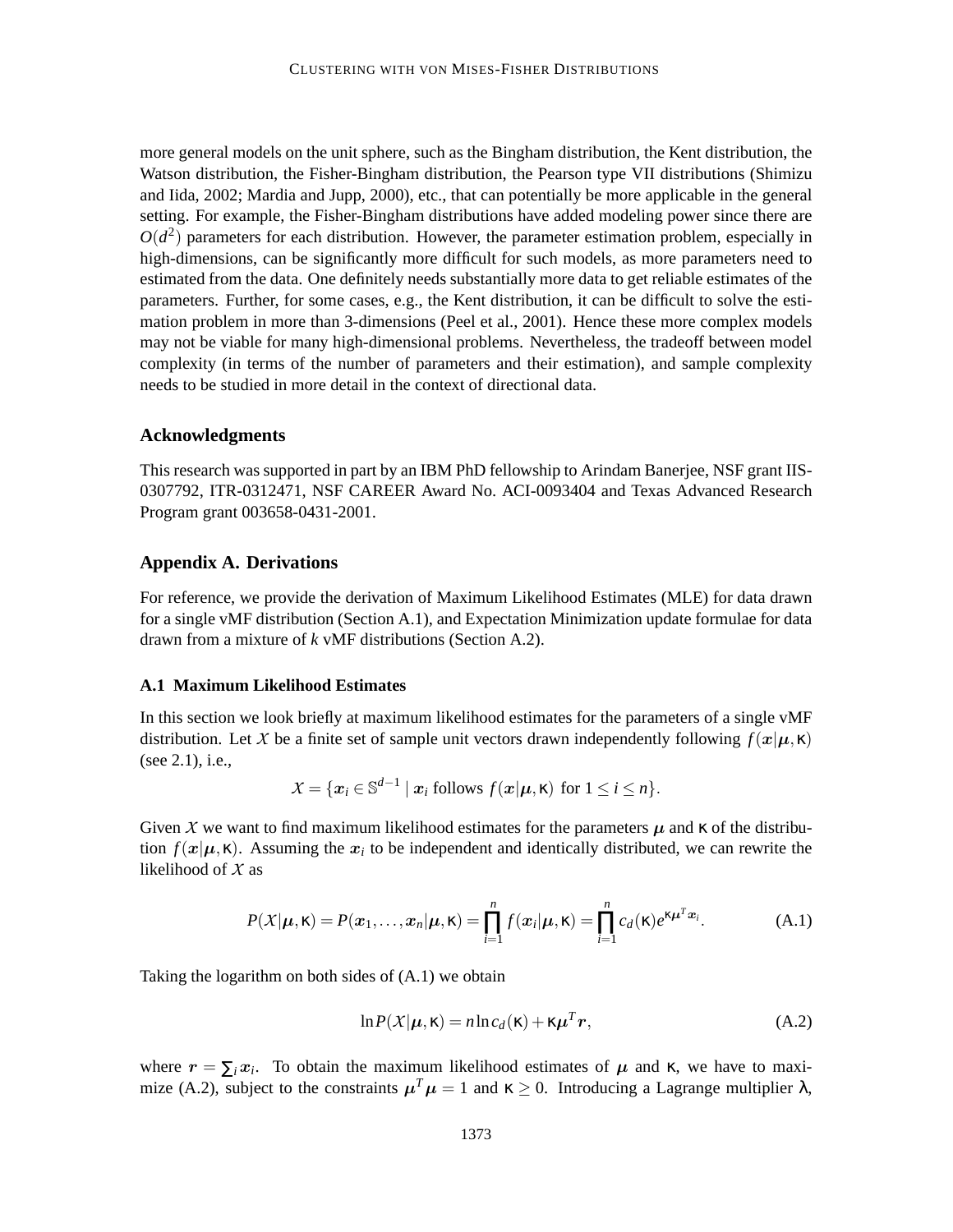the Lagrangian of the objective function is given by<sup>5</sup>

$$
L(\boldsymbol{\mu}, \kappa, \lambda; X) = n \ln c_d(\kappa) + \kappa \boldsymbol{\mu}^T \boldsymbol{r} + \lambda (1 - \boldsymbol{\mu}^T \boldsymbol{\mu}).
$$
 (A.3)

Differentiating the Lagrangian (A.3) with respect to  $\mu$ ,  $\lambda$  and  $\kappa$  and setting the derivatives to zero, we get the following equations that the parameter estimates  $\hat{\mu}$ ,  $\hat{\lambda}$  and  $\hat{\kappa}$  must satisfy:

$$
\hat{\mu} = \frac{\hat{\kappa}}{2\hat{\lambda}}r,
$$
\n(A.4a)

$$
\hat{\mu}^T \hat{\mu} = 1,\tag{A.4b}
$$

$$
\frac{nc_d'(\hat{\mathbf{k}})}{c_d(\hat{\mathbf{k}})} = -\hat{\boldsymbol{\mu}}^T \boldsymbol{r}.
$$
\n(A.4c)

Substituting (A.4a) in (A.4b) gives us

$$
\hat{\lambda} = \frac{\hat{\kappa}}{2} ||r||, \tag{A.5}
$$

and 
$$
\hat{\mu} = \frac{\mathbf{r}}{\|\mathbf{r}\|} = \frac{\sum_{i=1}^{n} x_i}{\|\sum_{i=1}^{n} x_i\|}.
$$
 (A.6)

Substituting  $\hat{\mu}$  from (A.6) in (A.4c) we obtain

$$
\frac{c'_d(\hat{\mathbf{k}})}{c_d(\hat{\mathbf{k}})} = -\frac{\|\mathbf{r}\|}{n} = -\bar{r}.\tag{A.7}
$$

For brevity, let us write  $s = d/2 - 1$  and  $\xi = (2\pi)^{s+1}$ ; on differentiating (2.2) with respect to  $\kappa$ , we obtain

$$
c'_d(\kappa) = \frac{s\kappa^{s-1}}{\xi I_s(\kappa)} - \frac{\kappa^s I'_s(\kappa)}{\xi I_s^2(\kappa)}.
$$

The right-hand-side simplifies to

$$
\frac{\kappa^s}{\xi I_s(\kappa)}\left(\frac{s}{\kappa}-\frac{I_s'(\kappa)}{I_s(\kappa)}\right)=c_d(\kappa)\left(\frac{s}{\kappa}-\frac{I_s'(\kappa)}{I_s(\kappa)}\right).
$$

Using the following well known recurrence relation (see Abramowitz and Stegun (1974, Sec. 9.6.26)),

$$
\kappa I_{s+1}(\kappa) = \kappa I'_{s}(\kappa) - sI_{s}(\kappa),
$$

we find that

$$
\frac{-c'_d(\kappa)}{c_d(\kappa)} = \frac{I_{s+1}(\kappa)}{I_s(\kappa)} = \frac{I_{d/2}(\kappa)}{I_{d/2-1}(\kappa)}.
$$

Thus we can obtain the estimate  $\hat{\kappa}$  by solving

$$
A_d(\hat{\mathbf{k}}) = \bar{r},\tag{A.8}
$$

where  $A_d(\kappa) = \frac{I_{d/2}(\kappa)}{I_{d/2-1}(\kappa)}$  $I_{d/2-(\kappa)}$  and  $\bar{r} = ||r||/n$ . Since  $A_d(\kappa)$  is a ratio of Bessel functions, it is not possible to obtain a closed form expression for  $A_d^{-1}$ . We have to take recourse to numerical or asymptotic methods to obtain an approximation for κ.

<sup>5.</sup> Strictly speaking, we should introduce the inequality constraint in the Lagrangian for κ, and work with the necessary KKT conditions. However if  $\kappa = 0$  then  $f(x|\mu, \kappa)$  is the uniform distribution on the sphere, and if  $\kappa > 0$  then the multiplier for the inequality constraint has to be zero by the KKT condition, so the Lagrangian in (A.3) is adequate.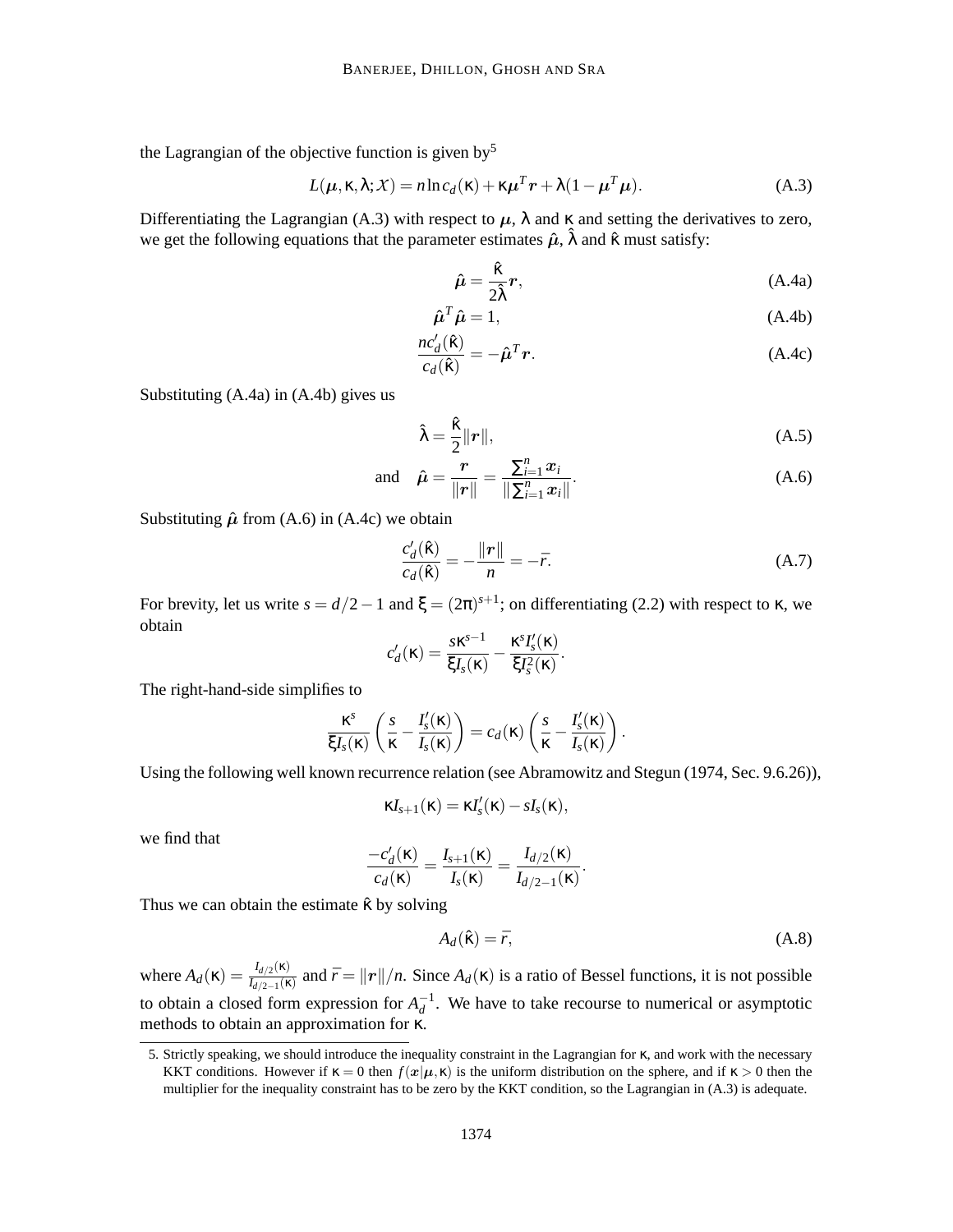#### **A.2 Expectation Maximization (EM)**

Suppose the posterior distribution,  $p(h|x_i, \Theta)$ , of the hidden variables  $\mathcal{Z} | (\mathcal{X}, \Theta)$  is known. Unless otherwise specified, henceforth all expectations will be taken over the distribution of the (set of) random variable(s)  $\mathcal{Z}(\mathcal{X},\Theta)$ . Expectation of the complete data log-likelihood (see 3.2) over the given posterior distribution *p* can be written as

$$
E_p[\ln P(X, Z|\Theta)] = \sum_{i=1}^n E_p[\ln(\alpha_{\mathbf{z}_i} f_{\mathbf{z}_i}(\mathbf{x}_i | \theta_{\mathbf{z}_i}))]
$$
  
\n
$$
= \sum_{i=1}^n \sum_{h=1}^k \ln(\alpha_h f_h(\mathbf{x}_i | \theta_h)) p(h|\mathbf{x}_i, \Theta)
$$
  
\n
$$
= \sum_{h=1}^k \sum_{i=1}^n (\ln \alpha_h) p(h|\mathbf{x}_i, \Theta) + \sum_{h=1}^k \sum_{i=1}^n (\ln f_h(\mathbf{x}_i | \theta_h)) p(h|\mathbf{x}_i, \Theta).
$$
\n(A.9)

In the parameter estimation or M-step, Θ is re-estimated so that the above expression is maximized. Note that for maximizing this expectation we can separately maximize the terms containing  $\alpha_h$  and  $θ<sub>h</sub>$  as they are unrelated (observe that *p*(*h*| $x<sub>i</sub>$ ,  $Θ$ ) is fixed).

To maximize the expectation with respect to each  $\alpha_h$  we introduce a Lagrangian multiplier  $\lambda$ corresponding to the constraint  $\sum_{h=1}^{k} \alpha_h = 1$ . We form the Lagrangian, and take partial derivatives with respect to each  $\alpha_h$  obtaining

$$
\sum_{i=1}^{n} p(h|\boldsymbol{x}_i, \boldsymbol{\Theta}) = -\lambda \hat{\boldsymbol{\alpha}}_h.
$$
\n(A.10)

On summing both sides of (A.10) over all *h* we find that  $\lambda = -n$ , hence

$$
\hat{\alpha}_h = \frac{1}{n} \sum_{i=1}^n p(h | x_i, \Theta). \tag{A.11}
$$

Next we concentrate on terms containing  $\theta_h = (\mu_h, \kappa_h)$  under the constraints  $\mu_h^T \mu_h = 1$  and  $\kappa_h \ge 0$ for  $1 \leq h \leq k$ . Let  $\lambda_h$  be the Lagrange multiplier corresponding to each equality constraint (see footnote on page 1374). The Lagrangian is given by

$$
L(\{\boldsymbol{\mu}_h, \kappa_h, \lambda_h\}_{h=1}^k) = \sum_{h=1}^k \sum_{i=1}^n (\ln f_h(\boldsymbol{x}_i | \boldsymbol{\theta}_h)) \ p(h | \boldsymbol{x}_i, \boldsymbol{\Theta}) + \sum_{h=1}^k \lambda_h (1 - \boldsymbol{\mu}_h^T \boldsymbol{\mu}_h)
$$
  
= 
$$
\sum_{h=1}^k \left[ \sum_{i=1}^n (\ln c_d(\kappa_h)) \ p(h | \boldsymbol{x}_i, \boldsymbol{\Theta}) + \sum_{i=1}^n \kappa_h \boldsymbol{\mu}_h^T \boldsymbol{x}_i \ p(h | \boldsymbol{x}_i, \boldsymbol{\Theta}) + \lambda_h (1 - \boldsymbol{\mu}_h^T \boldsymbol{\mu}_h) \right].
$$
 (A.12)

Taking partial derivatives of (A.12) with respect to  $\{\mu_h, \lambda_h, \kappa_h\}_{h=1}^k$  and setting them to zero, for each *h* we get:

$$
\mu_h = \frac{\kappa_h}{2\lambda_h} \sum_{i=1}^n x_i p(h|x_i, \Theta), \tag{A.13a}
$$

$$
\mu_h^T \mu_h = 1, \tag{A.13b}
$$

$$
\frac{c'_d(\kappa_h)}{c_d(\kappa_h)}\sum_{i=1}^n p(h|\boldsymbol{x}_i,\Theta) = -\boldsymbol{\mu}_h^T \sum_{i=1}^n \boldsymbol{x}_i p(h|\boldsymbol{x}_i,\Theta). \tag{A.13c}
$$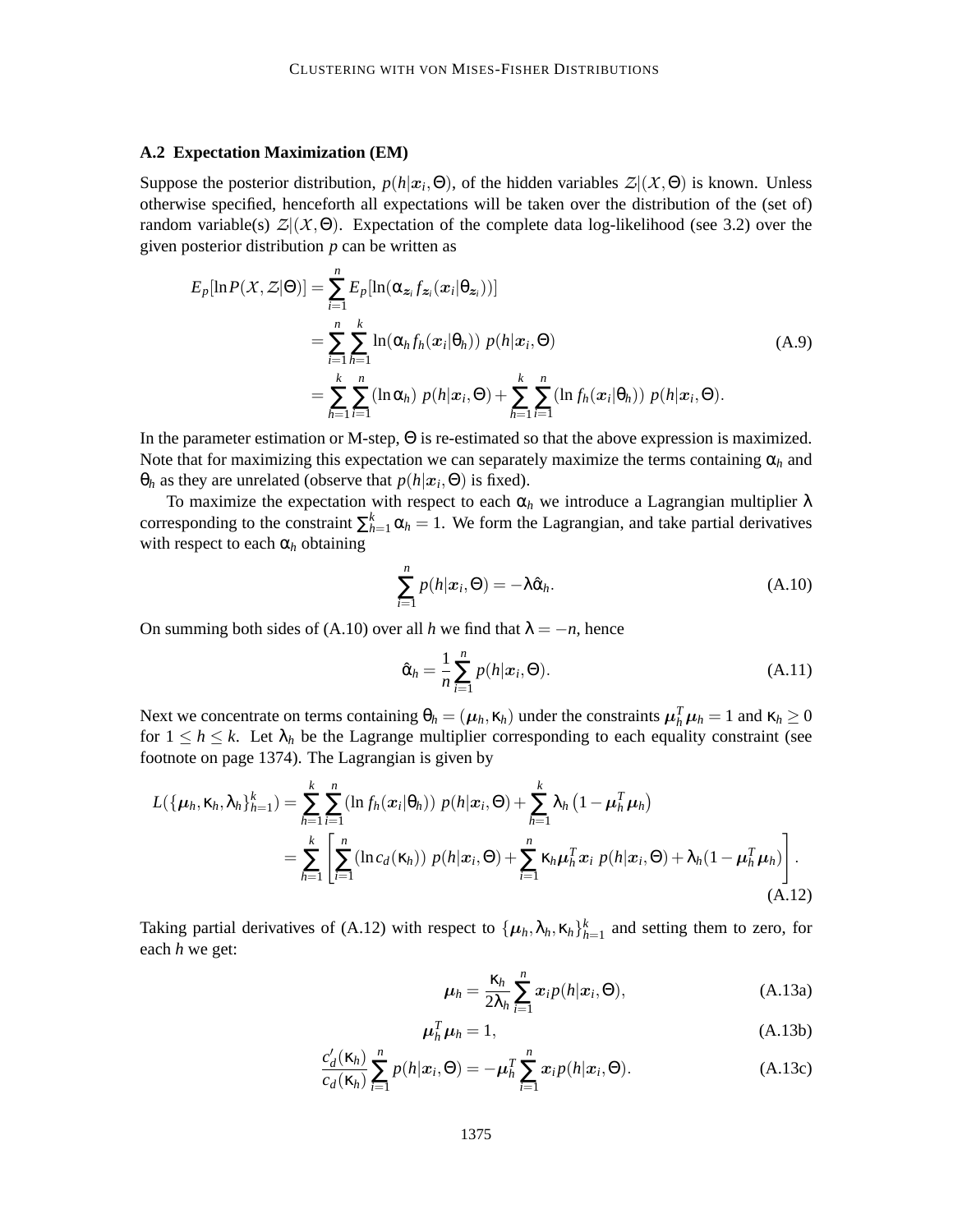Using (A.13a) and (A.13b) we get

$$
\lambda_h = \frac{\kappa_h}{2} \left\| \sum_{i=1}^n x_i p(h | x_i, \Theta) \right\|,
$$
  

$$
\mu_h = \frac{\sum_{i=1}^n x_i p(h | x_i, \Theta)}{\left\| \sum_{i=1}^n x_i p(h | x_i, \Theta) \right\|}.
$$
 (A.14)

Substituting (A.14) in (A.13c) gives us

$$
\frac{c_d'(\kappa_h)}{c_d(\kappa_h)} = -\frac{\|\sum_{i=1}^n x_i p(h|\mathbf{x}_i, \Theta)\|}{\sum_{i=1}^n p(h|\mathbf{x}_i, \Theta)},
$$
\n(A.15)

which can be written as

$$
A_d(\kappa_h) = \frac{\|\sum_{i=1}^n x_i p(h|x_i, \Theta)\|}{\sum_{i=1}^n p(h|x_i, \Theta)},
$$
\n(A.16)

where  $A_d(\kappa) = \frac{I_{d/2}(\kappa)}{I_{d/2,1}(\kappa)}$  $I_{d/2-(\kappa)}^{I_{d/2}(\kappa)}$ . Note that (A.14) and (A.16) are intuitive generalizations of (A.6) and (A.8) respectively.

### **A.3 Experimental Study of the Approximation**

In this section we provide a brief experimental study to assess the quality of our approximation of the concentration parameter κ. Recall that our approximation (4.4) attempts to solve the implicit non-linear equation

$$
\frac{I_{d/2}(\kappa)}{I_{d/2-1}(\kappa)} = \bar{r}.\tag{A.17}
$$

We previously mentioned that for large values of  $\bar{r}$  ( $\bar{r}$  close to 1), approximation (4.1) is reasonable; for small values of  $\bar{r}$  (usually for  $\bar{r}$  < 0.2) estimate (4.2) is quite good; Eqn. (4.4) yields good approximations for most values of  $\bar{r}$ .

A particular value of ¯*r* may correspond to many different combinations of κ and *d* values. Thus, to assess the quality of various approximations, we need to evaluate their performance across the (κ,*d*) plane. However, such an assessment is difficult to illustrate through 2-dimensional plots. To supplement Table 1, which showed how the three approximations behave on a sampling of points from the  $(\kappa, d)$  plane, in this section we present experimental results on some slices of this plane, where we either keep *d* fixed and vary κ, or we keep κ fixed and vary *d*. For all our evaluations, the  $\bar{r}$  values were computed using (A.17).

We begin by holding *d* fixed at 1000, and allow κ to vary from 10 to 5010. Figure 7 shows the values of computed  $\hat{\kappa}$  (estimation of  $\kappa$ ) using the three approximations. From this figure one can see that  $(4.1)$  overestimates the true  $\kappa$ , while  $(4.2)$  underestimates it. However, our approximation  $(4.4)$  is very close to the true  $\kappa$  values.

Next we illustrate the quality of approximation when κ is held fixed and *d* is allowed to vary. Figure 8 illustrates how the various approximations behave as the dimensionality *d* is varied from  $d = 4$  till  $d = 1454$ . The concentration parameter  $\kappa$  was set at 500 for this experiment. We see that (4.2) catches up with the true value of  $\kappa$  after approximately  $d \geq 2\kappa$  (because the associated  $\bar{r}$ values become small), whereas (4.4) remains accurate throughout.

Since all the approximations depend on  $\bar{r}$  (which implicitly depends on  $\kappa$  and *d*), it is illustrative to also plot the approximation errors as  $\bar{r}$  is allowed to vary. Figure 9 shows how the three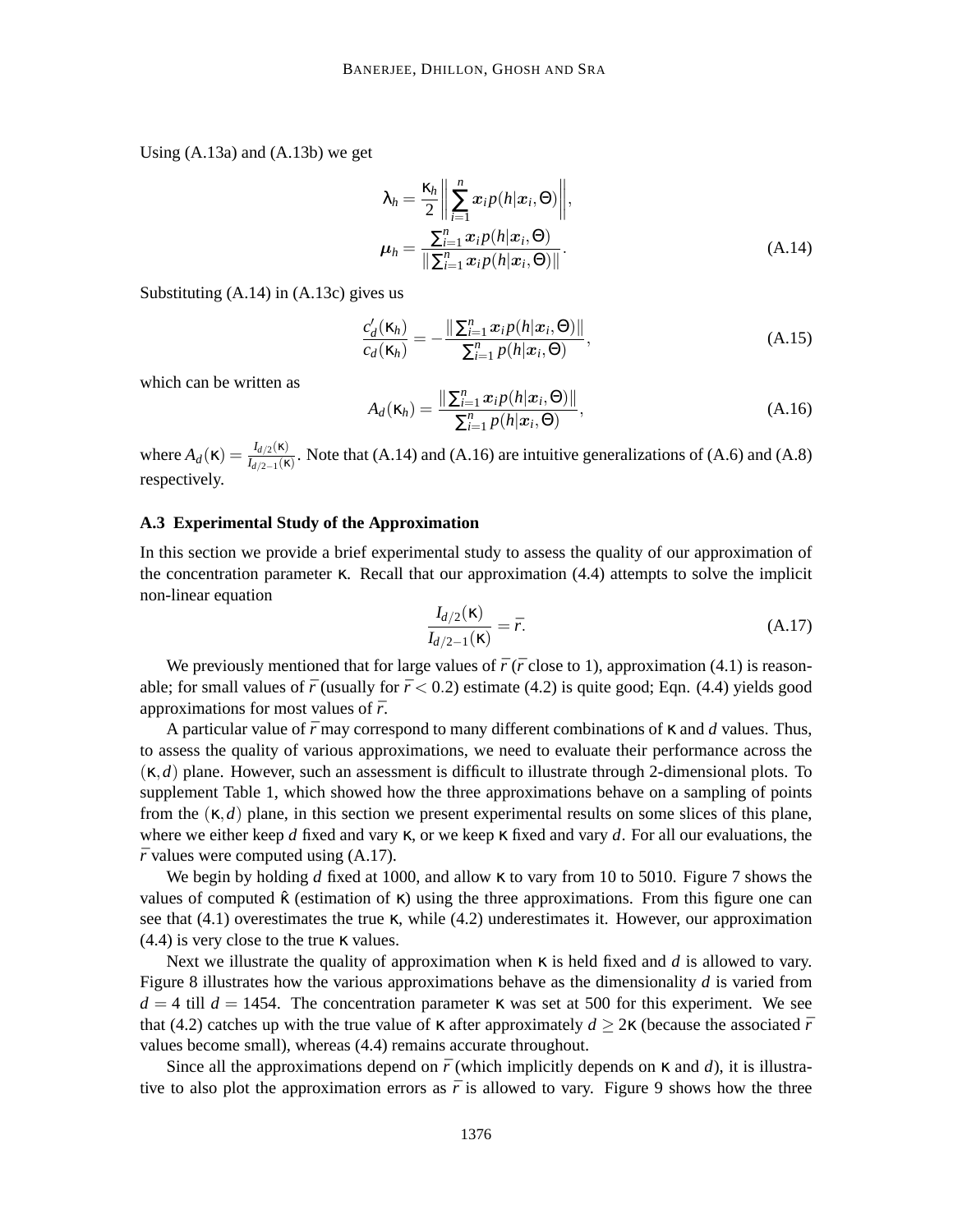

Figure 7: Comparison of true and approximated  $\kappa$  values, with  $d = 1000$ 



Figure 8: Comparison of approximations for varying  $d$ ,  $\kappa = 500$ .

approximations perform as  $\bar{r}$  ranges from 0.05 to 0.95. Let  $f(d,\bar{r})$ ,  $g(d,\bar{r})$ , and  $h(d,\bar{r})$  represent the approximations to  $\kappa$  using (4.1), (4.2) and (4.4), respectively. Figure 9 displays  $|A_d(f(d,\bar{r})) - \bar{r}|$ ,  $|A_d(g(d,\bar{r}))-\bar{r}|$ , and  $|A_d(h(d,\bar{r}))-\bar{r}|$  for the varying  $\bar{r}$  values. Note that the *y*-axis is on a log-scale to appreciate the differences between the three approximations. We see that up to  $\bar{r} \approx 0.18$  (dashed line on the plot), the approximation yielded by (4.2) has lower error. Thereafter, approximation (4.4) becomes better.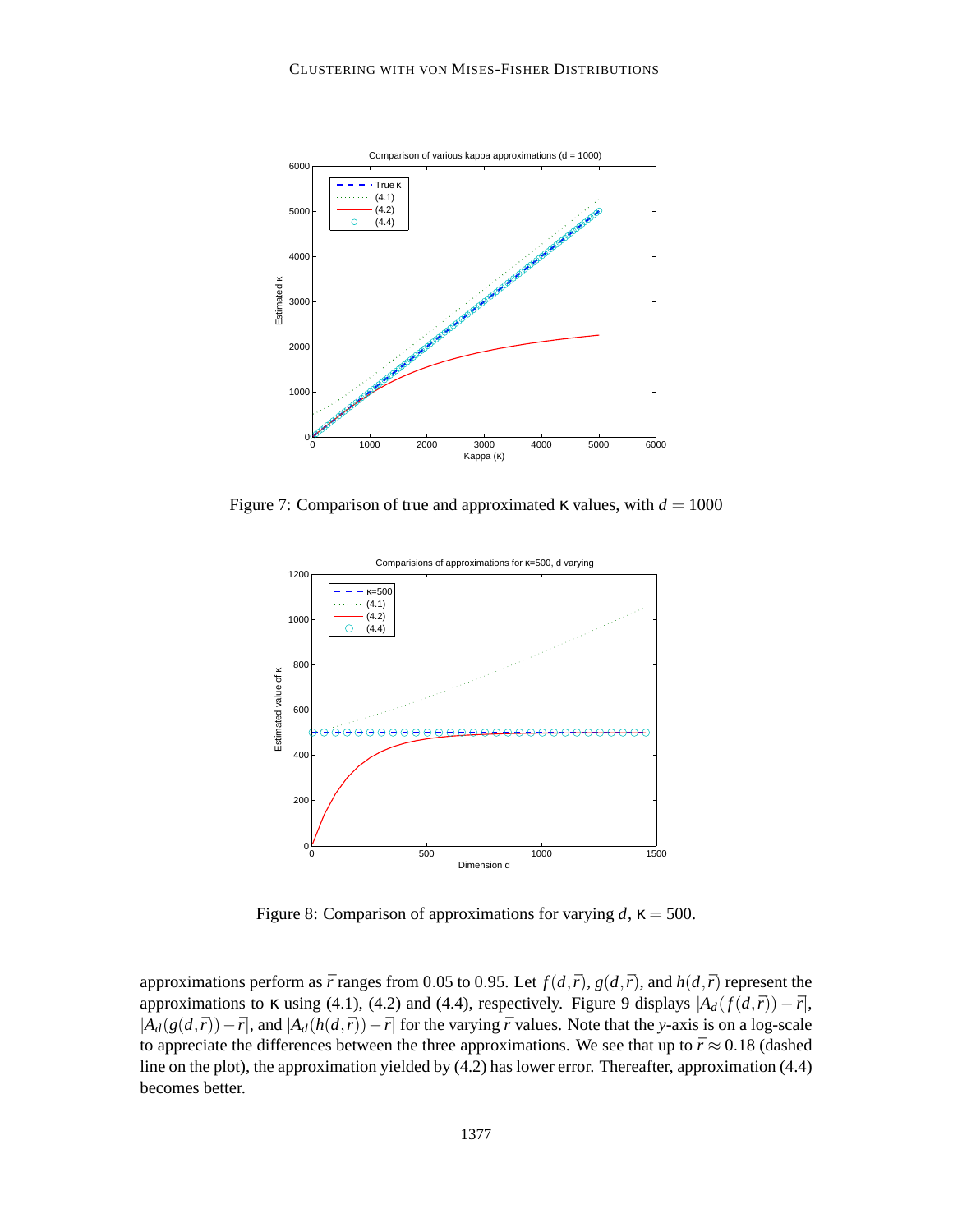

Figure 9: Comparison of approximations for varying  $\bar{r}$  (with  $d = 1000$ )

## **References**

- M. Abramowitz and I. A. Stegun, editors. *Handbook of Mathematical Functions*. Dover Publ. Inc., New York, 1974.
- S. I. Amari. Information geometry of the EM and em algorithms for neural networks. *Neural Networks*, 8(9):1379–1408, 1995.
- A. Banerjee and J. Ghosh. Frequency sensitive competitive learning for clustering on highdimensional hyperspheres. In *Proceedings International Joint Conference on Neural Networks*, pages 1590–1595, May 2002.
- A. Banerjee and J. Ghosh. Frequency Sensitive Competitive Learning for Scalable Balanced Clustering on High-dimensional Hyperspheres. *IEEE Transactions on Neural Networks*, 15(3):702– 719, May 2004.
- A. Banerjee and J. Langford. An objective evaluation criterion for clustering. In *Proc. 10th International Conference on Knowledge Discovery and Data Mining (KDD)*, pages 515–520, 2004.
- A. Banerjee, S. Merugu, I. Dhillon, and J. Ghosh. Clustering with Bregman divergences. In *Proc. of 4th SIAM International Conference on Data Mining*, pages 234–245, 2004.
- J. Bilmes. A Gentle Tutorial on the EM Algorithm and its Application to Parameter Estimation for Gaussian Mixture and Hidden Markov Models. Technical Report ICSI-TR-97-021, University of Berkeley, 1997.
- A. Blum and J. Langford. PAC-MDL bounds. In *Proc. 16th Annual Conference on Learning Theory (COLT)*, 2003.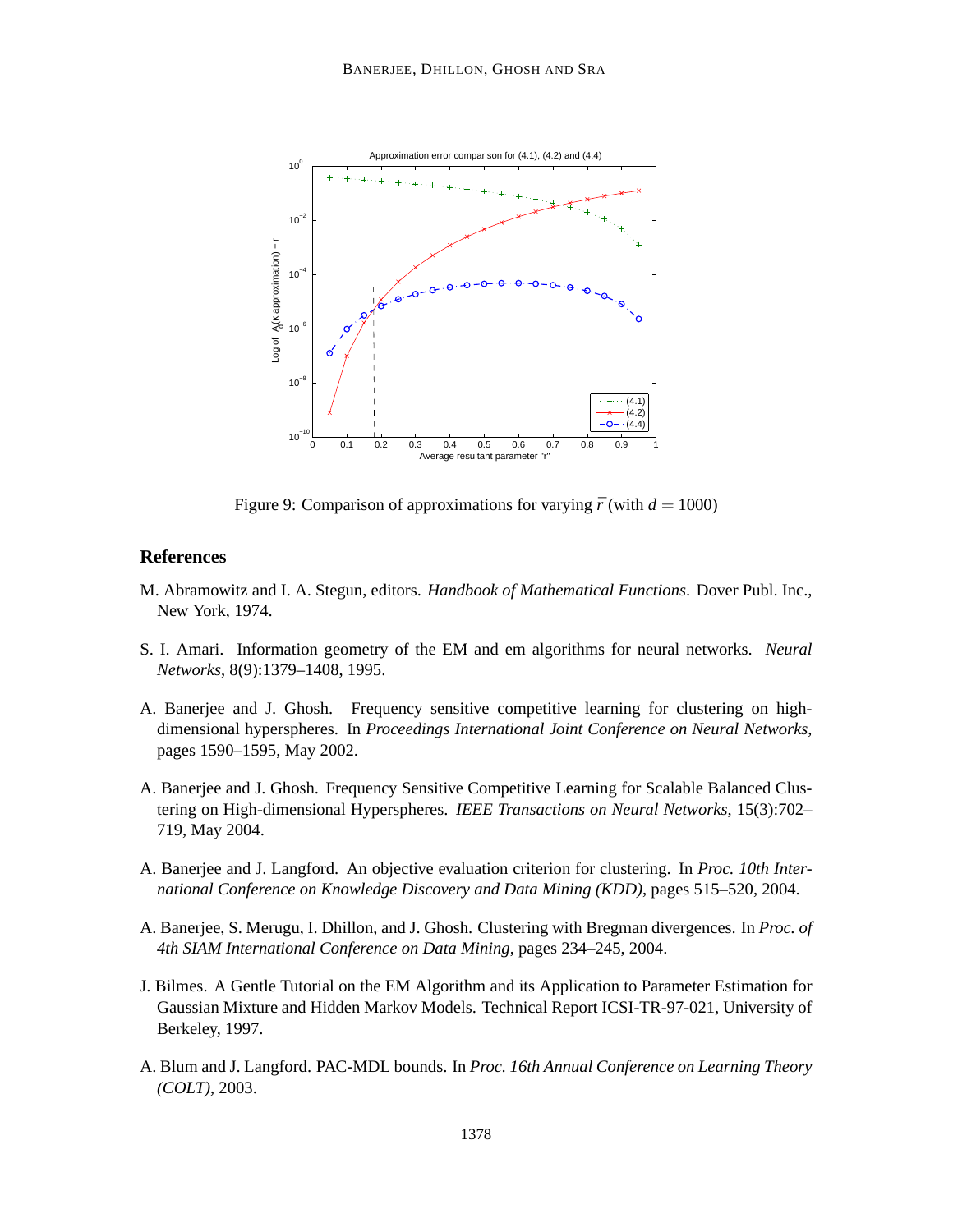- P. S. Bradley, K. P. Bennett, and A. Demiriz. Constrained k-means clustering. Technical report, Microsoft Research, May 2000.
- D. Coleman, X. Dong, J. Hardin, D. Rocke, and D. Woodruf. Some computational issues in cluster analysis with no apriori metric. *Computional Statistics and Data Analysis*, 31:1–11, 1999.
- M. Collins. The EM algorithm. In fulfillment of Written Preliminary Exam II requirement, September 1997.
- T. M. Cover and J. A. Thomas. *Elements of Information Theory*. Wiley-Interscience, 1991.
- S. Dasgupta. Learning mixtures of Gaussians. In *IEEE Symposium on Foundations of Computer Science*, 1999.
- A. P. Dempster, N. M. Laird, and D. B. Rubin. Maximum likelihood from incomplete data via the EM algorithm. *Journal of the Royal Statistical Society, Series B*, 39:1–38, 1977.
- I. S. Dhillon, J. Fan, and Y. Guan. Efficient clustering of very large document collections. In V. Kumar R. Grossman, C. Kamath and R. Namburu, editors, *Data Mining for Scientific and Engineering Applications*. Kluwer Academic Publishers, 2001.
- I. S. Dhillon, Y. Guan, and J. Kogan. Iterative clustering of high dimensional text data augmented by local search. In *Proceedings of The 2002 IEEE International Conference on Data Mining*, 2002a.
- I. S. Dhillon, E. M. Marcotte, and U. Roshan. Diametrical clustering for identifying anti-correlated gene clusters. Technical Report TR 2002-49, Department of Computer Sciences, University of Texas, September 2002b.
- I. S. Dhillon and D. S. Modha. Concept decompositions for large sparse text data using clustering. *Machine Learning*, 42(1):143–175, 2001.
- I. S. Dhillon and S. Sra. Modeling data using directional distributions. Technical Report TR-03-06, Department of Computer Sciences, University of Texas at Austin, Austin, TX, 2003.
- B. E. Dom. An information-theoretic external cluster-validity measure. Technical Report RJ 10219, IBM Research Report, 2001.
- M. B. Eisen, P. T. Spellman, P. O. Brown, and D. Botstein. Cluster analysis and display of genomewide expression patterns. *Proc. National Academy of Science*, 95:14863–14868, 1998.
- N. I. Fisher. *Statistical Analysis of Circular Data*. Cambridge University Press, 1996.
- J. Ghosh. Scalable clustering methods for data mining. In Nong Ye, editor, *Handbook of Data Mining*, pages 247–277. Lawrence Erlbaum, 2003.
- GoMiner03. http://discover.nci.nih.gov/gominer/.
- T. R. Hughes, M. J. Marton, A. R. Jones, C. J. Roberts, R. Stoughton, C. D. Armour, H. A. Bennett, E. Coffey, H. Dai, D. D. Shoemaker, D. Gachotte, K. Chakraburtty, J. Simon, M. Bard, and S. H. Friend. Functional discovery via a compendium of expression profiles. *Cell*, 102:109–126, 2000.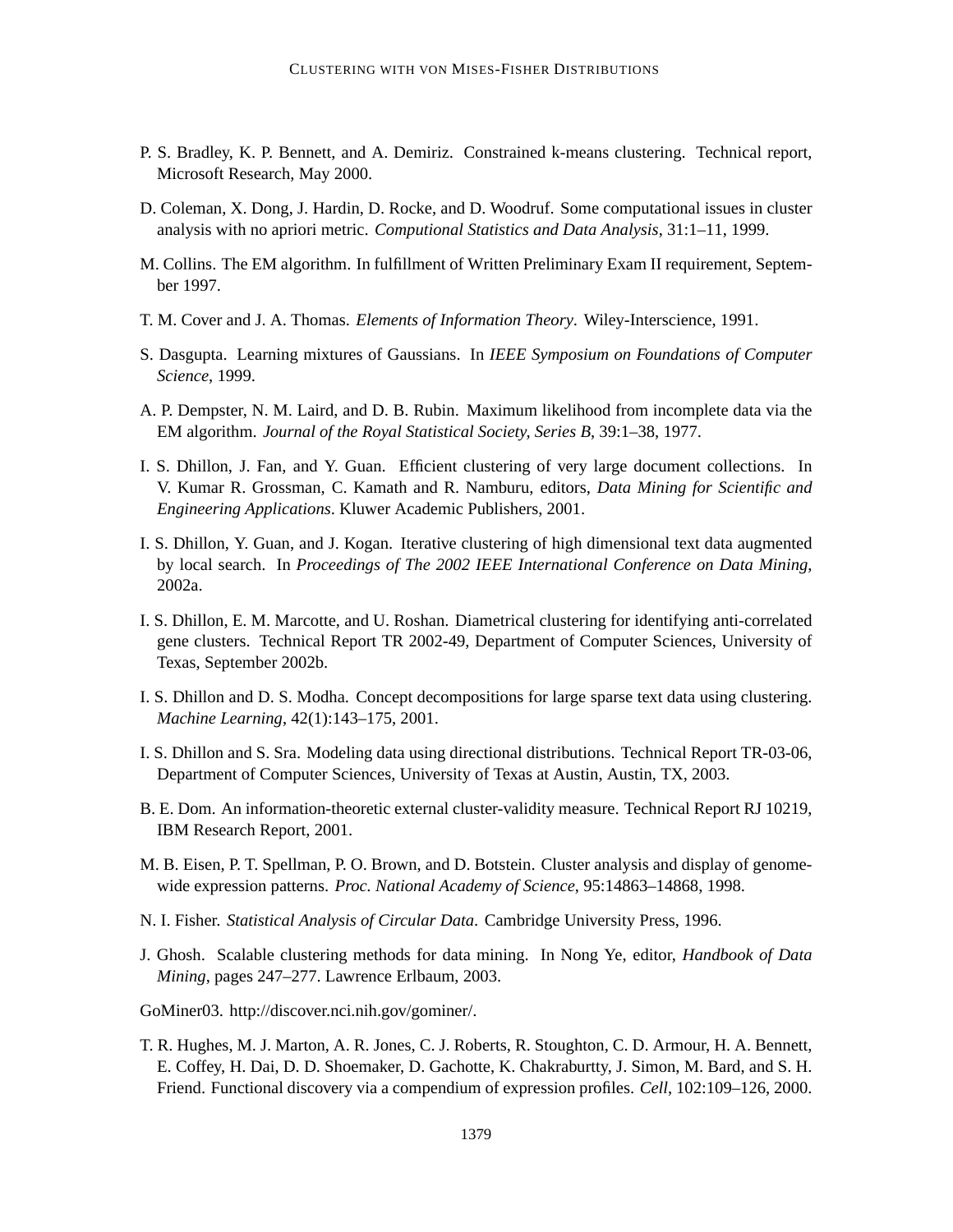- P. Indyk. A sublinear-time approximation scheme for clustering in metric spaces. In *40th Symposium on Foundations of Computer Science*, 1999.
- T. Jaakkola and D. Haussler. Exploiting generative models in discriminative classifiers. In M. S. Kearns, S. A. Solla, and D. D. Cohn, editors, *Advances in Neural Information Processing Systems*, volume 11, pages 487–493. MIT Press, 1999.
- A. K. Jain and R. C. Dubes. *Algorithms for Clustering Data*. Prentice Hall, New Jersey, 1988.
- R. Kannan, S. Vempala, and A. Vetta. On clusterings—good, bad and spectral. In *41st Annual IEEE Symposium Foundations of Computer Science*, pages 367–377, 2000.
- M. Kearns, Y. Mansour, and A. Ng. An information-theoretic analysis of hard and soft assignment methods for clustering. In *13th Annual Conf. on Uncertainty in Artificial Intelligence (UAI97)*, 1997.
- I. Lee, S. V. Date, A. T. Adai, and E. M. Marcotte. A probabilistic functional network of yeast genes. *Science*, 306(5701):1555–1558, 2004.
- K. V. Mardia. *Statistical Distributions in Scientific Work*, volume 3, chapter "Characteristics of directional distributions", pages 365–385. Reidel, Dordrecht, 1975.
- K. V. Mardia and P. Jupp. *Directional Statistics*. John Wiley and Sons Ltd., 2nd edition, 2000.
- G. J. McLachlan. The classification and mixture maximum likelihood approaches to cluster analysis. In P. R. Krishnaiah and L. N. Kanal, editors, *Handbook of Statistics*, volume 2, pages 199–208. North-Holland, 1982.
- G. J. McLachlan and T. Krishnan. *The EM Algorithm and Extensions*. Wiley-Interscience, 1997.
- G. J. McLachlan and D. Peel. *Finite Mixture Models*. Wiley series in Probability and Mathematical Statistics: Applied Probability and Statistics Section. John Wiley & Sons, 2000.
- M. Meilă. Comparing clusterings by the variation of information. In *COLT*, 2003.
- J. A. Mooney, P. J. Helms, and I. T. Jolliffe. Fitting mixtures of von Mises distributions: a case study involving sudden infant death syndrome. *Computational Statistics & Data Analysis*, 41: 505–513, 2003.
- R. M. Neal and G. E. Hinton. A view of the EM algorithm that justifies incremental, sparse, and other variants. In M. I. Jordan, editor, *Learning in Graphical Models*, pages 355–368. MIT Press, 1998.
- 20 Newsgroups. http://kdd.ics.uci.edu/databases/20newsgroups/20newsgroups.html.
- K. Nigam, A. K. Mccallum, S. Thrun, and T. Mitchell. Text classification from labeled and unlabeled documents using EM. *Machine Learning*, 39(2/3):103–134, 2000.
- D. Peel, W. J. Whiten, and G. J. McLachlan. Fitting mixtures of Kent distributions to aid in joint set identification. *Journal of American Statistical Association*, 96:56–63, 2001.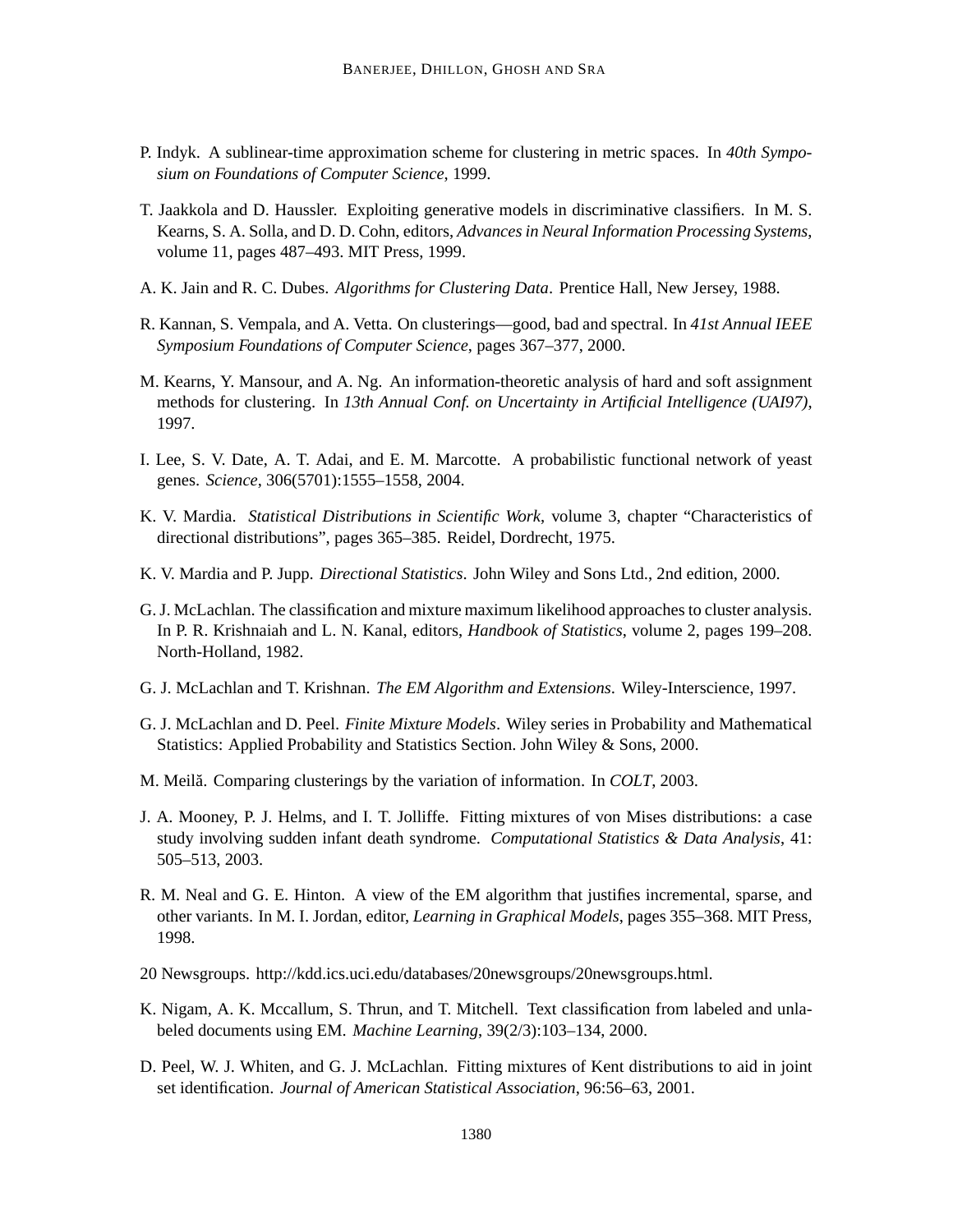- J. H. Piater. *Visual Feature Learning*. PhD thesis, University of Massachussets, June 2001.
- C. R. Rao. *Linear Statistical Inference and its Applications*. Wiley, New York, 2nd edition, 1973.
- E. Rasmussen. Clustering algorithms. In W. Frakes and R. Baeza-Yates, editors, *Information Retrieval: Data Structures and Algorithms*, pages 419–442. Prentice Hall, New Jersey, 1992.
- G. Salton and C. Buckley. Term-weighting approaches in automatic text retrieval. *Information Processing & Management*, 4(5):513–523, 1988.
- G. Salton and M. J. McGill. *Introduction to Modern Retrieval*. McGraw-Hill Book Company, 1983.
- B. M. Sarwar, G. Karypis, J. A. Konstan, and J. Reidl. Item-based collaborative filtering recommendation algorithms. In *World Wide Web*, 10, pages 285–295, 2001.
- B. Schölkopf and A. Smola. *Learning with Kernels*. MIT Press, 2001.
- E. Segal, A. Battle, and D. Koller. Decomposing gene expression into cellular processes. In *Proc. of 8th Pacific Symposium on Biocomputing (PSB)*, 2003.
- R. Sharan and R. Shamir. CLICK: A clustering algorithm with applications to gene expression analysis. In *Proceedings of 8th International Conference on Intelligent Systems for Molecular Biology (ISMB)*, pages 307–316. AAAI Press, 2000.
- K. Shimizu and K. Iida. Pearson type VII distributions on spheres. *Communications in Statistics: Theory & Methods*, 31(4):513–526, 2002.
- J. Sinkkonen and S. Kaski. Clustering based on conditional distributions in an auxiliary space. *Neural Computation*, 14:217–239, 2001.
- P. Smyth. Clustering sequences with hidden Markov models. In M. C. Mozer, M. I. Jordan, and T. Petsche, editors, *Advances in Neural Information Processing*, volume 9, pages 648–654. MIT Press, 1997.
- M. Steinbach, G. Karypis, and V. Kumar. A comparison of document clustering techniques. In *KDD Workshop on Text Mining*, 2000.
- A. Strehl, J. Ghosh, and R. Mooney. Impact of similarity measures on web-page clustering. In *Proc 7th Natl Conf on Artificial Intelligence : Workshop of AI for Web Search (AAAI 2000)*, pages 58–64. AAAI, July 2000.
- C. S. Wallace and D. L. Dowe. MML clustering of multi-state, Poisson, von Mises circular and Gaussian distributions. *Statistics and Computing*, 10(1):73–83, January 2000.
- G. N. Watson. *A treatise on the theory of Bessel functions*. Cambridge University Press, 2nd edition, 1995.
- A. T. A. Wood. Simulation of the von-Mises Distribution. *Communications of Statistics, Simulation and Computation*, 23:157–164, 1994.
- Y. Zhao and G. Karypis. Empirical and theoretical comparisons of selected criterion functions for document clustering. *Machine Learning*, 55(3):311–331, June 2004.